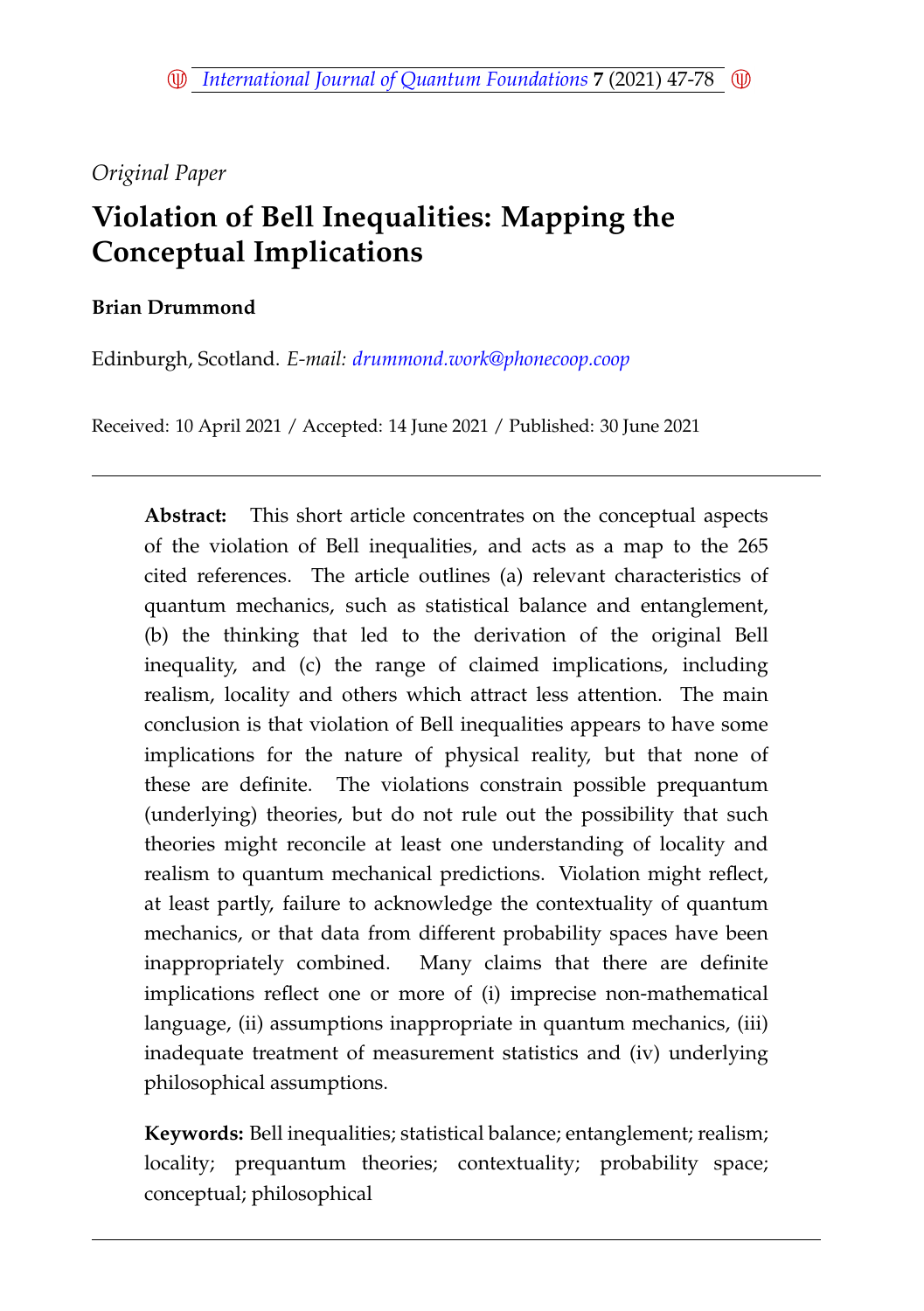### <span id="page-1-0"></span>**1. Introduction and Overview (Area Mapped and Mapping Methods)**

Concepts are an important part of physics  $[1, § 2][2][3, § 1.2][4, § 1][5, p. 82][6, 7].$  $[1, § 2][2][3, § 1.2][4, § 1][5, p. 82][6, 7].$  $[1, § 2][2][3, § 1.2][4, § 1][5, p. 82][6, 7].$  $[1, § 2][2][3, § 1.2][4, § 1][5, p. 82][6, 7].$  $[1, § 2][2][3, § 1.2][4, § 1][5, p. 82][6, 7].$  $[1, § 2][2][3, § 1.2][4, § 1][5, p. 82][6, 7].$  $[1, § 2][2][3, § 1.2][4, § 1][5, p. 82][6, 7].$  $[1, § 2][2][3, § 1.2][4, § 1][5, p. 82][6, 7].$  $[1, § 2][2][3, § 1.2][4, § 1][5, p. 82][6, 7].$  $[1, § 2][2][3, § 1.2][4, § 1][5, p. 82][6, 7].$  $[1, § 2][2][3, § 1.2][4, § 1][5, p. 82][6, 7].$  $[1, § 2][2][3, § 1.2][4, § 1][5, p. 82][6, 7].$  $[1, § 2][2][3, § 1.2][4, § 1][5, p. 82][6, 7].$ This article, therefore, concentrates on the conceptual aspects of the violation of Bell inequalities. To do so, it builds on the analysis in *Understanding quantum mechanics: a review and synthesis in precise language* [\[3\]](#page-13-2) (the *2019 review*) and, like that review, uses only non-mathematical language. The use of such language "can enhance understanding of the mathematics of quantum mechanics, for at least some users"  $[3, § 1.3]$  $[3, § 1.3]$ . The use of non-mathematical language raises the question: which non-mathematical language? This article is (a) written in English, and (b) based on literature written in, or translated into, English. This article therefore reflects only limited "epistemic diversity" [\[8\]](#page-13-7).

Subject to that language constraint, this article aims to refer to enough of the relevant literature to be representative of the current state of the subject. This article is, to the relevant literature, what a map is to the territory it represents. [\[3,](#page-13-2) § 1.4]

Underlying philosophical prejudices, sometimes unconscious, will very often affect how the violation of Bell inequalities is discussed. Given the potential need to modify pre-quantum mechanical concepts in this context, it is important to consider what these prejudices might be, and to make assumptions explicit [\[3,](#page-13-2) § 1.1][\[9,](#page-13-8) p. 117][\[10,](#page-14-0) p. 204]. Some of the content of this article relates to wider discussions on the themes of reality, spacetime, probability and determinism. Underlying assumptions in these areas, and the intended meanings of related ambiguous terms, are as in the 2019 review. The first part of that review outlined these assumptions with reference to the relevant literature [\[3,](#page-13-2) § 1.5–§ 1.9].

Some words used in discussing the inequalities can take a variety of meanings. Imprecise non-mathematical language can make assessing the implications of the violation of Bell's inequalities harder than it needs to be [\[3,](#page-13-2) § 1.1]. An equivalent concern has long been acknowledged in wider physics [\[5,](#page-13-4) pp. 74–75], and has more recently been highlighted in wider quantum mechanics [\[6,](#page-13-5) § 26.2]. The final part of the 2019 review is a glossary of intended meanings for many elements of the non-mathematical language used in that review [\[3,](#page-13-2) § 8]. The intended meanings for such language are as in the 2019 review, subject to the three additions and one amendment set out in Part [5](#page-12-0) below. These meanings may differ from the meanings intended by other authors, when they use the same words [\[3,](#page-13-2) § 1.4].

Part [2](#page-2-0) outlines (a) relevant characteristics of quantum mechanics, such as statistical balance and entanglement, and (b) the thinking that led to the derivation of the original Bell inequality. Part [3](#page-5-0) surveys the range of claimed implications, including those which attract less attention, and specifically considers realism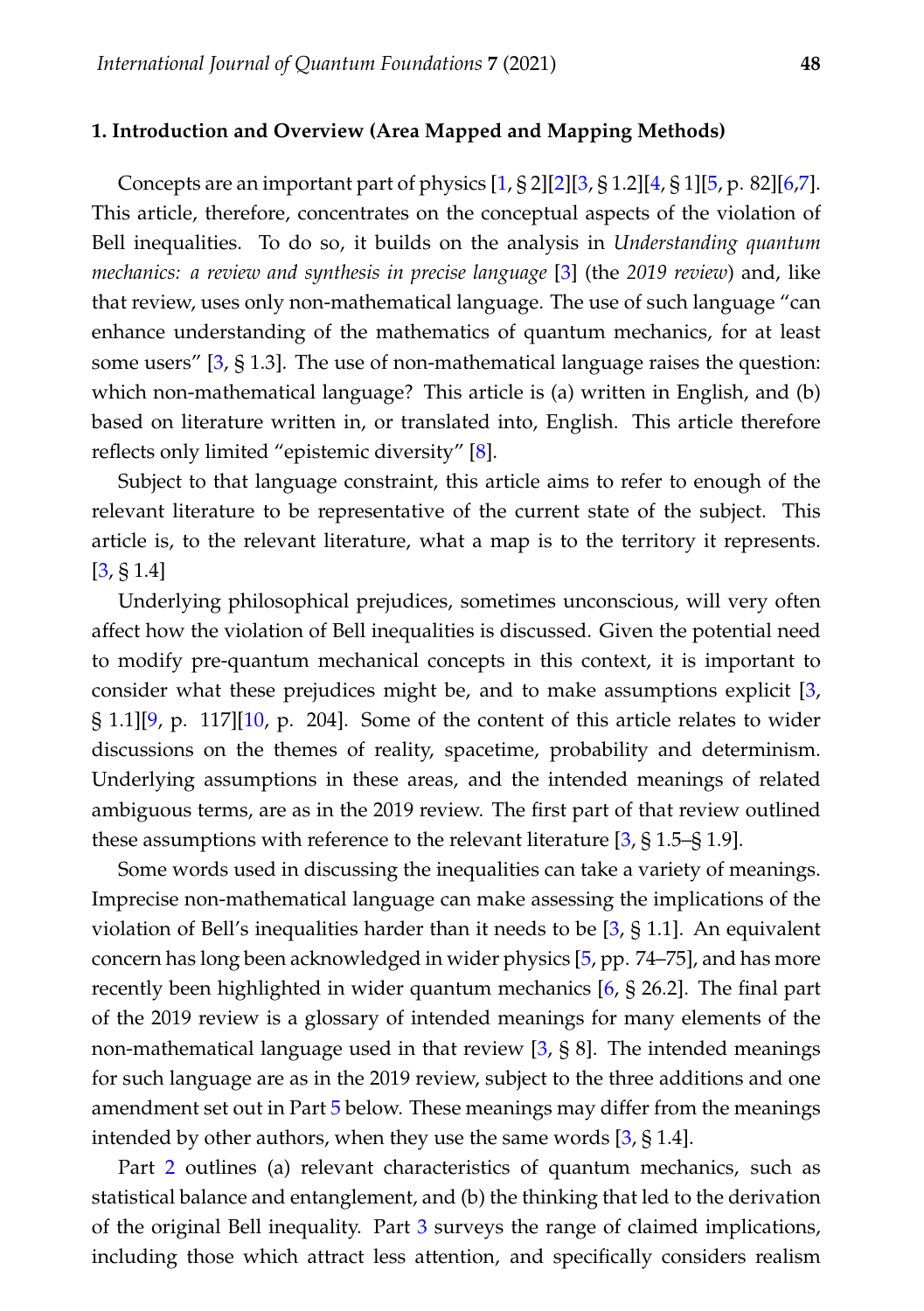and locality. The main conclusion, in Part [4,](#page-10-0) is that violation of Bell inequalities appears to have some implications for the nature of physical reality, but that none of these are definite. Many claims that there are definite implications reflect one or more of (a) imprecise non-mathematical language, (b) assumptions inappropriate in quantum mechanics, (c) inadequate treatment of measurement statistics and (d) underlying philosophical assumptions.

### <span id="page-2-0"></span>**2. The Bell Inequalities in Context (Small Scale Map of a Large Area)**

### <span id="page-2-1"></span>*2.1. Quantum Mechanics: Statistics and Probabilities*

Quantum mechanics prescribes (specifies in advance) some aspects of expected future events relating to physical systems, in a range of possible situations  $[11][12, § 4.5]$  $[11][12, § 4.5]$  $[11][12, § 4.5]$ . Prescriptions (advance specifications) are made, collectively, as probability distributions [\[3,](#page-13-2) § 2.1].

As a result, "verifying the prescriptions of quantum mechanics is almost always statistical [\[13,](#page-14-3) § 4.2.3, § 6.4][\[14,](#page-14-4) ch. 9][\[15](#page-14-5)[–18\]](#page-14-6)[\[19,](#page-14-7) pp. 206, 210][\[20,](#page-14-8) p. 99]" [\[3,](#page-13-2) § 2.1][\[21,](#page-14-9) p. 224]. The concept of statistical ensemble underlies the concept of quantum mechanical state, a core element of the quantum mechanical formalism [\[3,](#page-13-2) § 3.2][\[21,](#page-14-9) p. 224]. Also central to quantum mechanics is the fact that the prescriptions inherent in any quantum mechanical state will cover a range of different, often mutually exclusive, physical contexts [\[3,](#page-13-2) § 3.2][\[22,](#page-14-10) p. 224][\[23\]](#page-14-11)[\[24,](#page-14-12) p. 2]. Even quantum mechanical analyses that, in theory, seem to depend neither on inequalities nor statistics, remain inherently statistical in that they are quantum mechanical [\[25\]](#page-14-13).

Appropriate analysis of probability, therefore, is central to quantum mechanics in general  $[3, § 2.1][26–30]$  $[3, § 2.1][26–30]$  $[3, § 2.1][26–30]$  $[3, § 2.1][26–30]$ , and is crucial, in particular, to assessing the implications of violation of Bell inequalities [\[31,](#page-15-1)[32\]](#page-15-2)[\[33,](#page-15-3) § 5][\[34,](#page-15-4) p. 5][\[35,](#page-15-5) p. 1603]. For example, Bell inequalities reflect, or even reproduce, the Boole inequality in probability theory. Over 100 years before Bell's work, Boole had identified that violation of this (Boole) inequality implies that, for a system of three random variables, a joint probability distribution does not exist [\[26,](#page-14-14) § 4.1][\[36,](#page-15-6) § 2][\[37,](#page-15-7) § 4][\[38,](#page-15-8) p. 167][\[39,](#page-15-9)  $\S 2$ ][\[40,](#page-15-10) § 1, § 4].

Likewise, the non-mathematical language used to deal with probability requires care  $[3, §\,1.7, §\,1.8][41,42]$  $[3, §\,1.7, §\,1.8][41,42]$  $[3, §\,1.7, §\,1.8][41,42]$  $[3, §\,1.7, §\,1.8][41,42]$ . Again, this is particularly true in assessing the implications of violation of Bell inequalities [\[43\]](#page-16-1).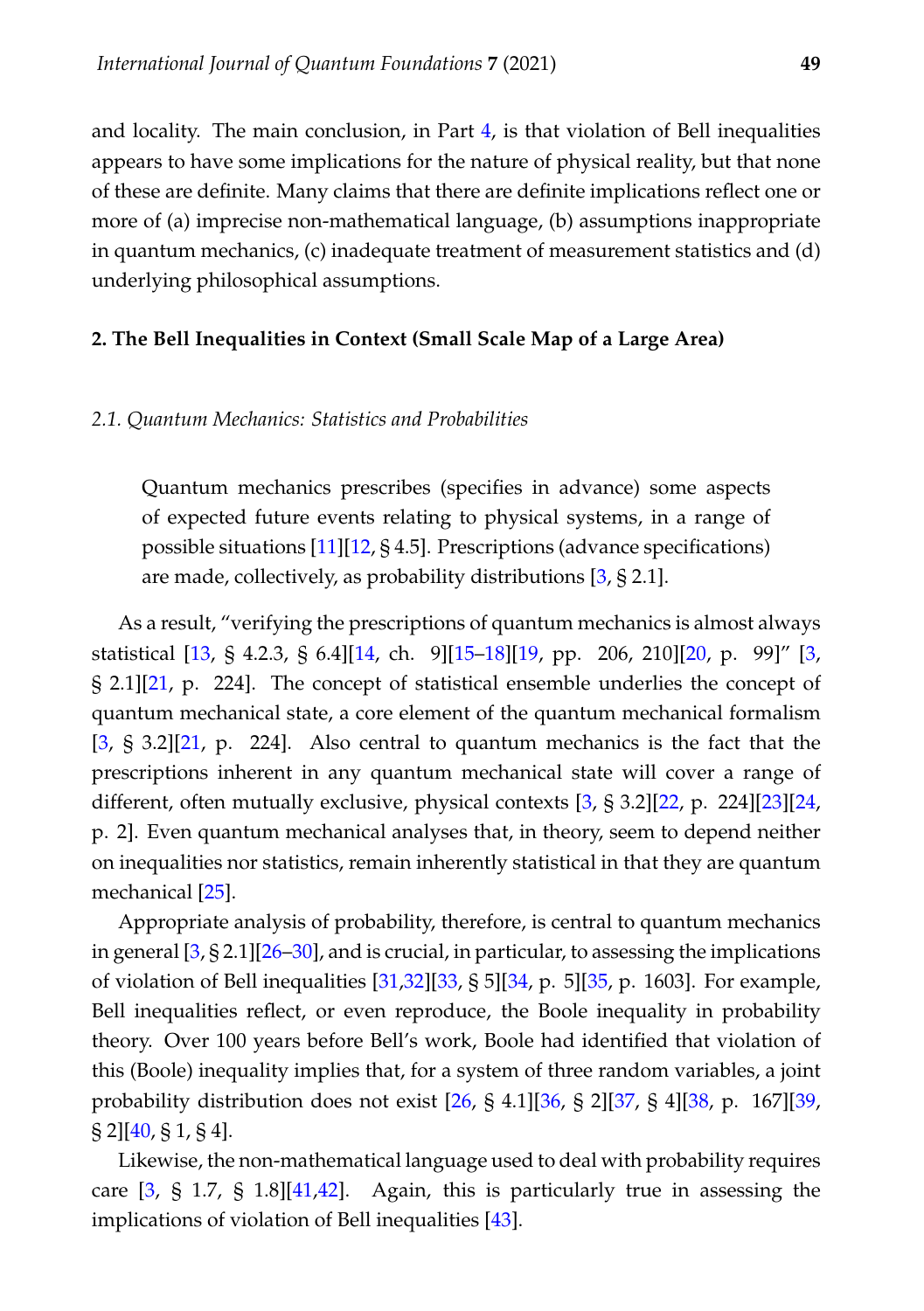### <span id="page-3-0"></span>*2.2. Statistical Balance in Quantum Mechanics*

The 2019 review highlights the concept of statistical balance [\[3,](#page-13-2) § 2.2]: "for some combinations of measurement types, the observed statistics indicate that the collective response of (what are taken to be) identically prepared systems to differing measurement types is not at all straightforward". *Statistical balance* refers to this balanced collective response, to differing measurement types [\[44,](#page-16-2) Part 3], which features even in the analysis of systems which are single (no subsystems) and simple (no structure) [\[3,](#page-13-2) § 2.2][\[45,](#page-16-3) § 2][\[46,](#page-16-4) § 8][\[47,](#page-16-5) § 4][\[48,](#page-16-6) pp. 10–11].

This article will also use *statistical balance* as a convenient term for this core feature of quantum mechanics: the fact that, "for any given measurement type, in a series of measurement events, the outcomes (collectively) give statistics consistent with the prescribed probability" [\[3,](#page-13-2) § 2.2]. The choice of this term derives from the fact that there is a sense of balance in the statistics. For example, there is a balance between the outcomes of individual runs when the overall result of the measurement is in line with a prescribed probability which is neither 0 nor 1. This is true even when it is demonstrable that no definite value for the measured property can be attributed to individual members of the originally prepared ensemble  $[3, § 2.2][49, § 1.1.2]$  $[3, § 2.2][49, § 1.1.2]$  $[3, § 2.2][49, § 1.1.2]$  $[3, § 2.2][49, § 1.1.2]$ . The balance is among measurement event outcomes which happen sequentially in time. This article will refer to this instance of statistical balance as *two-measurement-type statistical-balance-in-time*.

The word balance has some connotations which might make it seem inappropriate in this context. For example *balance* might suggest a feature with a known underlying explanation, or even a feature in which two things are equally balanced. Neither connotation is intended by the choice of this term. Indeed statistical balance characterizes a series of measurement event outcomes, with none of them being explicable by reference to pre-measurement underlying properties. The fact that the overall result of the measurement is predictable is very hard to explain without significant modification of pre-quantum mechanical concepts.

The 2019 review mentioned four suggested approaches to explaining statistical balance within an ensemble. The last of these involved recognising the concept of potentia as a feature of independent reality, and continues to be developed [\[50](#page-16-8)[–54\]](#page-17-0).

#### <span id="page-3-1"></span>*2.3. Entanglement: Statistically Balanced Subsystem Outcomes*

When systems are considered together in quantum mechanics, any separate states for the systems are replaced by a new one for the composite system [\[46,](#page-16-4) § 15]. The term entangled state can be used to refer to a mixed composite system state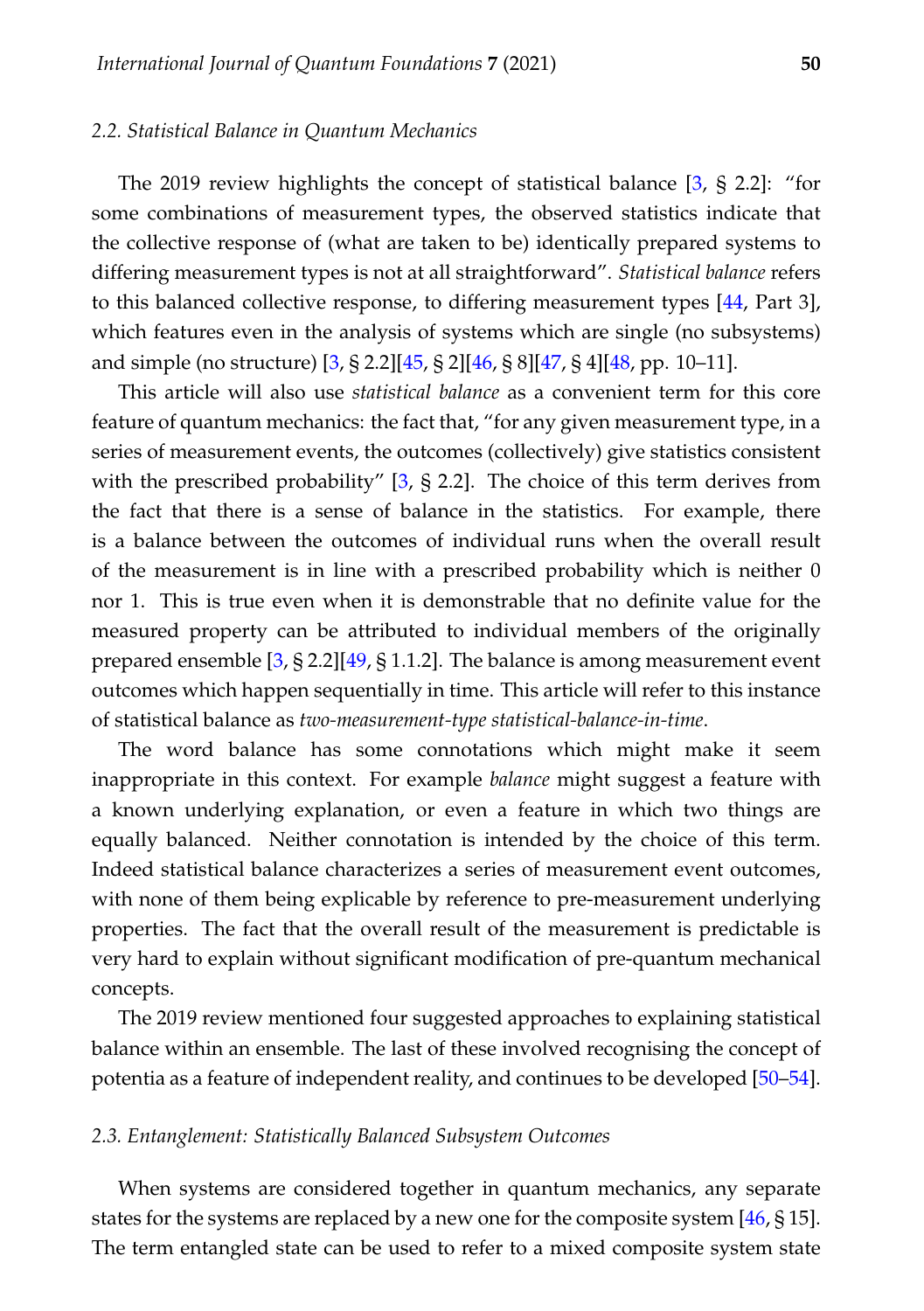[\[55,](#page-17-1) p. 2][\[56,](#page-17-2) p. 5], but this article will follow the 2019 review in limiting the use of the term *entangled state* to pure states, such as superpositions of composite system pure states [\[3,](#page-13-2) § 3.6, § 8][\[57,](#page-17-3) p. 149]. Such pure entangled states are, however, recognised to be an idealisation  $[3, § 3.6][58]$  $[3, § 3.6][58]$  $[3, § 3.6][58]$ .

"Like all quantum mechanical states, entangled states feature a statistical balance in collective outcomes, among ensembles for differing measurements on the ensemble to which they relate" [\[3,](#page-13-2) § 3.6]. What distinguishes entangled states from non-entangled states is statistical balance among collective outcomes, for differing measurement types, on far-apart subsystems [\[3,](#page-13-2) § 3.6][\[59\]](#page-17-5). This article will refer to the latter instance of statistical balance as *two-measurement-type statistical-balance-in-space-and-time*. Entanglement can arise irrespective of the relationship between the two measurement types [\[60\]](#page-17-6).

### <span id="page-4-0"></span>*2.4. Background to the Original Bell Inequality*

The Einstein-Podolsky-Rosen thought experiment [\[61\]](#page-17-7) has been subject to extensive analysis [\[62\]](#page-17-8)[\[3,](#page-13-2) § 5.2]. When an observer, O2, carries out a measurement on system 2, of a pair of systems, it appears that O2 can change the state representing system 1. Schrödinger informally described this as O2 steering, or piloting, system 1 [\[63\]](#page-17-9). More recent and precise analysis highlights that the pair of systems must be treated as a composite system represented by an entangled state  $[3, § 5.2][64, § 3.2][65,66][67, § 3.4][68, § 5].$  $[3, § 5.2][64, § 3.2][65,66][67, § 3.4][68, § 5].$  $[3, § 5.2][64, § 3.2][65,66][67, § 3.4][68, § 5].$  $[3, § 5.2][64, § 3.2][65,66][67, § 3.4][68, § 5].$  $[3, § 5.2][64, § 3.2][65,66][67, § 3.4][68, § 5].$  $[3, § 5.2][64, § 3.2][65,66][67, § 3.4][68, § 5].$  $[3, § 5.2][64, § 3.2][65,66][67, § 3.4][68, § 5].$  $[3, § 5.2][64, § 3.2][65,66][67, § 3.4][68, § 5].$  $[3, § 5.2][64, § 3.2][65,66][67, § 3.4][68, § 5].$  $[3, § 5.2][64, § 3.2][65,66][67, § 3.4][68, § 5].$ 

Despite frequent reference to correlations and causation in this context [\[69\]](#page-18-1), such an approach is inappropriate [\[3,](#page-13-2) § 5.3][\[70,](#page-18-2) p. 3]. The Einstein-Podolsky-Rosen pair is reflecting features which pervade quantum mechanics [\[45,](#page-16-3)[47\]](#page-16-5), features which are also seen in non-composite systems [\[3,](#page-13-2) § 5.3][\[13,](#page-14-3) § 6.4][\[46,](#page-16-4) § 10, § 11][\[71,](#page-18-3) § V.F][\[72\]](#page-18-4).

Building on the Einstein-Podolsky-Rosen analysis, Bell explored some possible implications of the quantum mechanical analysis of a composite system entangled state [\[73\]](#page-18-5), in which "the result of measuring any chosen spin component for one subsystem, can be predicted by first measuring the same component for the other" [\[3,](#page-13-2) § 5.4]. Bell first hypothesised that, when the subsystems are far apart, the choice of which component of spin is to be measured on one subsystem does not influence the result of a measurement on the other. Bell then took this to imply that the result of the second measurement was predetermined, which suggests that it might be possible to specify the system more completely than is done by the quantum mechanical state. For one such possible specification, Bell derived a resulting inequality, and showed that it is violated by the predictions of quantum mechanics [\[73\]](#page-18-5).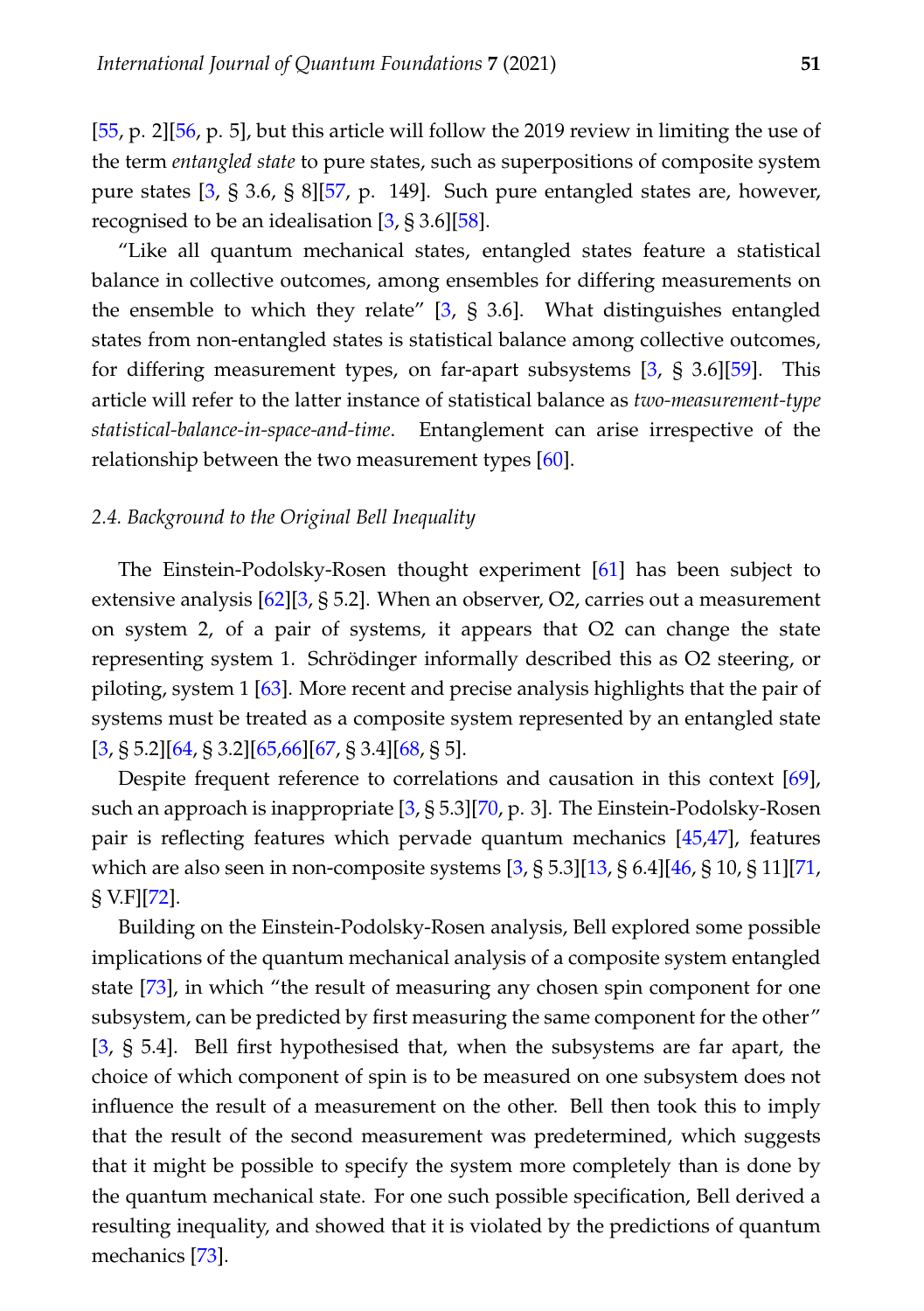Since Bell's original paper, Bell's name has been associated with many other inequalities relating to composite systems [\[74,](#page-18-6) Appendix], and more continue to be developed [\[31\]](#page-15-1). Most of this article is potentially applicable to any of these many inequalities. On that basis, the phrase *Bell inequalities* in this article will mean any of the inequalities classified in the 2014 review *Bell nonlocality* [\[74,](#page-18-6) Appendix].

# <span id="page-5-0"></span>**3. Conceptual Implications of Violation of Bell Inequalities (Larger Scale Map of a Smaller Area)**

### <span id="page-5-1"></span>*3.1. Bell Inequalities: Statistical Balance*

Bell inequalities involve quantum mechanical analysis of widely-extended composite systems. In assessing the implications of violation of Bell inequalities, it is important to remember known features quantum mechanical analysis of systems which are non-composite (no subsystems) and simple (no extended structure). In particular, as noted in Sect. [2.2](#page-3-0) above, the prescribed statistics of measurement event outcomes for non-composite simple systems reflect two-measurement-type statistical-balance-in-time: the overall result of a measurement is often in line with a prescribed probability which is neither 0 nor 1, despite the fact that no definite value of the relevant property can be attributed to individual members of the originally prepared ensemble. If this is true for a collection of measurement event outcomes which happen sequentially in time for two-measurement-types, it should not be surprising to discover a similar statistical balance among measurement event outcomes which happen sequentially in space and time for two measurement-types (two-measurement-type statistical-balance-in-space-and-time).

At least some of the conceptual confusion which often features in discussion of Bell inequalities results from a failure to apply the caution which should be motivated by the statistical balance which pervades quantum mechanics. In particular "[t]here seems to be a widespread, implicit acceptance that explaining this balance is not part of quantum mechanics" [\[3,](#page-13-2) § 2.2][\[45](#page-16-3)[,47\]](#page-16-5). In marked contrast, there seems to be a widespread, explicit acceptance that explaining violation of Bell inequalities *is* part of quantum mechanics.

The inconsistency of this approach to explanation has recently been highlighted in a startling way. An approach, similar to that taken to quantum mechanical analysis of composite systems and Bell inequalities, can be taken to analysing two differing measurement types being applied consecutively to a non-composite system. If this is done, then it is possible to infer characteristics of a type typically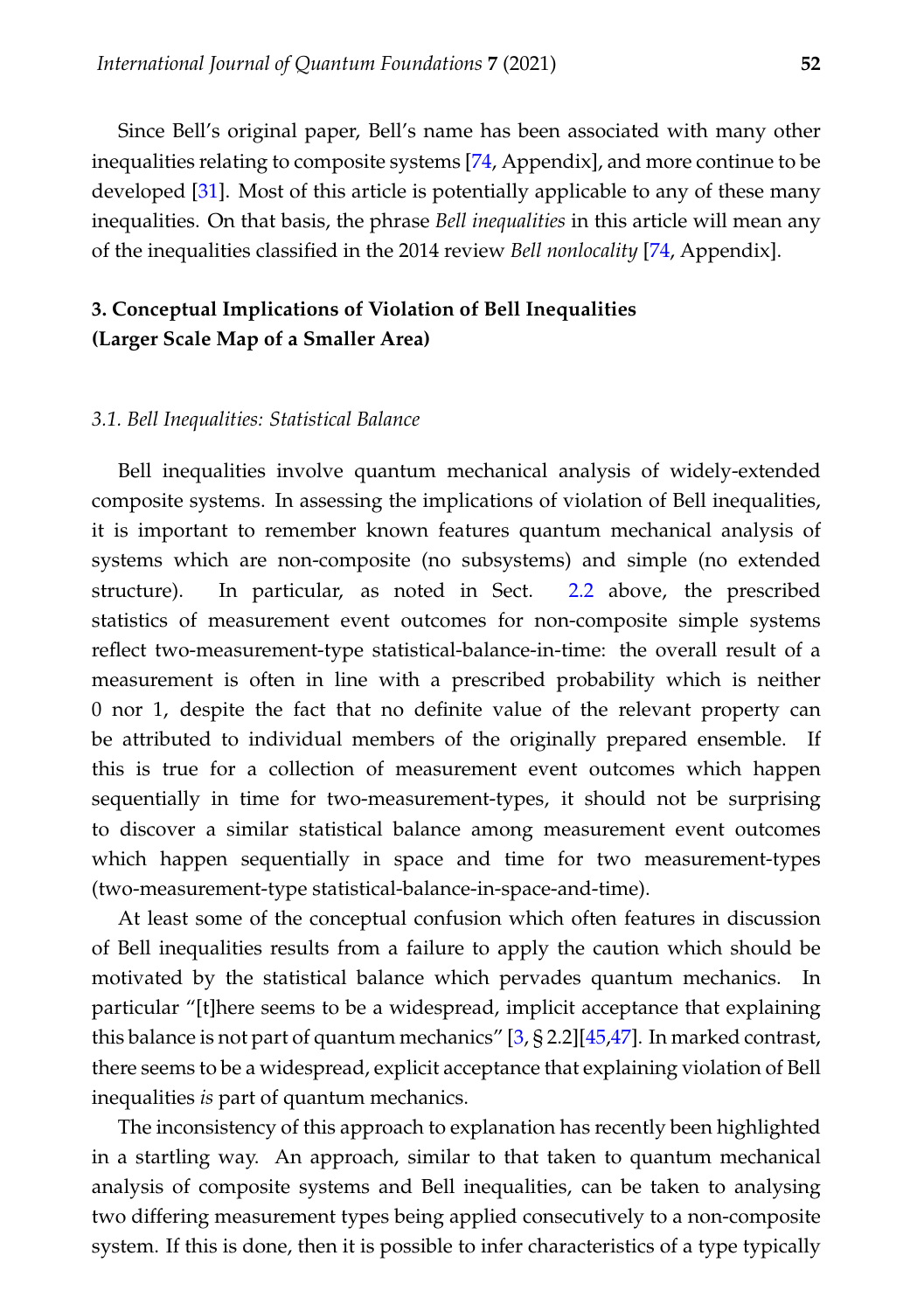associated with quantum mechanical analysis of composite systems [\[75\]](#page-18-7) (although the conventional analysis of the particular set-up considered in that analysis is "notoriously counter-intuitive" and potentially in need of revision [\[76\]](#page-18-8)). In a similar way, the conclusions drawn by Einstein-Podolsky-Rosen by considering two measurement types for a composite system could equally well have been drawn by considering a single measurement type for a composite system [\[77,](#page-18-9) § 3.3].

Thus, violation of Bell inequalities reflects, at least in part, the two-measurement-type statistical-balance-in-time that would be evident in a single non-composite system [\[78,](#page-18-10) p. 643][\[79\]](#page-18-11). It has been suggested that this is the sole or main implication and, therefore, that discussion of nonlocality is misguided [\[80](#page-18-12)[–82\]](#page-18-13), but some aspects of this view are currently being challenged [\[83\]](#page-18-14).

In the absence of a theory to explain the pervasive statistical balance, it would be surprising if the particular balance reflected in violation of Bell inequalities could be explained. On that basis, the violation of Bell inequalities seems a particularly inappropriate place to start to draw conclusions on questions such as realism or locality. Conversely, the plausibility of a possible explanation for the pervasive statistical balance, such as a conservation principle operating on average for an ensemble, can be tested by reference to the Bell inequalities [\[84\]](#page-18-15).

### <span id="page-6-0"></span>*3.2. Bell Inequalities: Locality and Realism*

Some analyse Bell inequalities in terms of locality [\[85,](#page-19-0) § 8.6][\[86–](#page-19-1)[88\]](#page-19-2), causality [\[85,](#page-19-0) § 8.7][\[89,](#page-19-3)[90\]](#page-19-4) and local causality [\[91](#page-19-5)[–95\]](#page-19-6). It is challenging to achieve appropriate definitions of these terms [\[56,](#page-17-2) pp. 7–8][\[70,](#page-18-2) p. 3][\[96](#page-19-7)[–98\]](#page-19-8). For example there may be value in distinguishing between: the apparent nonlocality suggested by violation of Bell inequalities; and the *steering* effect arising in the Einstein-Podolsky-Rosen context [\[56](#page-17-2)[,99](#page-19-9)[–107\]](#page-20-0). Conceptual analysis of these terms and definitions is also ongoing. For example, there can be a benefit in clarifying the concept of separability [\[56,](#page-17-2) p. 7][\[108\]](#page-20-1), distinguishing separability from locality [\[67,](#page-17-13) § 3.3][\[87,](#page-19-10) ch. 8], or identifying to what extent non-separability arises in classical analysis  $[109, § 3][110, p. 14].$  $[109, § 3][110, p. 14].$  $[109, § 3][110, p. 14].$  $[109, § 3][110, p. 14].$ 

Some suggest that violation of Bell inequalities rules out local realism [\[111,](#page-20-4) pp. 487–488], and so forces a choice between two alternatives: realism or locality, but views differ of the meaning of these terms [\[37](#page-15-7)[,40,](#page-15-10)[87](#page-19-10)[,91](#page-19-5)[,112](#page-20-5)[–118\]](#page-21-0), and there is no clear consensus in this area [\[119](#page-21-1)[–122\]](#page-21-2). Careful conceptual analysis of the term realism is needed in the context of quantum mechanics, as is clarity on which of the many meanings of the word is meant in any discussion of Bell inequalities [\[24,](#page-14-12)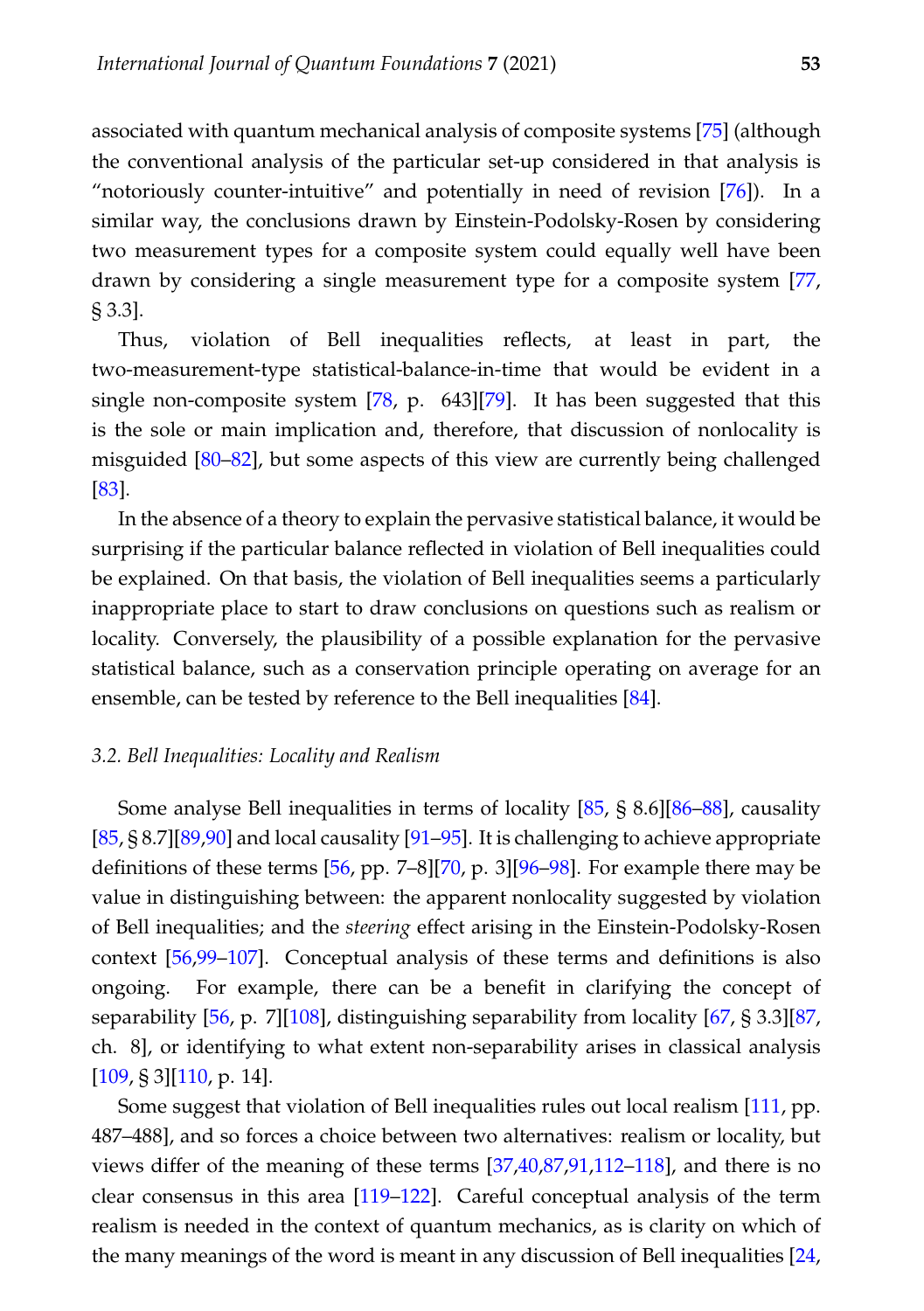pp. 5–6][\[123\]](#page-21-3)[\[124,](#page-21-4) § 3][\[125,](#page-21-5) § 5.2].

A striking example of lack of consensus on the implications of the inequalities is the ongoing debate on (a) what Bell took the Einstein-Podolsky-Rosen analysis to have demonstrated, and (b) whether Bell intended his original analysis to complement the Einstein-Podolsky-Rosen analysis, or to stand on its own. If the Einstein-Podolsky-Rosen analysis is seen to demonstrate that locality necessarily implies predetermined results, and if Bell's original analysis is seen to demonstrate that predetermined results are necessarily inconsistent with quantum mechanics, then locality is necessarily inconsistent with quantum mechanics [\[88,](#page-19-2) § 4.5.2][\[125,](#page-21-5) § 5.2][\[126,](#page-21-6) § 3.9][\[127,](#page-21-7) § 13.2]. Although this argument is logically correct, both of the premises are open to challenge. This debate is prolonged by three other factors: (i) the less than clear presentation of the original Einstein-Podolsky-Rosen analysis [\[127,](#page-21-7) § 13.2][\[128,](#page-21-8) § 6.3]; (ii) the fact that Bell's original analysis makes only very brief reference to the Einstein-Podolsky-Rosen analysis [\[125,](#page-21-5) § 5.7]; and (iii) disagreement over the extent to which Bell's subsequent writings reflected new results and thinking, or revised expressions of the original result and thinking [\[128–](#page-21-8)[130\]](#page-21-9).

Several projects are exploring prequantum theories, which might underlie quantum mechanics. Some of these projects aim to reconcile at least one understanding of locality and realism to quantum mechanical predictions, including Bell inequality violations [\[24,](#page-14-12) pp. 3–4][\[40\]](#page-15-10)[\[131,](#page-21-10) § 3.6][\[132–](#page-22-0)[135\]](#page-22-1)[\[136,](#page-22-2) § 1]. Other projects are exploring possible prequantum theories which allow for the possibility of some form of nonlocality [\[64,](#page-17-10) pp. 51, 54][\[137\]](#page-22-3). Bell analyses constrain both groups of prequantum theories [\[138\]](#page-22-4), but do not necessarily rule them out [\[3,](#page-13-2) § 7][\[139,](#page-22-5) § 2][\[140](#page-22-6)[–142\]](#page-22-7)[\[143,](#page-22-8) pp. 136–137]. Recent attempts to rule out such theories are also unsuccessful [\[144\]](#page-22-9), perhaps necessarily so [\[145,](#page-22-10) § 5][\[146,](#page-22-11)[147\]](#page-22-12)[\[148,](#page-23-0) § 8].

Many views of realism arising in discussion of Bell inequalities seem inconsistent with what are otherwise accepted as core features of quantum theory [\[3,](#page-13-2) § 5.6][\[13,](#page-14-3) § 9.1.3][\[16,](#page-14-15) § 1][\[72,](#page-18-4)[149](#page-23-1)[–151\]](#page-23-2)[\[152,](#page-23-3) § 2.2][\[153,](#page-23-4) p. 7][\[154,](#page-23-5) pp. 153–154, 158–159]. Similar inconsistency (between the combinations of assumptions used in the theorems and relevant features of quantum theory) continues to be a feature of at least some theorems seeking to draw conclusions about the nature of mind-independent reality [\[155](#page-23-6)[–157\]](#page-23-7).

<span id="page-7-0"></span>Among those who challenge the assumptions underlying Bell inequalities, some deny that the inequalities indicate anything significant about either locality or realism [\[13,](#page-14-3) § 9.3.2][\[16,](#page-14-15)[32,](#page-15-2)[45](#page-16-3)[,47,](#page-16-5)[158](#page-23-8)[–160\]](#page-24-0).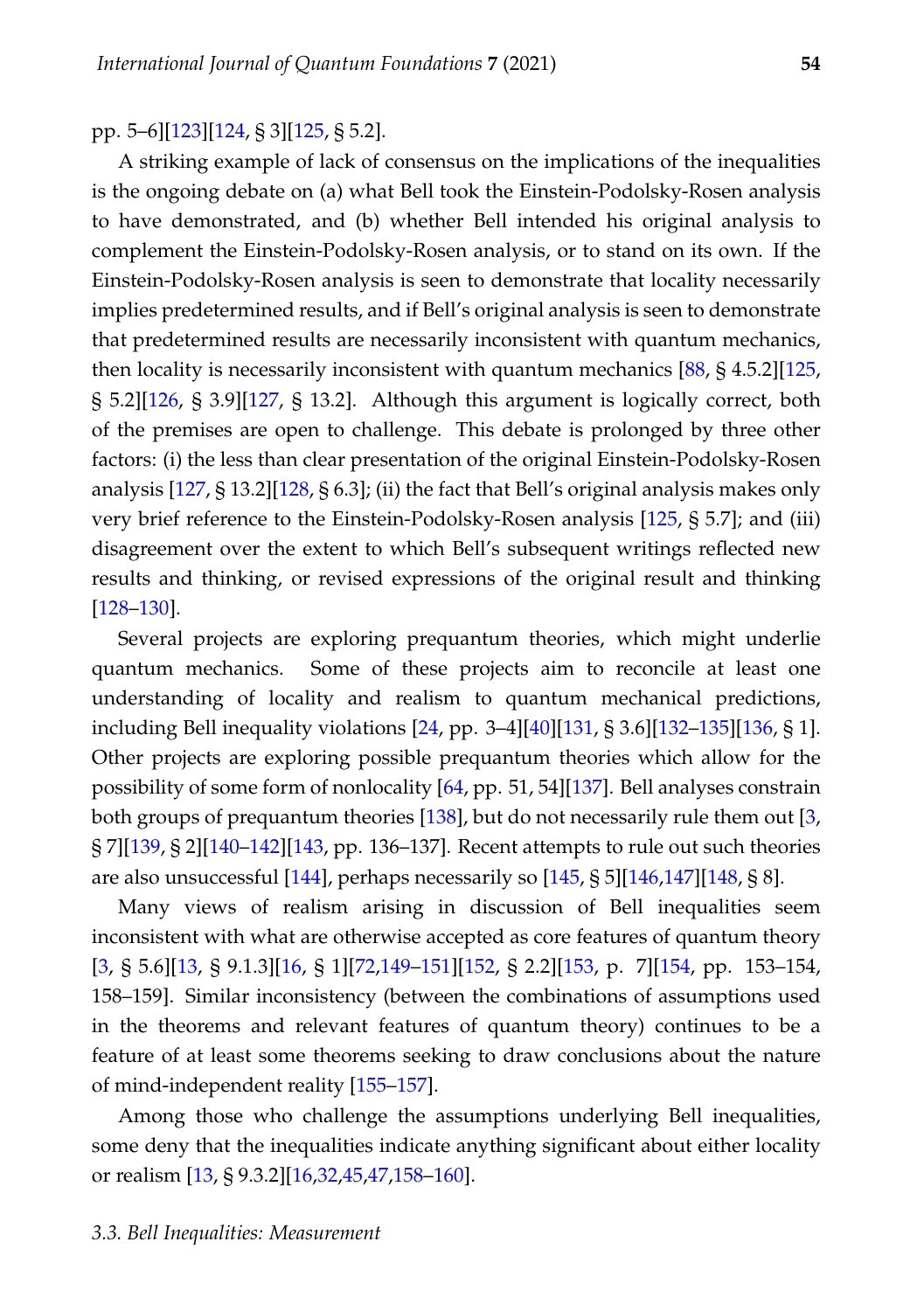Dealing with measurement in quantum mechanics is not straightforward and requires significant revision to pre-quantum mechanical concepts.

The result of a measurement is not ascribed to the systems, nor to their preparation, nor to the measurement, but to the totality. The totality is a closed phenomenon, and the prescribed probability distributions refer to this totality [\[161\]](#page-24-1)[\[162,](#page-24-2) § 6]. Measured values do not necessarily exist beforehand [\[13,](#page-14-3) § 4.6.1] ... If a property has not been measured, the formalism does not attribute any value [\[163,](#page-24-3) § 3]. Only one context justifies a claim that any member ... of the ensemble was originally such that a well-defined value could be attributed to the property being explored in the measurement. That context is when all single runs give the same outcome [\[164\]](#page-24-4). [\[3,](#page-13-2) § 4.1][\[6,](#page-13-5) § 26.4][\[21,](#page-14-9) p. 223]

Violation of Bell inequalities will also reflect, at least in part, these non straightforward aspects of measurement [\[140\]](#page-22-6), aspects that would be evident even when dealing with a single non-composite system [\[158\]](#page-23-8)[\[165,](#page-24-5) § VI]. It has been suggested that the essential implication of violation relates to the measurement process, rather than the composite system itself [\[166\]](#page-24-6). At very least, the apparatus parameters, for different apparatus settings, need to be correctly taken into account [\[167\]](#page-24-7). Doing so (a) involves acknowledging the known contextuality of quantum mechanics (the fact that its prescribed probabilities are specific to a particular experimental context), and (b) may prevent Bell inequalities from being derived [\[13,](#page-14-3) § 9.1.3][\[16,](#page-14-15)[134,](#page-22-13)[168](#page-24-8)[–173\]](#page-24-9)

Other analysis also suggests that violation of Bell inequalities fundamentally relates to contextuality [\[174](#page-24-10)[,175\]](#page-25-0). This analysis highlights the apparent assumption that there is a single probability space describing the all the statistical data relevant to Bell inequalities [\[32\]](#page-15-2)[\[33,](#page-15-3) § 5][\[36\]](#page-15-6)[\[85,](#page-19-0) § 8.5][\[174,](#page-24-10) § 6][\[175–](#page-25-0)[179\]](#page-25-1). Regardless of whether the single probability space is assumed or derived [\[159,](#page-24-11)[180\]](#page-25-2), it is unlikely to be appropriate [\[3,](#page-13-2) § 1.8][\[35,](#page-15-5) p. 1603][\[82,](#page-18-13) pp. 10–11][\[181,](#page-25-3) § 1.6][\[182,](#page-25-4) p. 97][\[183,](#page-25-5) § 7], and so at least part of the reason for the violation of Bell inequalities might be that data from different probability spaces have been inappropriately combined  $[165, § 2][184–187]$  $[165, § 2][184–187]$  $[165, § 2][184–187]$  $[165, § 2][184–187]$ . In response to this concern:

- an alternative approach, involving joint simultaneous measurement, has recently been proposed [\[167,](#page-24-7)[188\]](#page-25-8); and
- an alternative inequality, not requiring a single probability space, has been derived [\[87,](#page-19-10) pp. 83–85][\[189\]](#page-26-0).

The nature and forms of contextuality are also subject to ongoing analysis [\[190–](#page-26-1) [195\]](#page-26-2).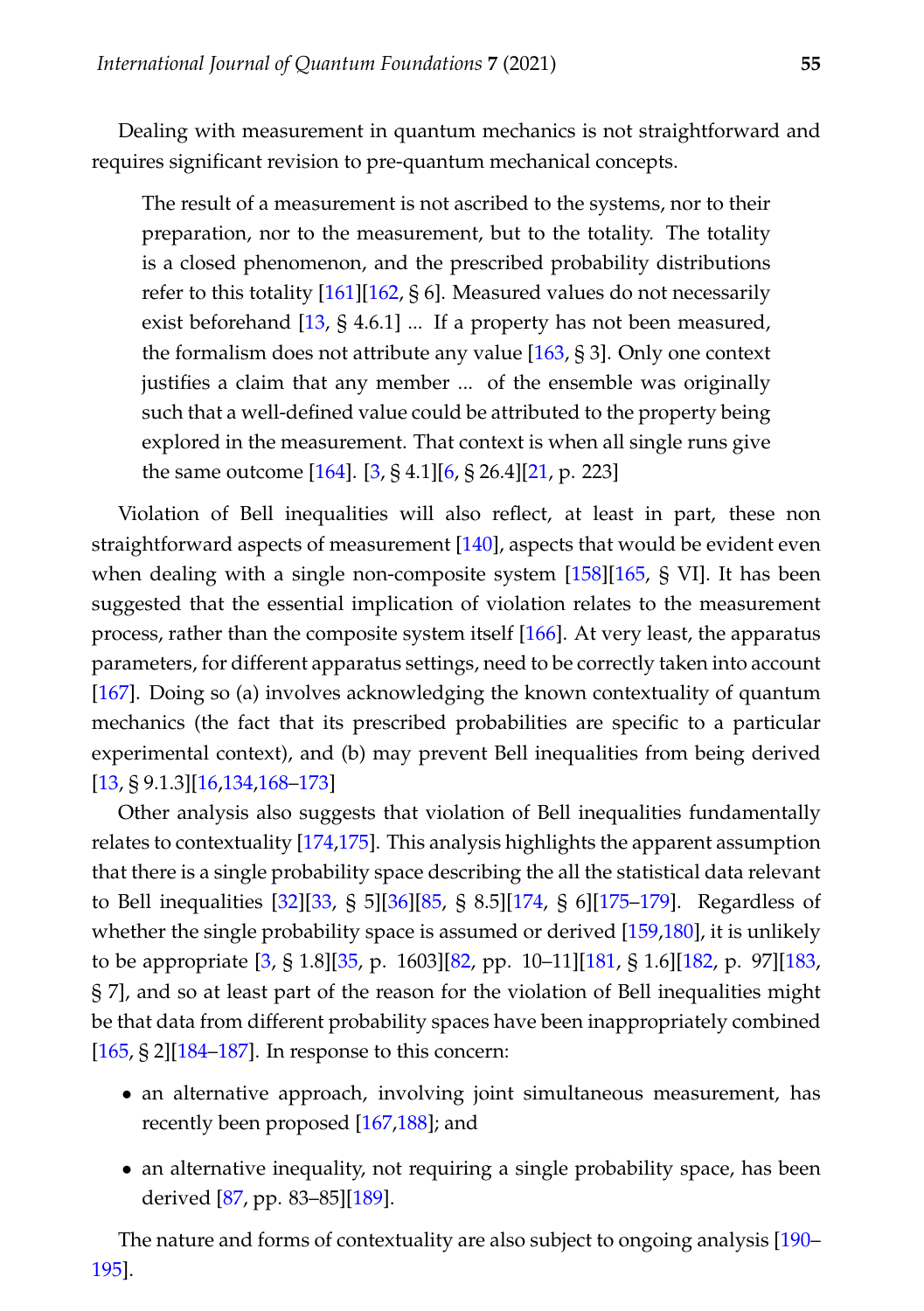<span id="page-9-0"></span>Some focus on the assumption that changing an apparatus setting does not affect the distribution of any variables that determine the measurement event outcomes (measurement independence or free will). Supporters of this free will assumption argue that correlations between the systems and the settings chosen would have to be amazingly strong for it to be violated [\[115](#page-21-11)[,196\]](#page-26-3). This so-called conspiracy is, however, difficult to rule out [\[64,](#page-17-10) § 5.7.3][\[160,](#page-24-0) § 5][\[197\]](#page-26-4)[\[198\]](#page-26-5)[\[199,](#page-26-6) Appendix][\[200,](#page-26-7) § 4]. It is also consistent with the view that free will is only practical and epistemic  $[3, § 1.9]$  $[3, § 1.9]$ . Arguments for the free will assumption may themselves involve circular reasoning  $[201, \S 5.1]$  $[201, \S 5.1]$ .  $[3, \S 5.5]$  $[3, \S 5.5]$ 

The idea that there is any clear link, between quantum mechanics and questions of determinism or free will, has been strongly challenged [\[3,](#page-13-2) § 1.9][\[202](#page-26-9)[,203\]](#page-27-0). Despite the obvious need to carefully and adequately define what is meant by free will [\[204\]](#page-27-1), frequent failure to do so contributes to confused thinking in this area [\[205\]](#page-27-2).

Despite ongoing challenges to (what is referred to as) superdeterminism [\[206–](#page-27-3) [208\]](#page-27-4), the reasonableness of rejecting the free will assumption continues to be acknowledged [\[209,](#page-27-5) § V][\[210\]](#page-27-6), explored [\[211,](#page-27-7)[212\]](#page-27-8), and defended [\[213](#page-27-9)[–218\]](#page-27-10)[\[219,](#page-27-11) § 5].

### <span id="page-9-1"></span>*3.5. Bell Inequalities: Other Issues*

For some, Einstein-Podolsky-Rosen pairs and Bell inequalities suggest time symmetry [\[3,](#page-13-2) § 6.4][\[220](#page-27-12)[–222\]](#page-28-0), perhaps in combination with reverse causality [\[223,](#page-28-1) § 5.2][\[224](#page-28-2)[–228\]](#page-28-3), an adynamical spacetime [\[229\]](#page-28-4), or a three dimensional timeless space [\[230\]](#page-28-5).

Others suggest that Bell inequalities involve assumptions about distinguishability [\[231\]](#page-28-6), ergodicity [\[232](#page-28-7)[,233\]](#page-28-8), time-independent variables [\[234\]](#page-28-9) or temporal locality [\[223,](#page-28-1) § 7]. Challenging these assumptions can generate differing assessments of the implications of violation of the inequalities. Whether or not any assumptions necessarily imply counterfactual reasoning is not a straightforward question [\[235,](#page-28-10)[236\]](#page-28-11) and, either way, alternative approaches avoiding conterfactuals may be possible [\[237\]](#page-29-0). The potential need for many-valued logic [\[238](#page-29-1)[,239\]](#page-29-2) is also not straightforward.

Some suggest that violation of Bell inequalities reflects the need for an alternative approach to the concept of a composite system with two subsystems: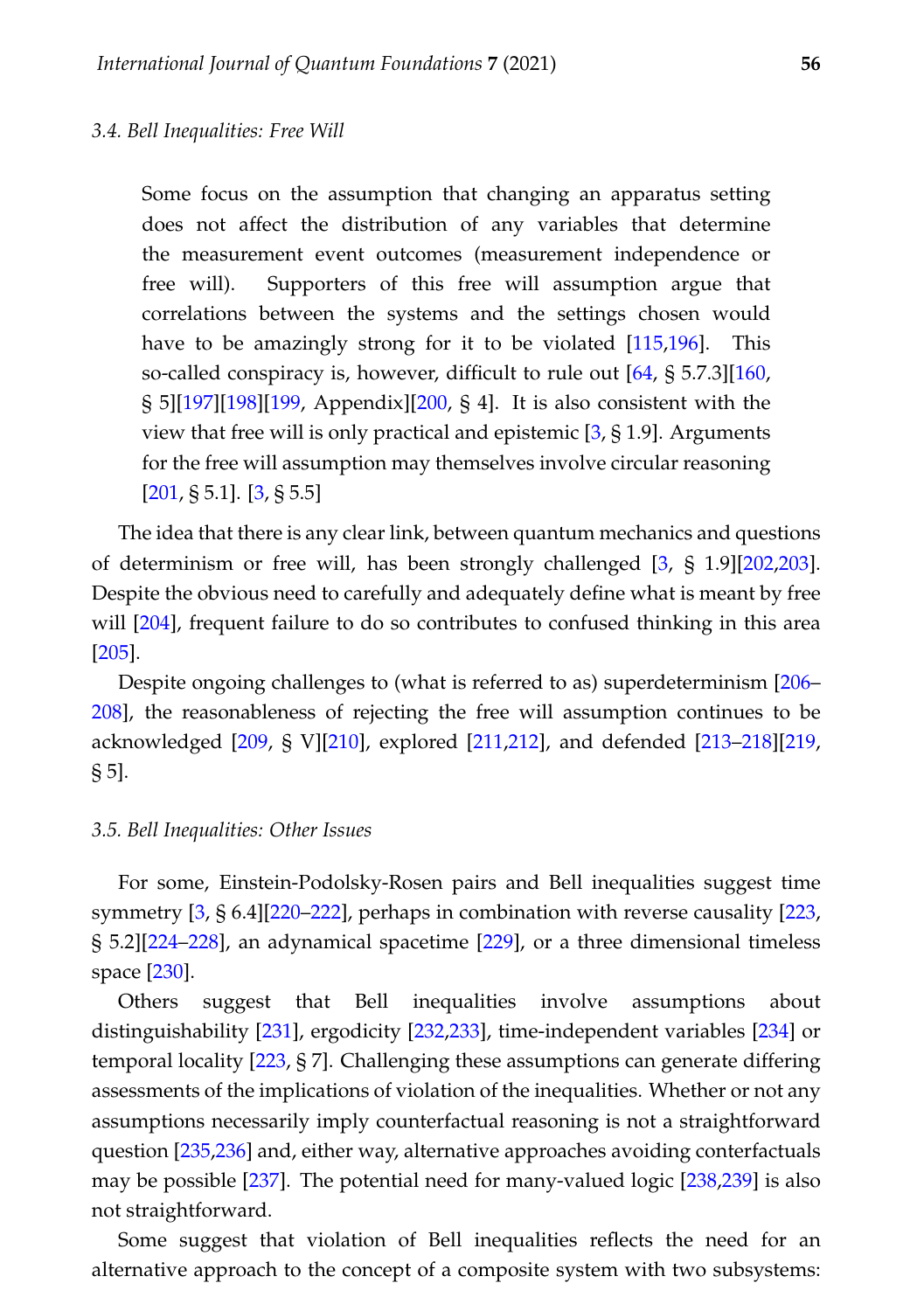either more holistic [\[24,](#page-14-12) p. 7][\[240,](#page-29-3) § 7][\[241,](#page-29-4) § 6][\[242\]](#page-29-5), or giving more emphasis to the statistical ensemble than its members [\[21,](#page-14-9) § 9.3.5]. This highlights the pervasive need in quantum mechanics to accept that pre-quantum mechanical concepts may no longer apply [\[24,](#page-14-12) p. 5][\[243,](#page-29-6) § 4.2].

There are significant challenges in appropriately analysing actual sequential-in-time measurements in quantum mechanics [\[35\]](#page-15-5)[\[244,](#page-29-7) § V][\[245\]](#page-29-8). These challenges are particularly relevant to relating theoretical analysis of Bell inequalities to practical experiments [\[82,](#page-18-13) pp. 10–11][\[246,](#page-29-9) § 1, § 6][\[247,](#page-29-10) § 5][\[248,](#page-29-11) § 3], and partly reflect more general challenges of fully analysing a realistic measurement apparatus and realistically modelling laboratory experiments [\[28](#page-15-12)[,164\]](#page-24-4). In experiments aiming to demonstrate violation of Bell inequalities, problems can also arise relating to statistical analyses and data, either of which may be incomplete or incorrect [\[3,](#page-13-2) § 5.6][\[249](#page-29-12)[–251\]](#page-29-13).

It is not possible in practice to fully overcome the multiple challenges. Thus, there is ongoing and significant dissent [\[252\]](#page-29-14) from the widespread view that a series of experiments in the last decade [\[18](#page-14-6)[,253](#page-30-0)[–255\]](#page-30-1) has dealt with all the significant challenges simultaneously and adequately. Whether or not future Bell experiments succeed to a greater extent in overcoming the challenges, there will remain multiple potential implications of any results, depending what view is taken on the theoretical aspects of the relevant inequalities [\[16,](#page-14-15)[131,](#page-21-10)[233,](#page-28-8)[252,](#page-29-14)[256–](#page-30-2) [258\]](#page-30-3).

### <span id="page-10-0"></span>**4. Conclusions (Features Emerging from the Map)**

In order to appropriately assess the implications of violation of Bell inequalities, it helps to set them in the wider context of quantum mechanics.

- Appropriate analysis of probability is central to quantum mechanics, and crucial to assessing the implications of violation of Bell inequalities. Bell inequalities reflect the Boole inequality for joint probability distributions. (Sect. [2.1](#page-2-1) above)
- Generally in quantum mechanics, statistical balance characterizes a series of measurement event outcomes, none of which are explicable by reference to pre-measurement properties. It is not yet clear what this implies about any physical reality underlying two-measurement-type statistical-balance-in-time within an ensemble of simple systems (Sect. [2.2](#page-3-0) above).
- It seems hard, therefore, to find any definite implications about any physical reality underlying two-measurement-type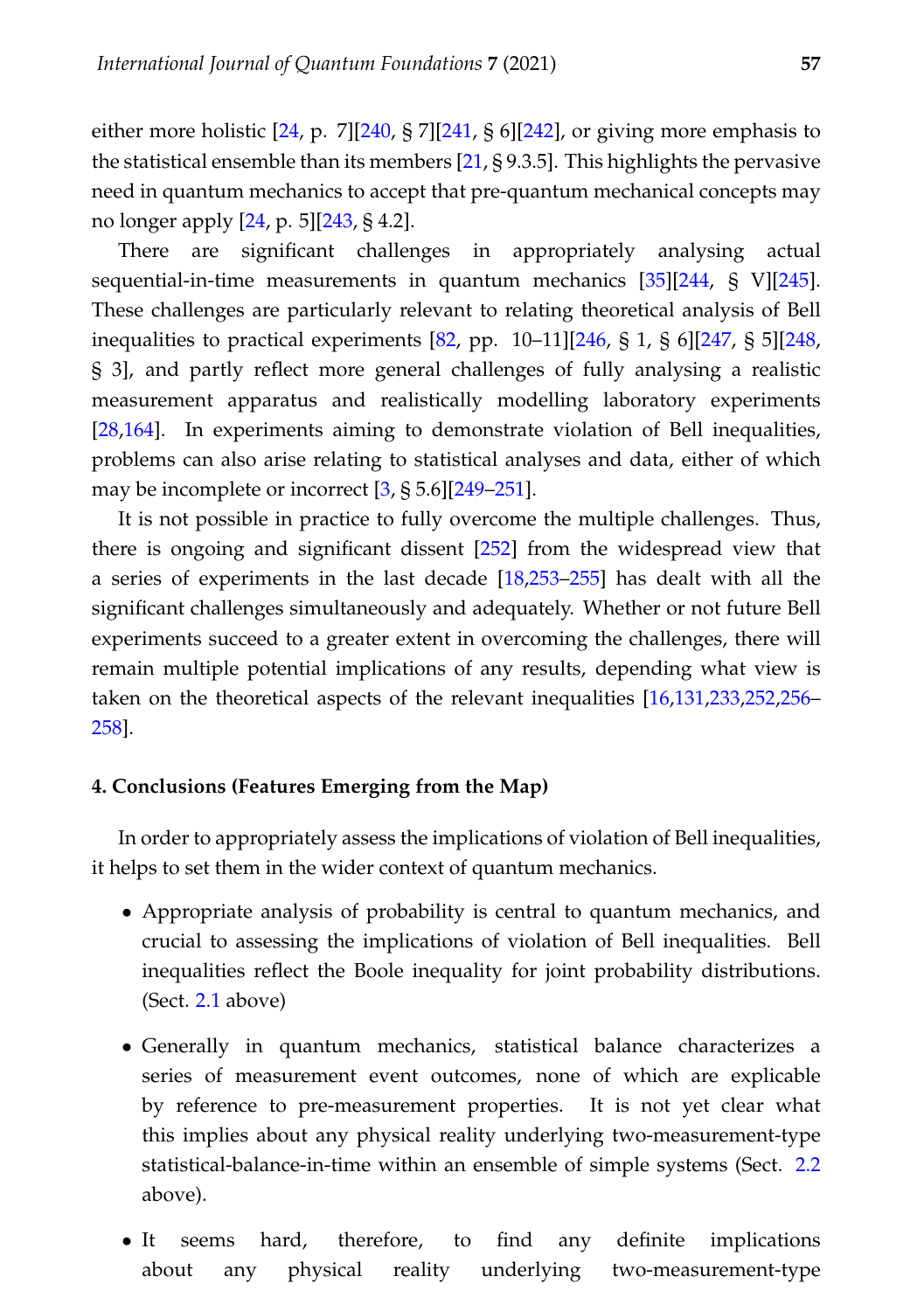statistical-balance-in-space-and-time in an ensemble of composite systems (Sect.  $2.3$  above).

- The Einstein-Podolsky-Rosen thought experiment highlights that, in quantum mechanics, some pairs of systems must be treated as a single composite system. Bell suggested that some possible non-quantum mechanical treatments of such pairs would satisfy an inequality, but showed that the same inequality is violated by the predictions of quantum mechanics (Sect.  $2.4$  above).
- Confusion can arise in discussion of Bell inequalities from failing to apply the caution which should be motivated by the statistical balance which pervades quantum mechanics (Sect. [3.1](#page-5-1) above).

There are several possible ways to assess the implications of violation of Bell inequalities. These can lead to differing conclusions.

- Violation of Bell inequalities constrains prequantum theories, but does not rule out the possibility that such a theory might reconcile some form of locality and realism to quantum mechanical predictions (Sect. [3.2](#page-6-0) above).
- Violation of Bell inequalities might, at least partly, reflect (a) the known contextuality of quantum mechanics (the fact that its prescribed probabilities are specific to a particular experimental context) and (b) that data from different probability spaces have been inappropriately combined (Sect. [3.3](#page-7-0) above).
- Bell inequalities assume that changing an apparatus setting does not affect the distribution of any variables that determine the measurement event outcomes (measurement independence or free will). The reasonableness of rejecting this free will assumption continues to be defended. (Sect. [3.4](#page-9-0) above)
- Other suggestions are based on alternative approaches to time, distinguishability, ergodicity, logic, counterfactuals and ensembles. Again, many of these would reconcile at least one understanding of locality and realism to quantum mechanical predictions. It is also possible that experiments in the last decade may not have dealt with the significant challenges adequately. (Sect. [3.5](#page-9-1) above)

In summary, violation of Bell inequalities appears to have some implications for the nature of physical reality, but none of these are definite. Many claims that there are definite implications reflect one or more of: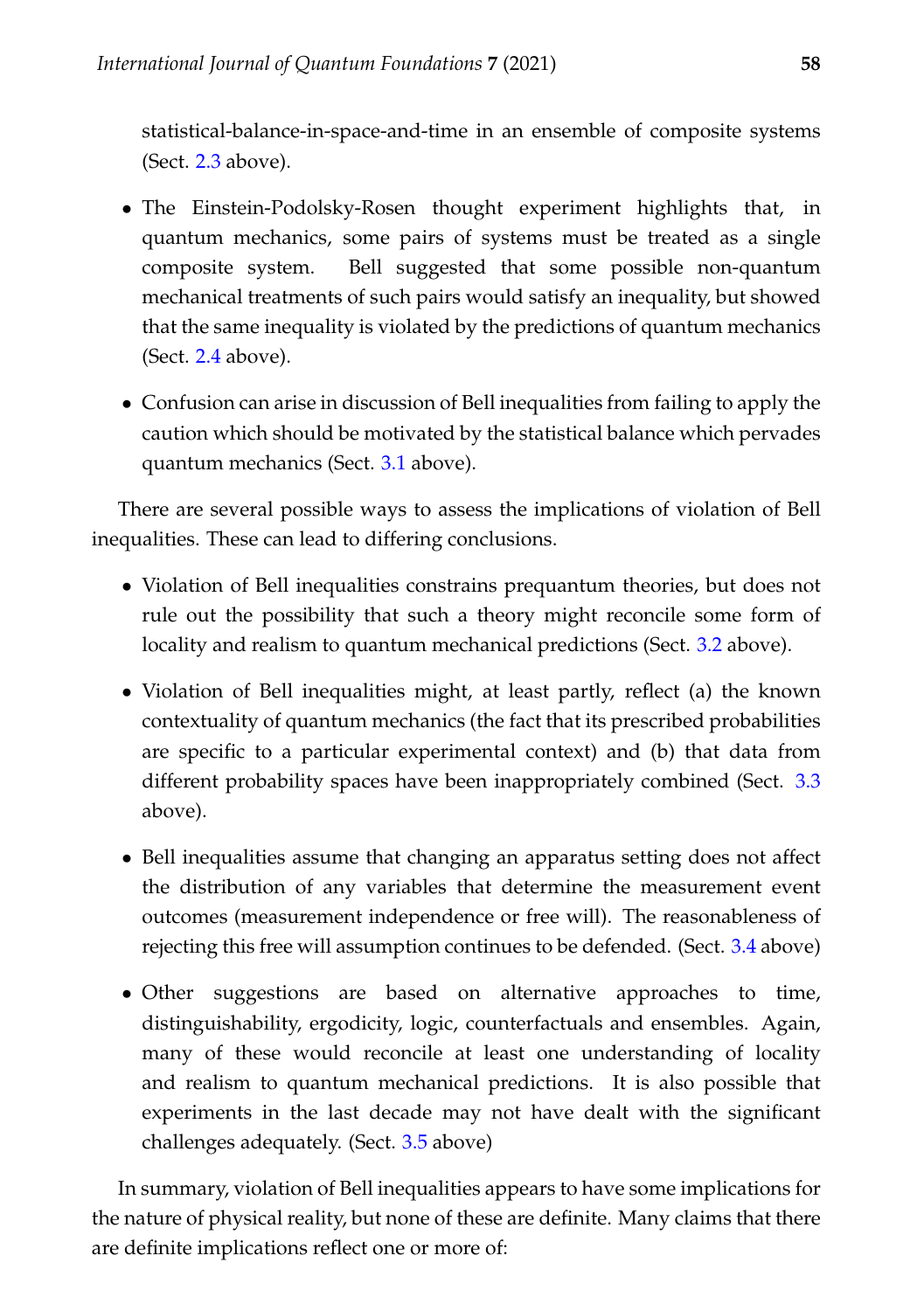- lack of precision in non-mathematical language (Sects. [1,](#page-1-0) [3.2](#page-6-0) and [3.4](#page-9-0) above);
- assumptions inappropriate in quantum mechanics (Sects. [3.2](#page-6-0) and [3.3](#page-7-0) above);
- inadequate treatment of measurement statistics (Sects. [3.1](#page-5-1) and [3.3](#page-7-0) above); and
- underlying philosophical assumptions (Sects. [1,](#page-1-0) [3.2](#page-6-0) and [3.5](#page-9-1) above).

# <span id="page-12-0"></span>**5. Amendments to the 2019 Review Glossary**

The 2019 review included a glossary of intended meanings for many elements of the non-mathematical language used [\[3,](#page-13-2) § 8].The intended meanings for such language in this article are the same as in the 2019 review, subject to the three additions and one amendment set out below.

The 2019 review did not include Bell inequalities in its glossary. The intended meaning for this article is:

**Bell inequalities** any of the inequalities classified in the 2014 review *Bell nonlocality* [\[74,](#page-18-6) Appendix].

The 2019 review glossary had no entry for *probability space*, despite the frequent use of this term in that review. The intended meaning of *probability space* for this article is:

**probability space** a set of mutually exclusive possible *events*, in a specified (actual or notional) experimental context, to which probabilities can be assigned such that it is certain that one (and only one) of the *events* in the set will occur [\[259,](#page-30-4) § 3][\[260,](#page-30-5) § 2.1]

(The qualification "actual or notional" allows for the fact that quantum mechanics applies to unobserved events [\[3,](#page-13-2) § 3.1][\[261,](#page-30-6) p. xiii]. The meaning of *event* is as given in the 2019 glossary.) It follows that the intended meaning of *probability distribution* for this article is:

**probability distribution** the probabilities assigned to possible *events*, in a specific *probability space*

The 2019 review meaning for *statistical ensemble* was potentially ambiguous: "a set of systems which can be treated as identical, such as those prepared in an identical way". The failure to further define the phrase "treated as identical" may have been unhelpful. The revised meaning of *statistical ensemble* for this article is:

**statistical ensemble** an actual or virtual set of *systems* which have been (actually or notionally) *prepared* in an identical way [\[164\]](#page-24-4)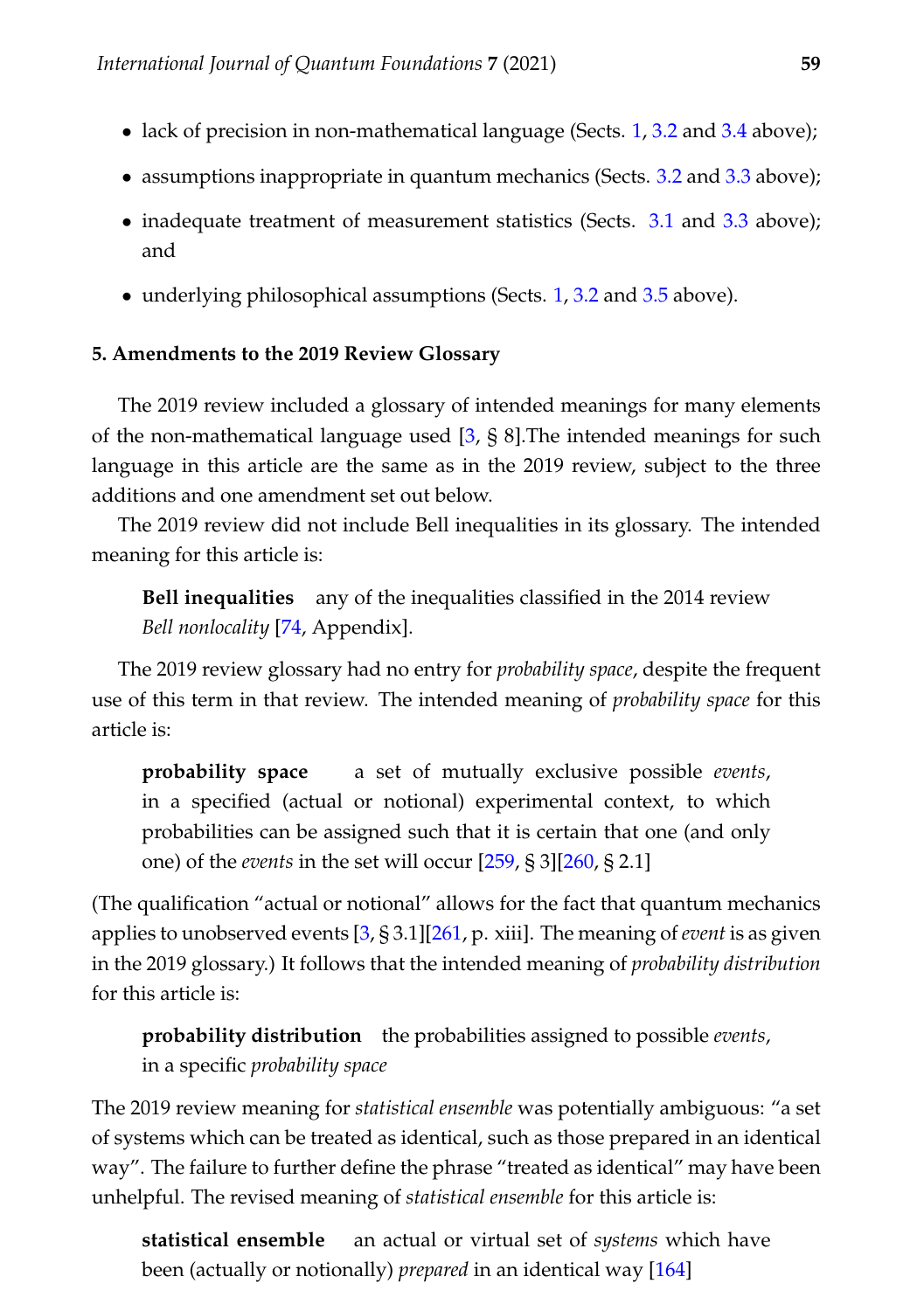(The qualification "actual or virtual" reflects the fact that, in some cases, the ensemble might have only one physical member and many mental copies [\[3,](#page-13-2) § 3.2][\[262,](#page-30-7) p. 308]. The qualification "actually or notionally" reflects the fact that quantum mechanics applies to spontaneous events [\[3,](#page-13-2) § 3.1][\[263](#page-30-8)[–265\]](#page-30-9), passively recorded, and to unobserved events [\[3,](#page-13-2) § 3.1][\[261,](#page-30-6) p. xiii]. The meanings of *system* and *prepared* are as in the 2019 glossary.)

### **Acknowledgements**

I acknowledge the work of all the authors of the cited references. Their work has made mine possible. I also thank those authors with whom I have exchanged emails for their encouragement, insight and constructive comments. These have, I hope, led to greater clarity in the present article.

# **References**

### **References**

- <span id="page-13-0"></span>1. Rovelli, C.: Physics needs philosophy. Philosophy needs physics. *Found. Phys.* **2018**, *48*, [481–491;](https://doi.org/10.1007/s10701-018-0167-y) [hal.archives-ouvertes.fr/hal-01771743.](https://hal.archives-ouvertes.fr/hal-01771743)
- <span id="page-13-1"></span>2. Redei, M.; Landsman, K.; Brown, H.: Editorial. *Found. Phys.* **2018**, *48*, [479–480](https://doi.org/10.1007/s10701-018-0171-2) (open access).
- <span id="page-13-2"></span>3. Drummond, B.: Understanding quantum mechanics: a review and synthesis in precise language. *Open Phys.* **2019**, *17*, [390–437](https://doi.org/10.1515/phys-2019-0045) (open access).
- <span id="page-13-3"></span>4. Kuhlmann, M.; Pietsch, W.: What is and why do we need philosophy of physics? *J. Gen. Philos. Sci.* **2012**, *43*, [209–214.](https://doi.org/10.1007/s10838-012-9204-2)
- <span id="page-13-4"></span>5. Stebbing, L.S.: Nebulous philosophy – Jeans and Eddington. *Am. Scholar* **1937**, *6*, 71–84; [jstor:41204257.](https://www.jstor.org/stable/41204257)
- <span id="page-13-5"></span>6. Jaeger, G.: Measurement and macroscopicity: overcoming conceptual imprecision in quantum measurement theory. In *Quantum Nonlocality and Reality: 50 Years of Bell's Theorem*; Bell, M., Gao, S., Eds.; Cambridge University Press: Cambridge, UK, 2016; [pp. 419–437;](https://doi.org/10.1017/CBO9781316219393.028) [arXiv:1707.07561.](https://arxiv.org/abs/1707.07561)
- <span id="page-13-6"></span>7. Maudlin, T.: Local beables and the foundations of physics. In *Quantum Nonlocality and Reality: 50 Years of Bell's Theorem*; Bell, M., Gao, S., Eds.; Cambridge University Press: Cambridge, UK, 2016; [pp. 317–330;](https://doi.org/10.1017/CBO9781316219393.021) [ijqf:2014.12.Maudlin.](https://ijqf.org/wp-content/uploads/2014/12/Maudlin-Local-Beables.pdf)
- <span id="page-13-7"></span>8. Gobbo, F.; Russo, F.: Epistemic diversity and the question of lingua franca in science and philosophy. *Found. Sci.* **2020**, [185–207](https://doi.org/10.1007/s10699-019-09631-6) (open access).
- <span id="page-13-8"></span>9. Maxwell, N.: The scandal of the irrationality of academia. *Philos. Theor. High. Educ.* **2019**, *1*, [105–128](https://doi.org/10.3726/ptihe.2019.01.06) (open access).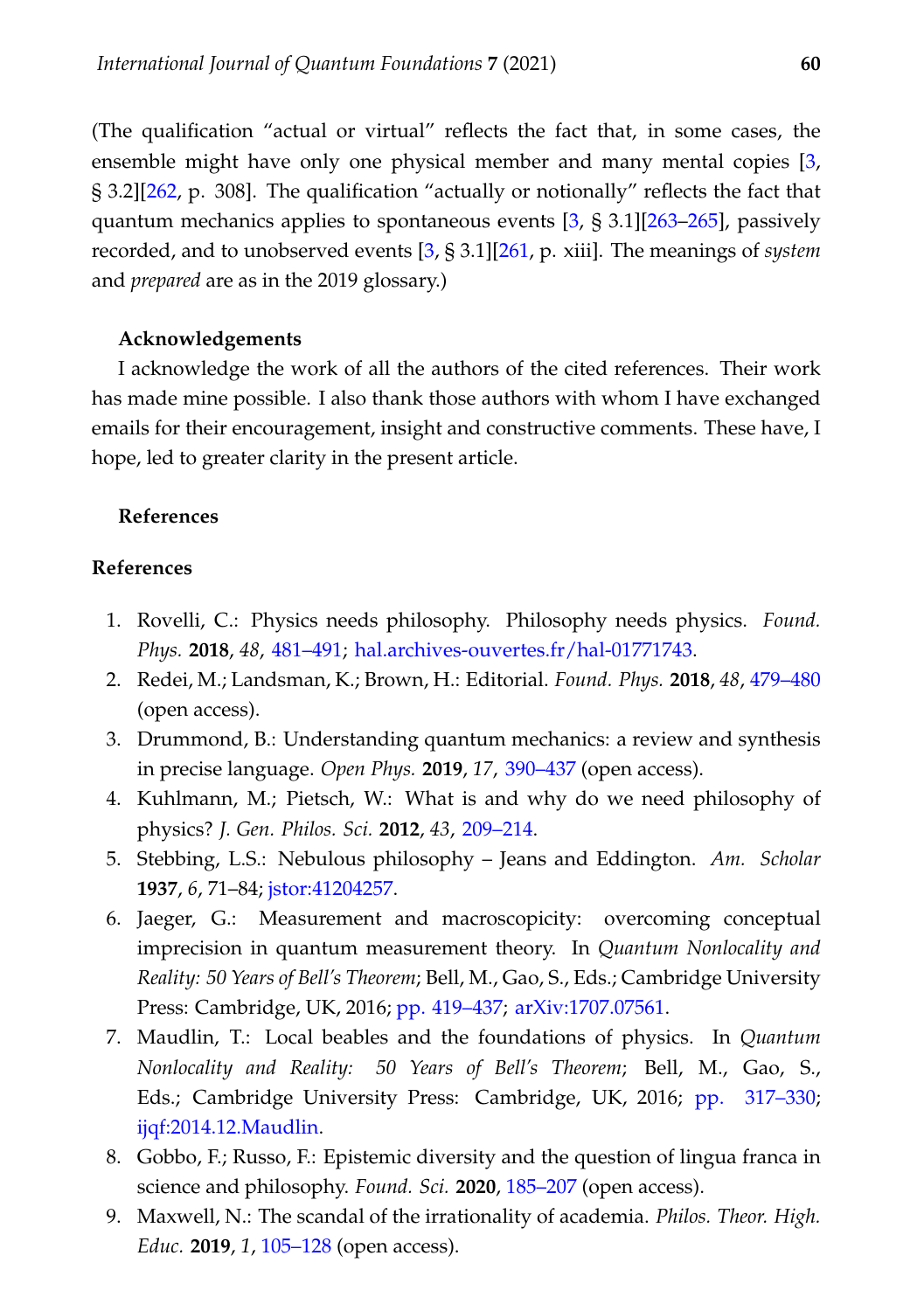- <span id="page-14-0"></span>10. d'Espagnat, B.: *Une Incertaine Réalité*; Gauthier-Villars: Paris, France, 1985 (in French); Page references are to the English translation: d'Espagnat, B., Whitehouse, J.C. (translators): *Reality and the Physicist*, Cambridge University Press, Cambridge, UK, 1989.
- <span id="page-14-1"></span>11. Healey, R.: A pragmatist view of the metaphysics of entanglement. *Synthese* **2020**, *197*, [4265–4302;](https://doi.org/10.1007/s11229-016-1204-z) [philsci-archive:14666.](http://philsci-archive.pitt.edu/14666/)
- <span id="page-14-2"></span>12. Healey, R.: *The Quantum Revolution in Philosophy*; Oxford University Press: Oxford, UK, 2017.
- <span id="page-14-3"></span>13. de Muynck, W.M.: *Foundations of Quantum Mechanics, an Empiricist Approach*; Kluwer Acedemic Publishers: Dordrecht, Germany, [2002.](https://doi.org/10.1007/0-306-48047-6)
- <span id="page-14-4"></span>14. Bohm, D.: *Quantum Theory*; Prentice Hall Inc.: New York, USA, [1951.](http://store.doverpublications.com/0486659690.html)
- <span id="page-14-5"></span>15. Ballentine, L.: Classicality without decoherence: a reply to Schlosshauer. *Found. Phys.* **2008**, *38*, [916–922](https://doi.org/10.1007/s10701-008-9242-0) (open access).
- <span id="page-14-15"></span>16. Kupczynski, M.: Can we close the Bohr-Einstein quantum debate? *Philos. Trans. R. Soc. A* **2017**, *375*, [20160392;](https://doi.org/10.1098/rsta.2016.0392) [arXiv:1603.00266v4.](https://arxiv.org/abs/1603.00266v4)
- 17. Mermin, N.D.: What is quantum mechanics trying to tell us? *Am. J. Phys.* **1998**, *66*, [753–767;](https://doi.org/10.1119/1.18955) [arXiv:quant-ph/9801057.](https://arxiv.org/abs/quant-ph/9801057)
- <span id="page-14-6"></span>18. Shalm, L.K.; Meyer-Scott, E.; Christensen, B.G.; Bierhorst, P.; Wayne, M.A.; Stevens, M.J.; et al.: A strong loophole-free test of local realism, *Phys. Rev. Lett.* **2015**, *115*, [250402](https://doi.org/10.1103/PhysRevLett.115.250402) (open access).
- <span id="page-14-7"></span>19. von Neumann, J.: *Mathematische Grundlagen der Quantenmechanik*; Springer-Verlag: Berlin, Germany, 1932 (in German); Page references are to the English translation: Beyer, R.T. (translator): *Mathematical Foundations of Quantum Mechanics*; Princeton University Press: Princeton, USA, 1955.
- <span id="page-14-8"></span>20. van Kampen, N.G.: Ten theorems about quantum mechanical measurements. *Physica A* **1988**, *153*, [97–113;](https://doi.org/10.1016/0378-4371(88)90105-7) [dspace.library.uu.nl:1874/24086.](https://dspace.library.uu.nl/bitstream/handle/1874/24086/vankampen_88_ten.pdf?sequence=1)
- <span id="page-14-9"></span>21. Haag, R.: Faces of quantum physics. In *The Message of Quantum Science: Attempts Towards a Synthesis*; Blanchard, P., Fröhlich, J., Eds.; Springer-Verlag: Berlin Heidelberg, Germany, 2015; [pp. 219–234.](https://doi.org/10.1007/978-3-662-46422-9_9)
- <span id="page-14-10"></span>22. Hermann, G.: Zum vortrag Schlicks. *Erkenntnis* **1936**, *6*, 342–343 (in German); Page references are to the English translation (by Bacciagaluppi, G.): Hermann, G.: Comment on Schlick. *J. Gen. Philos. Sci.* **2020**, *51*, [625–626](https://doi.org/10.1007/s10838-020-09532-4) (open access).
- <span id="page-14-11"></span>23. Jaroszkiewicz, G.: Towards a dynamical theory of observation. *Proc. R. Soc. A* **2010**, *466*, [3715–3739;](https://doi.org/10.1098/rspa.2009.0604) [arXiv:0812.3051v2.](http://arxiv.org/abs/0812.3051v2)
- <span id="page-14-12"></span>24. Sulis, W.: Locality is dead! Long live locality! *Front. Phys.* **2020**, *8*, [360](https://doi.org/10.3389/fphy.2020.00360) (open access).
- <span id="page-14-14"></span><span id="page-14-13"></span>25. Beck, G.: Elements of reality in quantum mechanics. *arXiv* **2020**, [1807.06374.](http://arxiv.org/abs/1807.06374)
- 26. Pitowsky, I.: Quantum mechanics as a theory of probability. In *Physical Theory*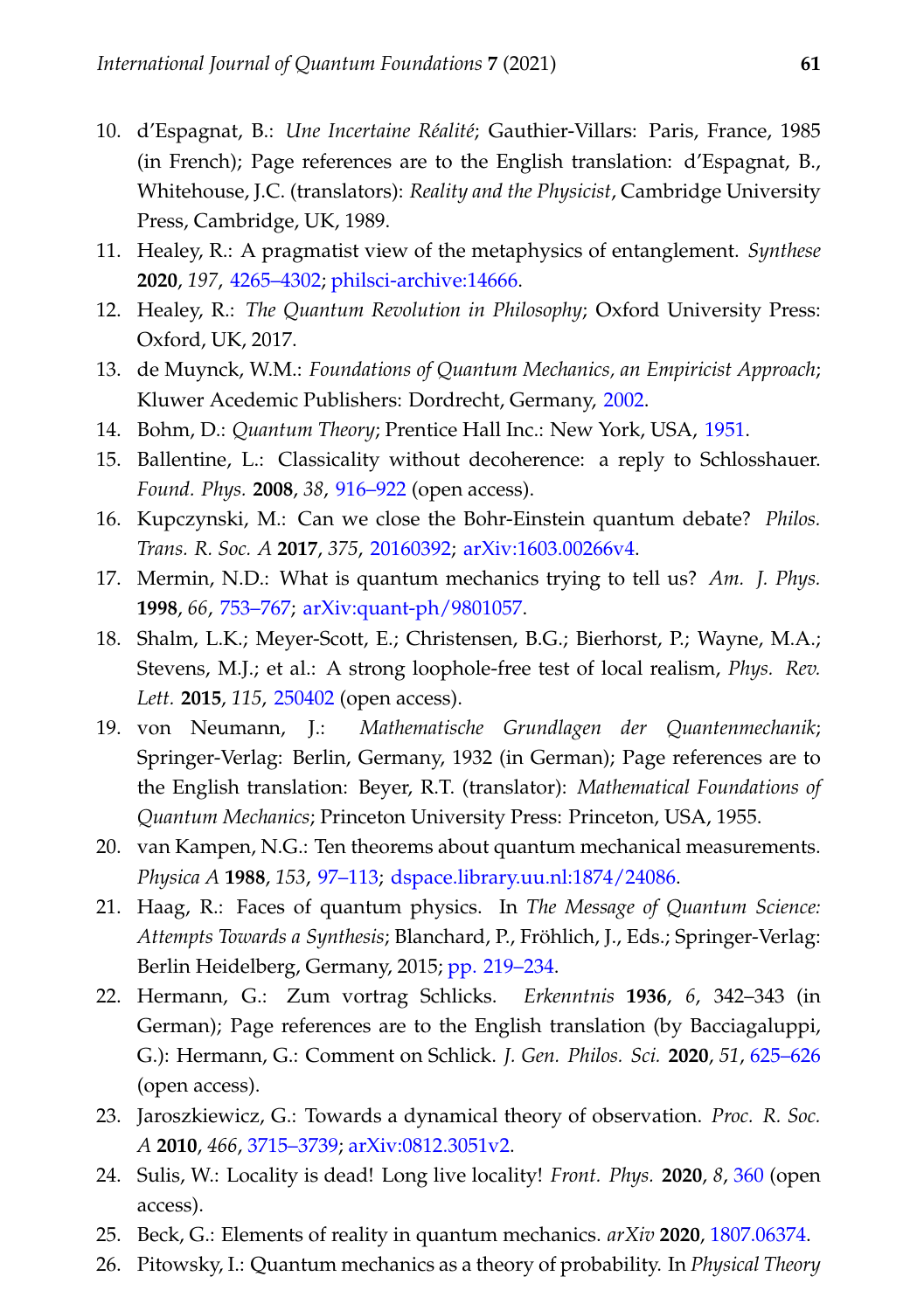*and its Interpretation: Essays in Honor of Jeffrey Bub*; Demopolis, W., Pitowsky, I., Eds.; Springer: Dordrecht, Germany, 2006; [pp. 213–240;](https://doi.org/10.1007/1-4020-4876-9_10) [philsci-archive:2474.](http://philsci-archive.pitt.edu/2474/)

- 27. Janas, M.; Cuffaro, M.E.; Janssen, M.: Putting probabilities first. How Hilbert space generates and constrains them. *arXiv* **2019**, [1910.10688.](https://arxiv.org/abs/1910.10688)
- <span id="page-15-12"></span>28. Boughn, S.; Reginatto, M.: A pedestrian approach to the measurement problem in quantum mechanics. *Eur. Phys. J. H* **2013**, *38*, [443–470;](https://doi.org/10.1140/epjh/e2013-40004-9) [arXiv:1309.0724.](http://arxiv.org/abs/1309.0724)
- 29. Klein, U.: From probabilistic mechanics to quantum theory. *Quantum Stud.: Math. Found.* **2020**, *7*, [77–98](https://doi.org/10.1007/s40509-019-00201-w) (open access).
- <span id="page-15-0"></span>30. Wilce, A.: Dynamical states and the conventionality of (non-) classicality. In *Quantum, Probability, Logic*; Hemmo M., Shenker O., Eds.; Springer: Cham, Switzerland, 2020; [pp. 585–627;](https://doi.org/10.1007/978-3-030-34316-3_27) [philsci-archive:16721.](http://philsci-archive.pitt.edu/16721/)
- <span id="page-15-1"></span>31. Araújo, M.; Hirsch, F.; Quintino, M.T.: Bell nonlocality with a single shot. *Quantum* **2020**, *4*, [353](https://doi.org/10.22331/q-2020-10-28-353) (open access).
- <span id="page-15-2"></span>32. Hess, K.: Kolmogorov's probability spaces for "entangled" data subsets of EPRB experiments: no violation of Einstein's separation principle. *J. Mod. Phys.* **2020**, *11*, [683–702](https://doi.org/10.4236/jmp.2020.115044) (open access).
- <span id="page-15-3"></span>33. Hess, K.: Bell's theorem and instantaneous influences at a distance. *J. Mod. Phys.* **2018**, *9*, [1573–1590](https://doi.org/10.4236/jmp.2018.98099) (open access).
- <span id="page-15-4"></span>34. Cuffaro, M.E.; Doyle, E.P.: Essay review of Tanya and Jeffrey Bub's *Totally Random: Why Nobody Understands Quantum Mechanics: A Serious Comic on Entanglement*. *Found. Phys.* **2021**, *51*, [28](https://doi.org/10.1007/s10701-021-00423-2) (open access).
- <span id="page-15-5"></span>35. Anastopoulos, C.: Classical versus quantum probability in sequential measurements. *Found. Phys.* **2006**, *36*, [1601–1661;](https://doi.org/10.1007/s10701-006-9077-5) [arXiv:quant-ph/0509019.](http://arxiv.org/abs/quant-ph/0509019)
- <span id="page-15-6"></span>36. Khrennikov, A.: Bell-Boole inequality: nonlocality or probabilistic incompatibility of random variables? *Entropy* **2008**, *10*, [19–32](https://doi.org/10.3390/entropy-e10020019) (open access).
- <span id="page-15-7"></span>37. Gill, R.D.: Does Geometric Algebra provide a loophole to Bell's Theorem? *Entropy* **2020**, *22*, [61](https://doi.org/10.3390/e22010061) (open access).
- <span id="page-15-8"></span>38. Brown, H.R.; Porath, G.B.: Everettian probabilities, the Deutsch-Wallace theorem and the principal principle. In *Quantum, Probability, Logic*; Hemmo M., Shenker O., Eds.; Springer: Cham, Switzerland, 2020; [pp. 165–198;](https://doi.org/10.1007/978-3-030-34316-3_7) [arXiv:2010.11591.](http://arxiv.org/abs/2010.11591)
- <span id="page-15-9"></span>39. de Ronde, C.; Freytes, H.; Sergioli, G.: Quantum probability: a reliable tool for an agent or a reliable source of reality? *Synthese* **2019**, [doi:10.1007/s11229-019-02177-x;](https://doi.org/10.1007/s11229-019-02177-x) [arXiv:1903.03863.](http://arxiv.org/abs/1903.03863)
- <span id="page-15-10"></span>40. Hnilo, A.: Non-Boolean hidden variables model reproduces quantum mechanics' predictions for Bell's experiment. *arXiv* **2020**, [2005.10367.](http://arxiv.org/abs/2005.10367)
- <span id="page-15-11"></span>41. Bacciagaluppi, G.: Unscrambling subjective and epistemic probabilities. In *Quantum, Probability, Logic*; Hemmo M., Shenker O., Eds.; Springer: Cham,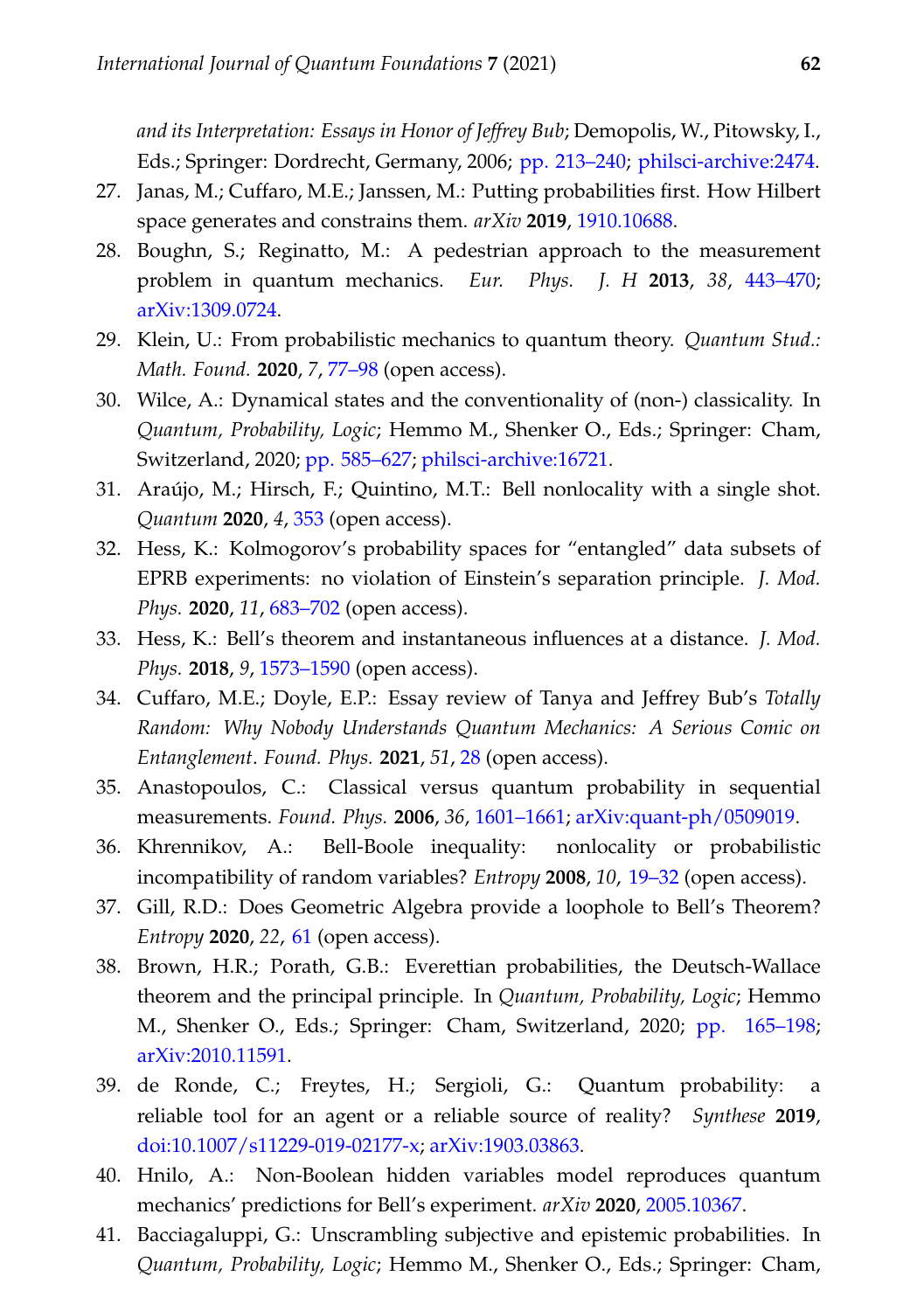Switzerland, 2020; [pp. 49–89;](https://doi.org/10.1007/978-3-030-34316-3_3) [philsci-archive:16393.](http://philsci-archive.pitt.edu/16393/)

- <span id="page-16-0"></span>42. McCoy, C.D.: Interpretive analogies between quantum and statistical mechanics. *Eur. J. Philos. Sci.* **2020**, *10*, [9](https://doi.org/10.1007/s13194-019-0268-2) (open access).
- <span id="page-16-1"></span>43. Beck, J.L.: Invalidity of the standard locality condition for hidden-variable models of EPR-Bohm experiments. *Int. J. Quantum Found.* **2019**, *5*, [115–133](https://ijqf.org/wp-content/uploads/2019/10/IJQF2019v5n4p1.pdf) (open access).
- <span id="page-16-2"></span>44. Khrennikov, A.: On foundations of quantum theory. In *Proceedings of the conference Quantum Theory: Reconsideration of Foundations, Växjö, Sweden, 17-21 June 2001*; Khrennikov, A., Ed.; Växjö University Press: Växjö, Sweden, 2002; pp. 164–196; [Part 1 Växjö interpretation of quantum mechanics,](https://arxiv.org/abs/quant-ph/0202107) [Part 2](https://arxiv.org/abs/quant-ph/0106073) [Contextual viewpoint to quantum stochastics,](https://arxiv.org/abs/quant-ph/0106073) [Part 3 The law of statistical](https://arxiv.org/abs/quant-ph/0204008) [balance in nature.](https://arxiv.org/abs/quant-ph/0204008)
- <span id="page-16-3"></span>45. Perlman, H.S.: Quantum mechanics is incomplete but it is consistent with locality. *Found. Phys.* **2017**, *47*, [1309–1316.](https://doi.org/10.1007/s10701-017-0111-6)
- <span id="page-16-4"></span>46. Schrödinger, E.: Die gegenwärtige situation in der quantenmechanik. *Die Naturwissenschaften* **1935**, *23*, [807–812,](https://doi.org/10.1007/bf01491891) [823–828,](https://doi.org/10.1007/bf01491914) [844–849](https://doi.org/10.1007/bf01491987) (in German); English translation: Trimmer, J.D. (translator): The present situation in quantum mechanics. *Proc. Am. Philos. Soc.* **1980**, *124*, 323–338; hermes.ffn.ub.es/Schrodinger 1935 cat.
- <span id="page-16-5"></span>47. Boughn, S.: Making sense of Bell's theorem and quantum nonlocality. *Found. Phys.* **2017**, *47*, [640–657;](https://doi.org/10.1007/s10701-017-0083-6) [arXiv:1703.11003.](https://arxiv.org/abs/1703.11003)
- <span id="page-16-6"></span>48. Home, D.: *Conceptual Foundations of Quantum Physics*; Plenum Press: New York, USA, [1997.](https://doi.org/10.1007/978-1-4757-9808-1)
- <span id="page-16-7"></span>49. Friebe, C.; Kuhlmann, M.; Lyre, H.; Näger, P.; Passon, O.; Stöckler, M.: Philosophie der quantenphysik: zentrale begriffe, probleme, positionen, aufl. 2, Springer Spektrum: Cham, Switzerland, [2018](https://doi.org/10.1007/978-3-662-54276-7) (in German), References are to the translation: Brewer W.D. (translator): The philosophy of quantum physics, Springer: Cham, Switzerland, [2018](https://doi.org/10.1007/978-3-319-78356-7) (in English), [bayanbox.ir:333266194286302503.](http://bayanbox.ir/download/333266194286302503/Friebe-PhilosophyofQuantumPhysics-1ed.pdf)
- <span id="page-16-8"></span>50. Jaeger, G.: Quantum unsharpness, potentiality, and reality. *Found. Phys.* **2019**, *49*, [663–667;](https://doi.org/10.1007/s10701-019-00273-z) [researchgate:333554948.](https://www.researchgate.net/profile/Gregg_Jaeger/publication/333554948_Quantum_Unsharpness_Potentiality_and_Reality/links/5d19ff03a6fdcc2462b4ede6/Quantum-Unsharpness-Potentiality-and-Reality.pdf)
- 51. de Ronde, C.; Massri, C.: A new objective definition of quantum entanglement as potential coding of intensive and effective relations. *Synthese* **2019**, [doi:10.1007/s11229-019-02482-5;](https://doi.org/10.1007/s11229-019-02482-5) [arXiv:1809.00202.](http://arxiv.org/abs/1809.00202)
- 52. de Ronde, C.; Massri, C.: The logos categorical approach to quantum mechanics: II. Quantum superpositions and intensive values. *Int. J. Theor. Phys.* **2019**, *58*, [1968–1988;](https://doi.org/10.1007/s10773-019-04091-x) [arXiv:1802.00415.](http://arxiv.org/abs/1802.00415)
- 53. Kastner, R.E.; Kauffman, S.; Epperson, M.: Taking Heisenberg's potentia seriously. *Int. J. Quantum Found.* **2018**, *4*, [158–72](http://www.ijqf.org/wps/wp-content/uploads/2018/03/IJQF2018v4n2p1.pdf) (open access).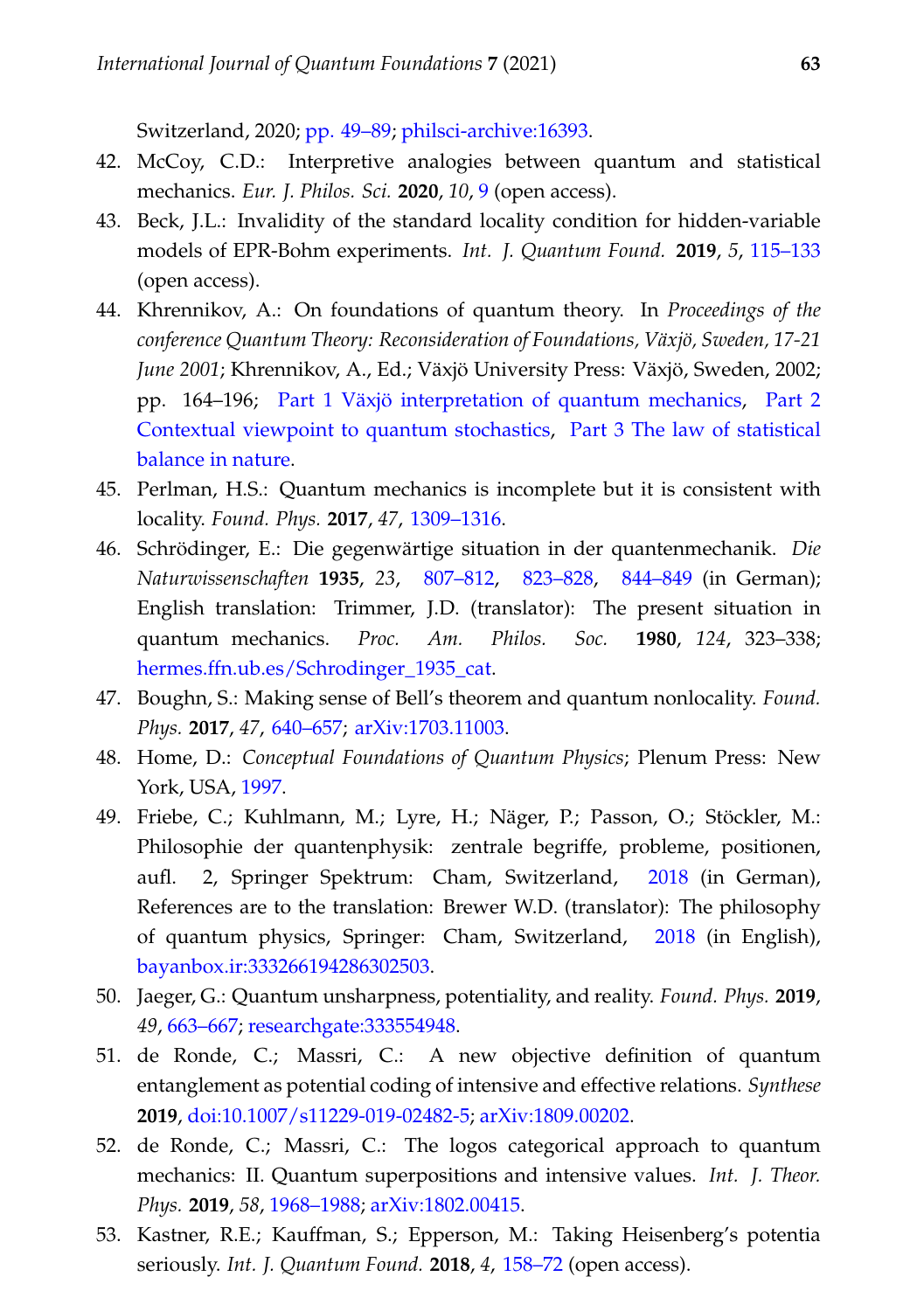- <span id="page-17-0"></span>54. Boge, F.J.: The best of many worlds, or, is quantum decoherence the manifestation of a disposition? *Stud. Hist. Philos. Mod. Phys.* **2019**, *66*, [pp.](https://doi.org/10.1016/j.shpsb.2019.02.001) [135–144;](https://doi.org/10.1016/j.shpsb.2019.02.001) [philsci-archive:15798.](http://philsci-archive.pitt.edu/15798/)
- <span id="page-17-1"></span>55. Augusiak, R.; Demianowicz, M.; Acín, A.: Local hidden-variable models for entangled quantum states. *J. Phys. A: Math. Theor.* **2014**, *47*, [424002;](https://doi.org/10.1088/1751-8113/47/42/424002) [arXiv:1405.7321.](http://arxiv.org/abs/1405.7321)
- <span id="page-17-2"></span>56. Werner, R.F.: Steering, or maybe why Einstein did not go all the way to Bell's argument. *J. Phys. A: Math. Theor.* **2014**, *47*, [424008.](http://dx.doi.org/10.1088/1751-8113/47/42/424008)
- <span id="page-17-3"></span>57. Isham, C.J.: *Lectures on Quantum Theory*; Imperial College Press: London, UK, [1995.](https://doi.org/10.1142/p001)
- <span id="page-17-4"></span>58. Cavalcanti, E.G.; Jones, S.J.; Wiseman, H.M.; Reid, M.D.: Experimental criteria for steering and the Einstein-Podolsky-Rosen paradox. *Phys. Rev. A* **2009**, *80*, [032112;](https://doi.org/10.1103/PhysRevA.80.032112) [arXiv:0907.1109.](http://arxiv.org/abs/0907.1109)
- <span id="page-17-5"></span>59. Ladyman, J.; Linnebo,  $\emptyset$ .; Bigaj, T.: Entanglement and non-factorizability. *Stud. Hist. Philos. Mod. Phys.* **2013**, *44*, [215–221;](https://doi.org/10.1016/j.shpsb.2013.02.004) [academia.edu:4045513.](https://www.academia.edu/4045513/Entanglement_and_non-factorizability)
- <span id="page-17-6"></span>60. D'Ariano, G.M.; Erba, M.; Perinotti, P.: Classicality without local discriminability: decoupling entanglement and complementarity. *Phys. Rev. A* **2020**, *102*, [052216;](https://doi.org/10.1103/PhysRevA.102.052216) [arXiv:2008.04011.](http://arxiv.org/abs/2008.04011)
- <span id="page-17-7"></span>61. Einstein, A.; Podolsky, B.; Rosen, N.: Can quantum-mechanical description of physical reality be considered complete? *Phys. Rev.* **1935**, *47*, [777–780](http://dx.doi.org/10.1103/PhysRev.47.777) (open access).
- <span id="page-17-8"></span>62. Reid, M.D.; Drummond, P.D.; Bowen, W.P.; Cavalcanti, E.G.; Lam, P.K.; Bachor, H.A.; Andersen, U.L.; Leuchs, G.: Colloquium: the Einstein-Podolsky-Rosen paradox: from concepts to applications. *Rev. Mod. Phys.* **2009**, *81*, [1727–1751;](https://doi.org/10.1103/RevModPhys.81.1727) [arXiv:0806.0270.](http://arxiv.org/abs/0806.0270)
- <span id="page-17-9"></span>63. Schrödinger, E.: Discussion of probability relations between separated systems. *Math. Proc. Camb. Philos. Soc.* **1935**, *31*, [555–563;](https://doi.org/10.1017/S0305004100013554) [informationphilosopher.com:schrodinger.](http://www.informationphilosopher.com/solutions/scientists/schrodinger/Schrodinger-1935.pdf)
- <span id="page-17-10"></span>64. 't Hooft, G.: *The Cellular Automaton Interpretation of Quantum Mechanics*; Springer, [2016](https://doi.org/10.1007/978-3-319-41285-6) (open access).
- <span id="page-17-11"></span>65. Harrigan, N.; Spekkens, R.: Einstein, incompleteness and the epistemic view of quantum states. *Found. Phys.* **2010**, *40*, [125–157;](https://doi.org/10.1007/s10701-009-9347-0) [arXiv:0706.2661.](https://arxiv.org/abs/0706.2661)
- <span id="page-17-12"></span>66. Wiseman, H.M.: Quantum discord is Bohr's notion of non-mechanical disturbance introduced to counter the Einstein-Podolsky-Rosen argument. *Ann. Phys.* **2013**, *338*, [361–374;](https://doi.org/10.1016/j.aop.2013.05.002) [arXiv:1208.4964v2.](https://arxiv.org/abs/1208.4964v2)
- <span id="page-17-13"></span>67. Carrier, M.: What the philosophical interpretation of quantum theory can accomplish. In *The Message of Quantum Science: Attempts Towards a Synthesis*; Blanchard, P., Fröhlich, J., Eds.; Springer-Verlag: Berlin Heidelberg, Germany, 2015; [pp. 47–63.](https://doi.org/10.1007/978-3-662-46422-9_3)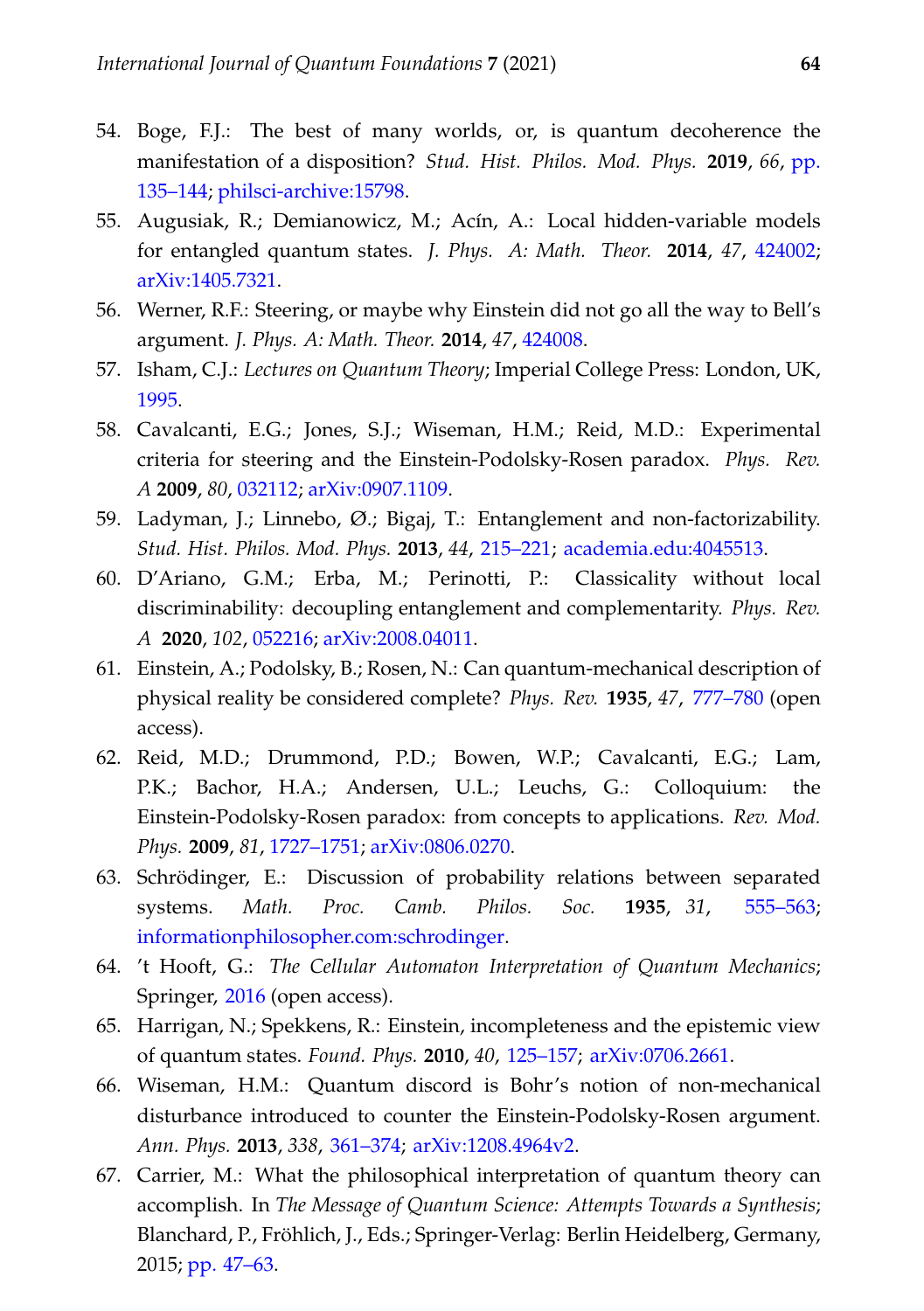- <span id="page-18-0"></span>68. Kim, Y.-H.; Shih, Y.: Experimental realization of Popper's experiment: violation of the uncertainty principle? *Found. Phys.* **1999**, *29*, [1849–1861;](https://doi.org/10.1023/A:1018890316979) [arXiv:quant-ph/9905039.](http://arxiv.org/abs/quant-ph/9905039)
- <span id="page-18-1"></span>69. Bigaj, T.: On quantum entanglement, counterfactuals, causality and dispositions. *Synthese* **2020**, *197*, [4161–4185](https://doi.org/10.1007/s11229-016-1304-9) (open access).
- <span id="page-18-2"></span>70. 't Hooft, G.: Time, the arrow of time, and quantum mechanics. *Front. Phys.* **2018**, *6*, [81](https://doi.org/10.3389/fphy.2018.00081) (open access).
- <span id="page-18-3"></span>71. Griffiths, R.B.: What quantum measurements measure. *Phys. Rev. A* **2017**, *96*, [032110;](https://doi.org/10.1103/PhysRevA.96.032110) [arXiv:1704.08725.](https://arxiv.org/abs/1704.08725)
- <span id="page-18-4"></span>72. Saldanha, P.L.: Inconsistency of a realistic interpretation of quantum measurements: a simple example. *Braz. J. Phys.* **2020**, *50*, [438–441;](https://doi.org/10.1007/s13538-020-00757-8) [arXiv:1805.05446.](http://arxiv.org/abs/1805.05446)
- <span id="page-18-5"></span>73. Bell, J.S.: On the Einstein Podolsky Rosen paradox. *Physics* **1964**, *1*, 195–200; [CERN:111654.](https://cds.cern.ch/record/111654)
- <span id="page-18-6"></span>74. Brunner, N; Cavalcanti, D.; Pironio, S.; Scarani, V.; Wehner, S.: Bell nonlocality. *Rev. Mod. Phys.* **2014**, *86*, [419–478;](https://doi.org/10.1103/RevModPhys.86.419) [arXiv:1303.2849v3.](http://arxiv.org/abs/1303.2849v3)
- <span id="page-18-7"></span>75. Benítez Rodríguez, E.; Piceno Martínez, E.; Arévalo Aguilar, L.M.: Single-particle steering and nonlocality: the consecutive Stern-Gerlach experiments. *Phys. Rev. A* **2021**, *103*, [042217;](https://doi.org/10.1103/PhysRevA.103.042217) [arXiv:2011.11797v2.](http://arxiv.org/abs/2011.11797v2)
- <span id="page-18-8"></span>76. Coddens, G.: The exact theory of the Stern-Gerlach experiment and why it does not imply that a fermion can only have its spin up or down. *Symmetry* **2021**, *13*, [134](https://doi.org/10.3390/sym13010134) (open access).
- <span id="page-18-9"></span>77. Bricmont, J.; Goldstein, S.; Hemmick, D.: EPR-Bell-Schrödinger proof of nonlocality using position and momentum. In *Do Wave Functions Jump? Perspectives on the Work of GC Ghirardi*; Allori, V., Bassi, A., Dürr, D., Zanghi, N., Eds.; Springer: Cham, Switzerland, 2021; [pp. 5–33;](https://doi.org/10.1007/978-3-030-46777-7_2) [arXiv:1906.06687.](http://arxiv.org/abs/1906.06687)
- <span id="page-18-10"></span>78. Dieks, D.: Quantum reality, perspectivalism and covariance. *Found. Phys.* **2019**, *49*, [629–646](https://doi.org/10.1007/s10701-019-00264-0) (open access).
- <span id="page-18-11"></span>79. Hofmann, H.F.: Local measurement uncertainties impose a limit on non-local quantum correlations. *Phys. Rev. A* **2019**, *100*, [012123;](https://doi.org/10.1103/PhysRevA.100.012123) [arXiv:1809.04725.](http://arxiv.org/abs/1809.04725)
- <span id="page-18-12"></span>80. Khrennikov, A.: Quantum versus classical entanglement: eliminating the issue of quantum nonlocality. *Found. Phys.* **2020**, *50*, [1762–1780](https://doi.org/10.1007/s10701-020-00319-7) (open access).
- 81. Khrennikov, A.: Get rid of nonlocality from quantum physics. *Entropy* **2019**, *21*, [806](https://doi.org/10.3390/e21080806) (open access).
- <span id="page-18-13"></span>82. Kupczynski, M.: Is the moon there if nobody looks: Bell inequalities and physical reality. *Front. Phys.* **2020**, *8*, [273](https://doi.org/10.3389/fphy.2020.00273) (open access).
- <span id="page-18-14"></span>83. Aerts, D.; Sassoli de Bianchi, M.: Are Bell-tests only about local incompatibility? *arXiv* **2020**, [2006.08607v2.](http://arxiv.org/abs/2006.08607v2)
- <span id="page-18-15"></span>84. Unnikrishnan, C.S.: The incompatibility between local hidden variable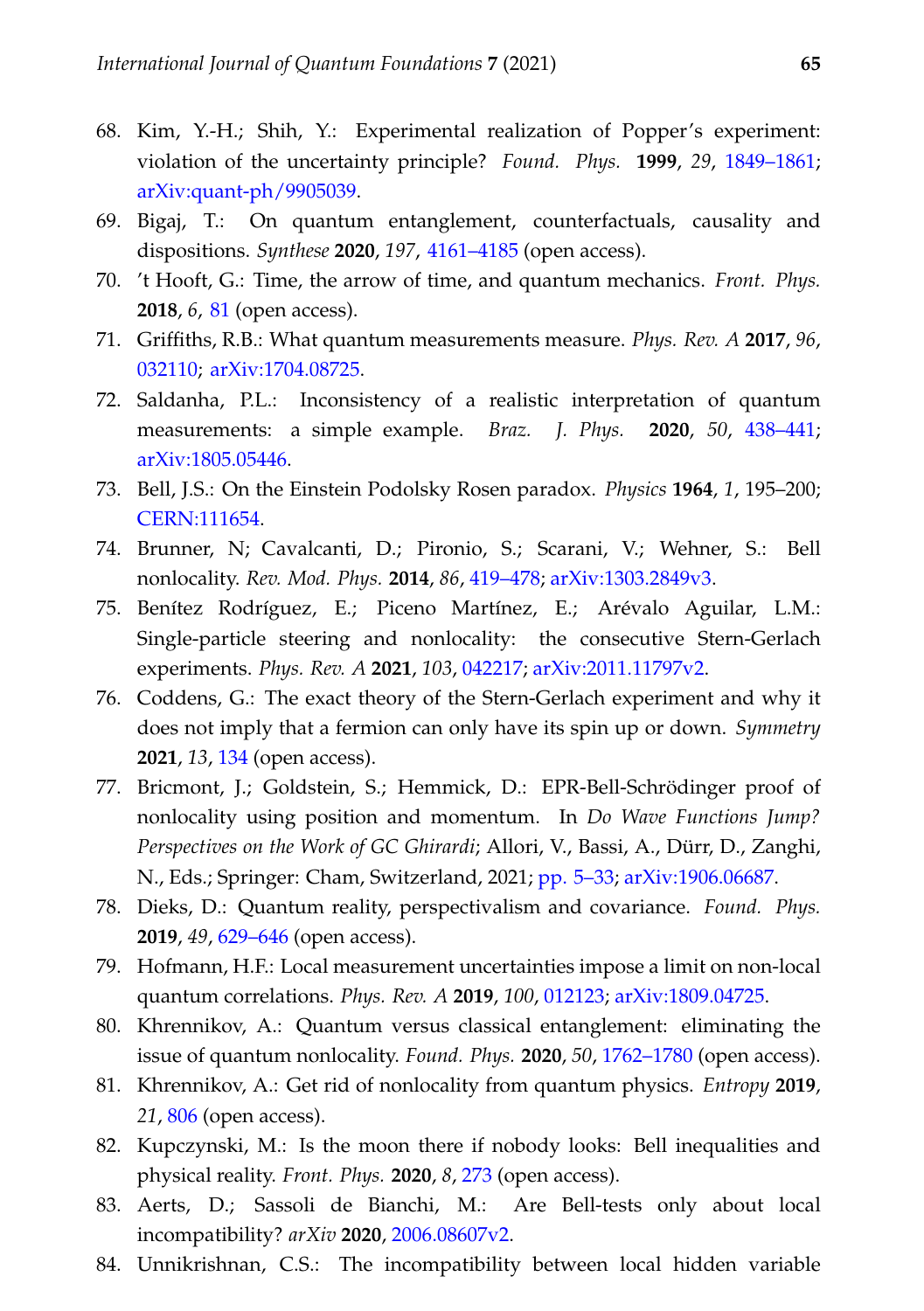theories and the fundamental conservation laws. *Pramana J. Phys.* **2005**, *65*, [359–379;](https://doi.org/10.1007/BF02704196) [ias.ac.in:pram:065/03.](https://www.ias.ac.in/article/fulltext/pram/065/03/0359-0379)

- <span id="page-19-0"></span>85. Hughes, R.I.G.: *The Structure and Interpretation of Quantum Mechanics*; Harvard University Press: Cambridge, Mass., USA, 1989.
- <span id="page-19-1"></span>86. Budiyono, A.: Is nonlocality responsible for the violation of Bell's inequalities? *Int. J. Theor. Phys.* **2014**, *53*, [3808–3828;](https://doi.org/10.1007/s10773-014-2134-5) [arXiv:1404.1528.](https://arxiv.org/abs/1404.1528)
- <span id="page-19-10"></span>87. Redhead, M.: *Incompleteness, Nonlocality and Realism*; Oxford University Press: Oxford, UK, 1987.
- <span id="page-19-2"></span>88. Bricmont, J.: What did Bell really prove? In *Quantum Nonlocality and Reality: 50 Years of Bell's Theorem*; Bell, M., Gao, S., Eds.; Cambridge University Press: Cambridge, UK, 2016; [pp. 49–78;](https://doi.org/10.1017/CBO9781316219393.006) [ijqf:2014.11.Bricmont.](https://ijqf.org/wp-content/uploads/2014/11/Bricmont-Bell-paper.pdf)
- <span id="page-19-3"></span>89. Allen, J.-M.A.; Barrett, J.; Horsman, D.C.; Lee, C.M.; Spekkens, R.W.: Quantum common causes and quantum causal models. *Phys. Rev. X* **2017**, *7*, [031021](https://doi.org/10.1103/PhysRevX.7.031021) (open access).
- <span id="page-19-4"></span>90. Näger, P.M.: The causal problem of entanglement. *Synthese* **2016**, *193*, [1127–1155.](https://doi.org/10.1007/s11229-015-0668-6)
- <span id="page-19-5"></span>91. Engelbert, N.G.; Angelo, R.M.: Hardy's paradox as a demonstration of quantum irrealism. *Found. Phys.* **2020**, *50*, [105–119;](https://doi.org/10.1007/s10701-020-00321-z) [arXiv:1910.00450.](http://arxiv.org/abs/1910.00450)
- 92. Shafiee, A.; Ghahramani, F.T.: On the meaning of locality: the overlapping assumptions. *Quantum Stud.: Math. Found.* **2015**, *2*, [435–448](https://doi.org/10.1007/s40509-015-0053-7) (open access).
- 93. Wuthrich, A.: Local acausality. *Found. Phys.* **2014**, *44*, [594–609;](https://doi.org/10.1007/s10701-014-9796-y) [depositonce.tu-berlin.de:11303/4353.](https://www.depositonce.tu-berlin.de/bitstream/11303/4353/2/wuethrich_adrian.pdf)
- 94. d'Espagnat, B.: Is any theory compatible with the quantum predictions necessarily nonlocal? In *Quantum Nonlocality and Reality: 50 Years of Bell's Theorem*; Bell, M., Gao, S., Eds.; Cambridge University Press: Cambridge, UK, 2016; [pp. 160–171;](https://doi.org/10.1017/CBO9781316219393.012) [ijqf:2014.10.dEspagnat.](https://ijqf.org/wp-content/uploads/2014/10/Bell-50-dEspagnat.pdf)
- <span id="page-19-6"></span>95. Healey, R.A.: Local causality, probability and explanation. In *Quantum Nonlocality and Reality: 50 Years of Bell's Theorem*; Bell, M., Gao, S., Eds.; Cambridge University Press: Cambridge, UK, 2016; [pp. 172–194;](https://doi.org/10.1017/CBO9781316219393.013) [arXiv:1601.00106.](https://arxiv.org/abs/1601.00106)
- <span id="page-19-7"></span>96. Argaman, N.: Quantum computation and arrows of time. *Entropy* **2021**, *23*, [49](https://doi.org/10.3390/e23010049) (open access).
- 97. Khrennikov, A.: Two faced Janus of quantum nonlocality. *Entropy* **2020**, *22*, [303](https://doi.org/10.3390/e22030303) (open access).
- <span id="page-19-9"></span><span id="page-19-8"></span>98. Vaidman, L.: Quantum nonlocality. *Entropy* **2019**, *21*, [447](http://dx.doi.org/10.3390/e21050447) (open access).
- 99. Das, D.; Sasmal, S.; Roy, S.: Detecting Einstein-Podolsky-Rosen steering through entanglement detection. *Phys. Rev. A* **2019**, *99*, [052109;](https://doi.org/10.1103/PhysRevA.99.052109) [arXiv:1808.07848.](http://arxiv.org/abs/1808.07848)
- 100. Cavalcanti, D.; Skrzypczyk, P.: Quantum steering: a review with focus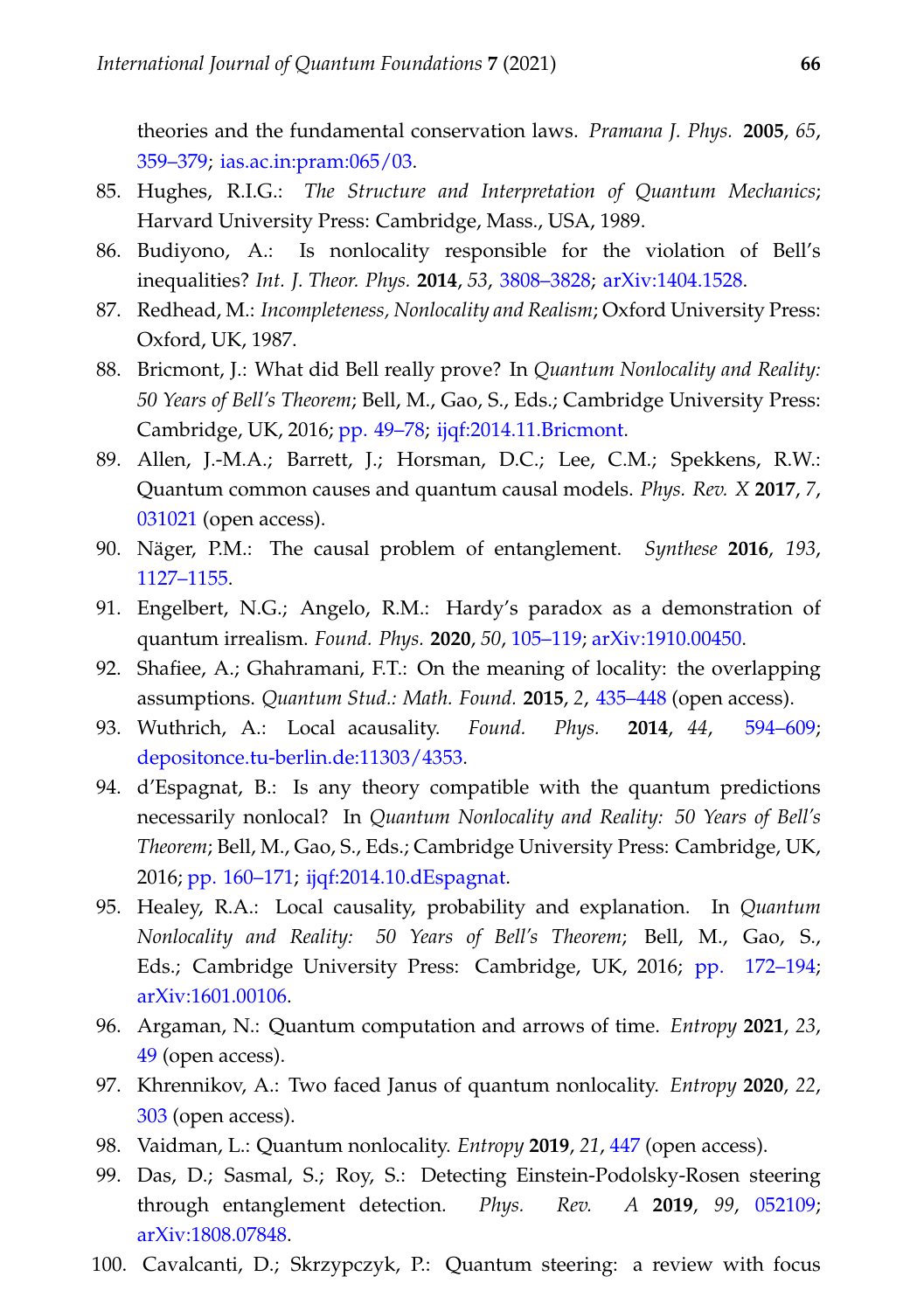on semidefinite programming. *Rep. Prog. Phys.* **2017**, *80*, [024001;](https://doi.org/10.1088/1361-6633/80/2/024001) [arXiv:1604.00501.](http://arxiv.org/abs/1604.00501)

- 101. Cavalcanti, E.G.; He, Q.Y.; Reid, M.D.; Wiseman, H.M.: Unified criteria for multipartite quantum nonlocality. *Phys. Rev. A* **2011**, *84*, [032115;](https://doi.org/10.1103/PhysRevA.84.032115) [arXiv:1008.5014.](http://arxiv.org/abs/1008.5014)
- 102. Jones, S.J.; Wiseman, H.M.; Doherty, A.C.: Entanglement, Einstein-Podolsky-Rosen correlations, Bell nonlocality, and steering. *Phys. Rev. A* **2007**, *76*, [052116;](https://doi.org/10.1103/PhysRevA.76.052116) [arXiv:0709.0390v2.](http://arxiv.org/abs/0709.0390v2)
- 103. Luc, J.: Quantumness of states and unitary operations. *Found. Phys.* **2020**, *50*, [1645–1685](https://doi.org/10.1007/s10701-020-00391-z) (open access).
- 104. Quintino, M.T.; Vértesi, T.; Cavalcanti, D.; Augusiak, R.; Demianowicz, M.; Acín, A.; Brunner, N.: Inequivalence of entanglement, steering, and Bell nonlocality for general measurements. *Phys. Rev. A* **2015**, *92*, [032107;](https://doi.org/10.1103/PhysRevA.92.032107) [arXiv:1501.03332.](http://arxiv.org/abs/1501.03332)
- 105. Uola, R.; Costa, A.C.S.; Nguyen, H.C.; Gühne, O.: Quantum steering. *Rev. Mod. Phys.* **2020**, *92*, [15001;](https://doi.org/10.1103/RevModPhys.92.015001) [arXiv:1903.06663.](http://arxiv.org/abs/1903.06663)
- 106. Wiseman, H.M.; Jones, S.J.; Doherty, A.C.: Steering, entanglement, nonlocality, and the Einstein-Podolsky-Rosen paradox. *Phys. Rev. Lett.* **2007**, *98*, [140402;](https://doi.org/10.1103/PhysRevLett.98.140402) [arXiv:quant-ph/0612147.](https://arxiv.org/abs/quant-ph/0612147)
- <span id="page-20-0"></span>107. Zhen, Y.-Z.; Xu, X.-Y.; Li, L.; Liu, N.-L.; Chen, K.: The Einstein-Podolsky-Rosen steering and its certification. *Entropy* **2019**, *21*, [422](https://doi.org/10.3390/e21040422) (open access).
- <span id="page-20-1"></span>108. Ramírez, S.M.: Separating Einstein's separability. *Stud. Hist. Philos. Mod. Phys.* **2020**, *77*, [138–149.](https://doi.org/10.1016/j.shpsb.2020.10.001)
- <span id="page-20-2"></span>109. Konrad, T.; Forbes, A.: Quantum mechanics and classical light. *Contemp. Phys.* **2019**, *60*, [1–22.](https://doi.org/10.1080/00107514.2019.1580433)
- <span id="page-20-3"></span>110. Paneru, D.; Cohen, E.; Fickler, R.; Boyd, R.W.; Karimi, E.: Entanglement: quantum or classical? *Rep. Prog. Phys.* **2020**, *83*, [064001;](https://doi.org/10.1088/1361-6633/ab85b9) [arXiv:1911.02201.](http://arxiv.org/abs/1911.02201)
- <span id="page-20-4"></span>111. Giustina, M.: On loopholes and experiments, In *Quantum (Un)speakables II*; Bertlmann, R., Zeilinger, A., Eds.; Springer: Cham, Switzerland, 2017; [pp.](https://doi.org/10.1007/978-3-319-38987-5_29) [485–501.](https://doi.org/10.1007/978-3-319-38987-5_29)
- <span id="page-20-5"></span>112. Auffèves, A.; Grangier, P.: Violation of Bell's inequalities in a quantum realistic framework. *Int. J. Quantum Inf.* **2016**, *14*, [1640002;](https://doi.org/10.1142/S0219749916400025) [arXiv:1601.03966v2.](https://arxiv.org/abs/1601.03966v2)
- 113. Cavalcanti, E.G.; Wiseman, H.M.: Bell nonlocality, signal locality and unpredictability. *Found. Phys.* **2012**, *42*, [1329–1338;](https://doi.org/10.1007/s10701-012-9669-1) [arXiv:0911.2504.](https://arxiv.org/abs/0911.2504)
- 114. Ghadimi, M.; Hall, M.J.W.; Wiseman, H.M.: Nonlocality in Bell's theorem, in Bohm's theory, and in many interacting worlds theorising. *Entropy* **2018**, *20*, [567](https://doi.org/10.3390/e20080567) (open access).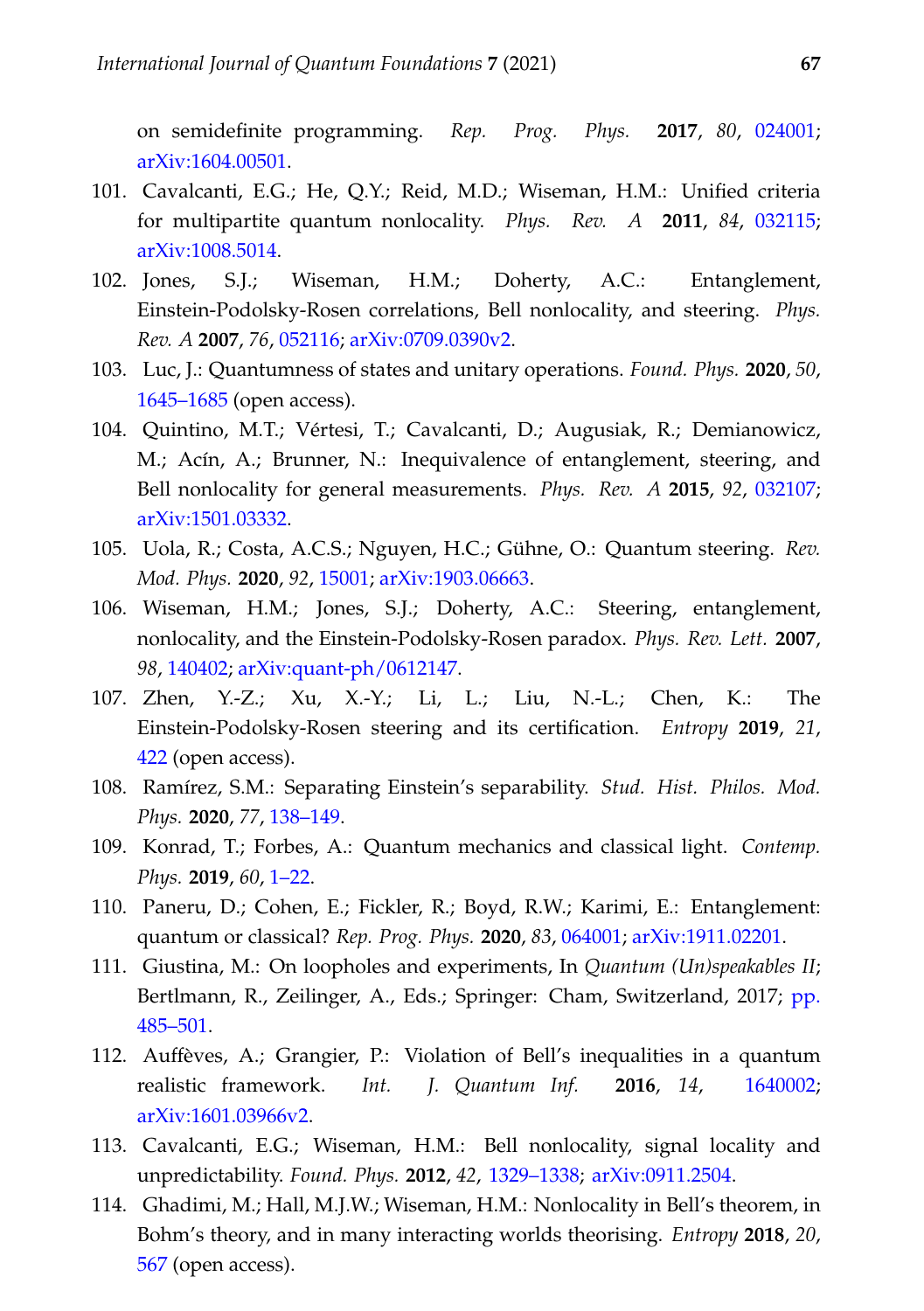- <span id="page-21-11"></span>115. Gill, R.D.: Statistics, causality and Bell's theorem. *Stat. Sci.* **2014**, *29*, [512–528](https://doi.org/10.1214/14-STS490) (open access).
- 116. Henson, J.: Non-separability does not relieve the problem of Bell's theorem. *Found. Phys.* **2013**, *43*, [1008–1038;](https://doi.org/10.1007/s10701-013-9730-8) [arXiv:1302.7188v3.](https://arxiv.org/abs/1302.7188v3)
- 117. Khrennikov, A.: Towards a resolution of dilemma: nonlocality or nonobjectivity? *Int. J. Theor. Phys.* **2012**, *51*, [2488–2502;](https://doi.org/10.1007/s10773-012-1129-3) [arXiv:1108.0001.](https://arxiv.org/abs/1108.0001)
- <span id="page-21-0"></span>118. Kosso, P.: Quantum mechanics and realism. *Found. Sci.* **2000**, *5*, [47–60.](https://doi.org/10.1023/A:1026563220257)
- <span id="page-21-1"></span>119. Werner, R.F.: Comment on 'What Bell did'. *J. Phys. A: Math. Theor.* **2014**, *47*, [424011.](http://dx.doi.org/10.1088/1751-8113/47/42/424011)
- 120. Werner, R.F.: What Maudlin replied to. *arXiv* **2014**, [1411.2120.](http://arxiv.org/abs/1411.2120)
- 121. Zwirn, H.: Nonlocality versus modified realism. *Found. Phys.* **2020**, *50*, [1–26;](https://doi.org/10.1007/s10701-019-00314-7) [arXiv:1812.06451.](http://arxiv.org/abs/1812.06451)
- <span id="page-21-2"></span>122. Bédard, C.A.: The cost of quantum locality. *Proc. R. Soc. A* **2021**, *477*, [20200602;](https://doi.org/10.1098/rspa.2020.0602) [arXiv:2001.09646.](http://arxiv.org/abs/2001.09646)
- <span id="page-21-3"></span>123. Panagiotatou, M.: Scientific realism and quantum mechanics: revisiting a controversial relation. *Int. Stud. Philos. Sci.* **2017**, *31*, [243–259.](https://doi.org/10.1080/02698595.2018.1463696)
- <span id="page-21-4"></span>124. Santos, E.: Mathematical and physical meaning of the Bell inequalities. *Eur. J. Phys.* **2016**, *37*, [055402;](http://dx.doi.org/10.1088/0143-0807/37/5/055402) [arXiv:1410.4935.](http://arxiv.org/abs/1410.4935)
- <span id="page-21-5"></span>125. Tumulka, R.: The assumptions of Bell's proof. In *Quantum Nonlocality and Reality: 50 Years of Bell's Theorem*; Bell, M., Gao, S., Eds.; Cambridge University Press: Cambridge, UK, 2016; [pp. 79–90;](https://doi.org/10.1017/CBO9781316219393.007) [arXiv:1501.04168.](https://arxiv.org/abs/1501.04168)
- <span id="page-21-6"></span>126. Ghirardi, G.: John Bell: recollections of a great scientist and a great man. In *Quantum Nonlocality and Reality: 50 Years of Bell's Theorem*; Bell, M., Gao, S., Eds.; Cambridge University Press: Cambridge, UK, 2016; [pp. 25–46;](https://doi.org/10.1017/CBO9781316219393.005) [arXiv:1411.1425.](https://arxiv.org/abs/1411.1425)
- <span id="page-21-7"></span>127. Norsen, T.: Quantum solipsism and nonlocality. In *Quantum Nonlocality and Reality: 50 Years of Bell's Theorem*; Bell, M., Gao, S., Eds.; Cambridge University Press: Cambridge, UK, 2016; [pp. 204–237;](https://doi.org/10.1017/CBO9781316219393.015) [ijqf:2014.12.Norsen.](https://ijqf.org/wp-content/uploads/2014/12/Norsen-Bell-paper.pdf)
- <span id="page-21-8"></span>128. Brown, H.R.; Timpson, C.G.: Bell on Bell's theorem: the changing face of nonlocality. In *Quantum Nonlocality and Reality: 50 Years of Bell's Theorem*; Bell, M., Gao, S., Eds.; Cambridge University Press: Cambridge, UK, 2016; [pp.](https://doi.org/10.1017/CBO9781316219393.008) [91–123;](https://doi.org/10.1017/CBO9781316219393.008) [arXiv:1501.03521.](https://arxiv.org/abs/1501.03521)
- 129. Norsen, T.: Are there really two different Bell's theorems? *Int. J. Quantum Found.* **2015**, *1*, [65–84](https://ijqf.org/wp-content/uploads/2015/03/IJQF2015v1n2p2.pdf) (open access).
- <span id="page-21-9"></span>130. Wiseman, H.M.; Rieffel, E.G.: Reply to Norsen's paper "Are there really two different Bell's theorems?" *Int. J. Quantum Found.* **2015**, *1*, [85–99](https://ijqf.org/wp-content/uploads/2015/03/IJQF2015v1n2p3.pdf) (open access); see also further exchanges in [open review.](https://ijqf.org/archives/1837)
- <span id="page-21-10"></span>131. Khrennikov, A.: After Bell. *Fortschr. Phys.* **2017**, *65*, [1600044;](https://doi.org/10.1002/prop.201600044) [arXiv:1603.08674.](https://arxiv.org/abs/1603.08674)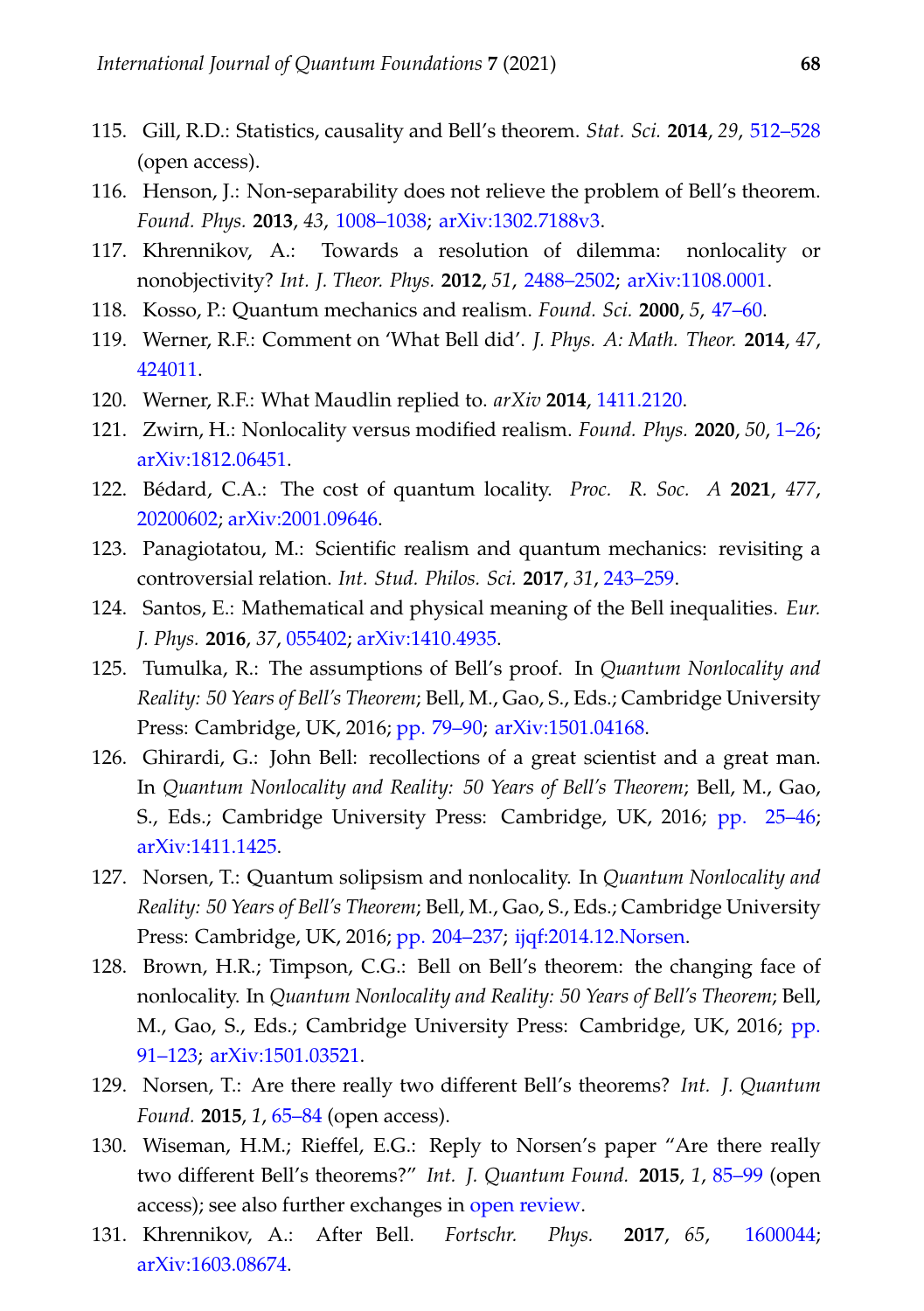- <span id="page-22-0"></span>132. Khrennikov, A.: Description of composite quantum systems by means of classical random fields. *Found. Phys.* **2010**, *40*, [1051–1064.](https://doi.org/10.1007/s10701-009-9392-8)
- 133. Karlsson, A.: Local, non-classical model of Bell correlations. *arXiv* **2020**, [1907.11805.](http://arxiv.org/abs/1907.11805)
- <span id="page-22-13"></span>134. Oaknin, D.H.: The Bell theorem revisited: geometric phases in gauge theories. *Front. Phys.* **2020**, *8*, [142](https://doi.org/10.3389/fphy.2020.00142) (open access).
- <span id="page-22-1"></span>135. Sciarretta, A.: A local-realistic model of quantum mechanics based on a discrete spacetime. *Found. Phys.* **2018**, *48*, [60–91;](https://doi.org/10.1007/s10701-017-0129-9) [arXiv:1712.03227.](https://arxiv.org/abs/1712.03227)
- <span id="page-22-2"></span>136. Sciarretta, A.: A local-realistic quantum mechanical model of spin and spin entanglement. *Int. J. Quantum Inf.* **2021**, *19*, [2150006;](https://doi.org/10.1142/S0219749921500064) [arXiv:1901.00369v6.](http://arxiv.org/abs/1901.00369v6)
- <span id="page-22-3"></span>137. 't Hooft, G.: The ontology conservation law as an alternative to the many world interpretation of quantum mechanics. Presented at the Conference PAFT2019, on Current Problems in Theoretical Physics, session on Foundations of Quantum Theory, Vietri sul Mare, Salerno, Italy, 13–17 April 2019; [arXiv:1904.12364.](http://arxiv.org/abs/1904.12364v1)
- <span id="page-22-4"></span>138. Landsman, K.: Randomness? What randomness? *Found. Phys.* **2020**, *50*, [61–104](https://doi.org/10.1007/s10701-020-00318-8) (open access).
- <span id="page-22-5"></span>139. Dorato, M.: Bohr meets Rovelli: a dispositionalist account of the quantum limits of knowledge. *Quantum Stud.: Math. Found.* **2020**, *7*, [233–245;](https://doi.org/10.1007/s40509-020-00220-y) [arXiv:2001.08626.](http://arxiv.org/abs/2001.08626)
- <span id="page-22-6"></span>140. Fine, A.: Some local models for correlation experiments. *Synthese* **1982**, *50*, [279–294;](https://doi.org/10.1007/BF00416904) [jstor:20115716](https://www.jstor.org/stable/20115716)
- 141. Gill, R.D.: The triangle wave versus the cosine: how classical systems can optimally approximate EPR-B correlations. *Entropy* **2020**, *22*, [287](https://doi.org/10.3390/e22030287) (open access).
- <span id="page-22-7"></span>142. Hess, K.; Philipp, W.: Response to comment by Myrvold and Appleby. *arXiv* **2002**, [quant-ph/0211119v1.](http://arxiv.org/abs/quant-ph/0211119v1)
- <span id="page-22-8"></span>143. Khrennikov, A.: Prequantum classical statistical field theory: fundamentals. In *Proceedings of the conference "Advances in Quantum Theory", Växjö, Sweden, 14–17 June 2010*; Jaeger, G., Khrennikov, A., Schlosshauer, M., Weihs, G., Eds.; American Institute of Physics: New York, USA, 2011; [pp. 128–137.](https://doi.org/10.1063/1.3567436)
- <span id="page-22-9"></span>144. Hermens, R.: Completely real? A critical note on the claims by Colbeck and Renner. *Stud. Hist. Philos. Mod. Phys.* **2020**, *77*, [121–137](https://doi.org/10.1016/j.shpsb.2020.08.005) (open access).
- <span id="page-22-11"></span><span id="page-22-10"></span>145. Landsman, K.: Indeterminism and undecidability. *philsci-archive* **2020**, [18441.](http://philsci-archive.pitt.edu/18441/)
- 146. Dardashti, R.: No-go theorems: What are they good for? *Stud. Hist. Philos. Sci. A* **2021**, *86*, [47–55;](https://doi.org/10.1016/j.shpsa.2021.01.005) [arXiv:2103.03491.](http://arxiv.org/abs/2103.03491)
- <span id="page-22-12"></span>147. Hermann, G.: Determinismus und quantenmechanik: letter sent to Dirac in 1933; Eventually published in *Grete Henry-Hermann: Philosophie – Mathematik – Quantenmechanik*; Herrmann K., Ed.; Springer VS: Wiesbaden, Germany,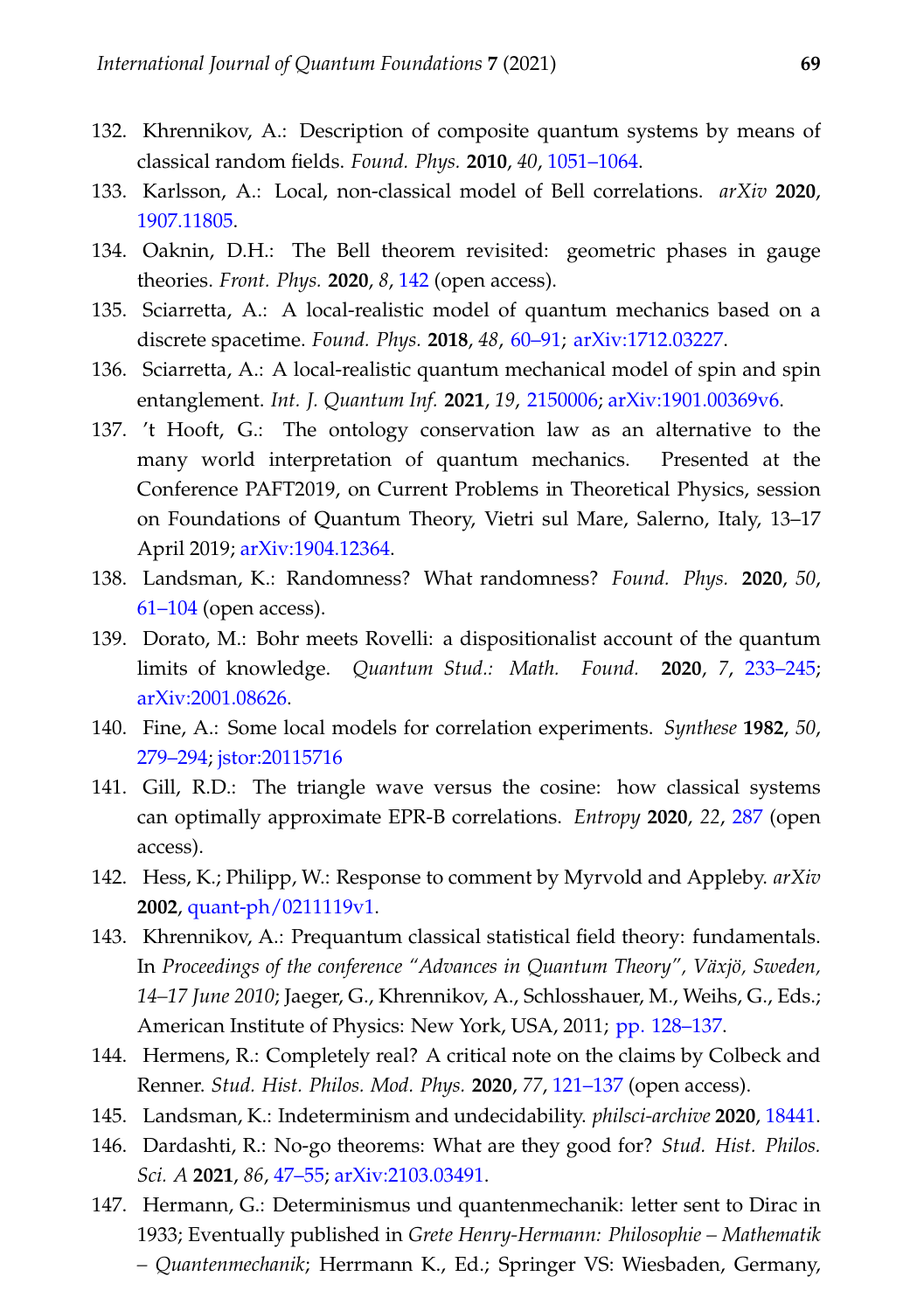2019; [185–203](https://doi.org/10.1007/978-3-658-16241-2_11) (in German); Page references are to the English translation (by Crull, E., Bacciagaluppi, G.): Hermann, G.: Determinism and quantum mechanics. In *Grete Hermann: Between Physics and Philosophy*; Crull, E., Bacciagaluppi, G., Eds.; Springer: Dordrecht, Germany, 2016; [pp. 223–237.](https://doi.org/10.1007/978-94-024-0970-3_14)

- <span id="page-23-0"></span>148. Hermann, G.: Die naturphilosophischen grundlagen der quantenmechanik. *Abhandlugen der fries'schen schule* **1935**, *6*, 75–152 (in German); Republished in *Grete Henry-Hermann: Philosophie – Mathematik – Quantenmechanik*; Herrmann K., Ed.; Springer VS: Wiesbaden, Germany, 2019; [pp. 205–258](https://doi.org/10.1007/978-3-658-16241-2_12) (in German); Page references are to the English translation (by Crull, E., Bacciagaluppi, G.): Hermann, G.: Natural-philosophical foundations of quantum mechanics. In *Grete Hermann: Between Physics and Philosophy*; Crull, E., Bacciagaluppi, G., Eds.; Springer: Dordrecht, Germany, 2016; [pp. 239–278.](https://doi.org/10.1007/978-94-024-0970-3_15)
- <span id="page-23-1"></span>149. Oldofredi, A.: No-go theorems and the foundations of quantum physics. *J. Gen. Philos. Sci.* **2018**, *49*, [355–370;](https://doi.org/10.1007/s10838-018-9404-5) [philsci-archive:14503.](http://philsci-archive.pitt.edu/14503/)
- 150. Boughn, S.: Why are we obsessed with "understanding" quantum mechanics? *arXiv* **2020**, [1912.08090.](http://arxiv.org/abs/1912.08090)
- <span id="page-23-2"></span>151. Khrennikov, A.: Quantum postulate vs. quantum nonlocality: on the role of the Planck constant in Bell's argument. *Found. Phys.* **2021**, *51*, [16](https://doi.org/10.1007/s10701-021-00430-3) (open access).
- <span id="page-23-3"></span>152. Laudisa, F.: Against the 'no-go' philosophy of quantum mechanics. *Eur. J. Philos. Sci.* **2014**, *4*, [1–17;](https://doi.org/10.1007/s13194-013-0071-4) [arXiv1307.3179.](https://arxiv.org/abs/1307.3179)
- <span id="page-23-4"></span>153. Zukowski, M.; Brukner, Č.: Quantum non-locality - it ain't necessarily so ... . *J. Phys. A: Math. Theor.* **2014**, *47*, [424009;](https://doi.org/10.1088/1751-8113/47/42/424009) [arXiv:1501.04618.](http://arxiv.org/abs/1501.04618)
- <span id="page-23-5"></span>154. Stapp, H.P.: Strengthening Bell's theorem: removing the hidden-variable assumption. In *Quantum Nonlocality and Reality: 50 Years of Bell's Theorem*; Bell, M., Gao, S., Eds.; Cambridge University Press: Cambridge, UK, 2016; [pp. 151–159.](https://doi.org/10.1017/CBO9781316219393.011)
- <span id="page-23-6"></span>155. Bong, K.-W.; Utreras-Alarcón, A.; Ghafari, F.; Liang, Y.-C.; Tischler, N.; Cavalcanti, E.G.; Pryde, G.J.; Wiseman, H.M.: A strong no-go theorem on the Wigner's friend paradox. *Nature Phys.* **2020**, *16*, [1199–1205;](https://doi.org/10.1038/s41567-020-0990-x) [arXiv:1907.05607v3.](http://arxiv.org/abs/1907.05607v3)
- 156. Myrvold, W.C.: On the status of quantum state realism. In *Scientific Realism and the Quantum*; French, S., Saatsi, J., Eds.; Oxford University Press: Oxford, UK, 2020; [pp. 229–251;](https://doi.org/10.1093/oso/9780198814979.003.0012) [arXiv:1911.10874.](http://arxiv.org/abs/1911.10874)
- <span id="page-23-7"></span>157. Oldofredi, A., Lòpez, C.: On the classification between *ψ*-ontic and *ψ*-epistemic ontological models. *Found. Phys.* **2020**, *50*, [1315–1345](https://doi.org/10.1007/s10701-020-00377-x) (open access).
- <span id="page-23-8"></span>158. Griffiths, R.B.: Nonlocality claims are inconsistent with Hilbert-space quantum mechanics. *Phys. Rev. A* **2020**, *101*, [022117;](https://doi.org/10.1103/PhysRevA.101.022117) [arXiv:1901.07050.](http://arxiv.org/abs/1901.07050)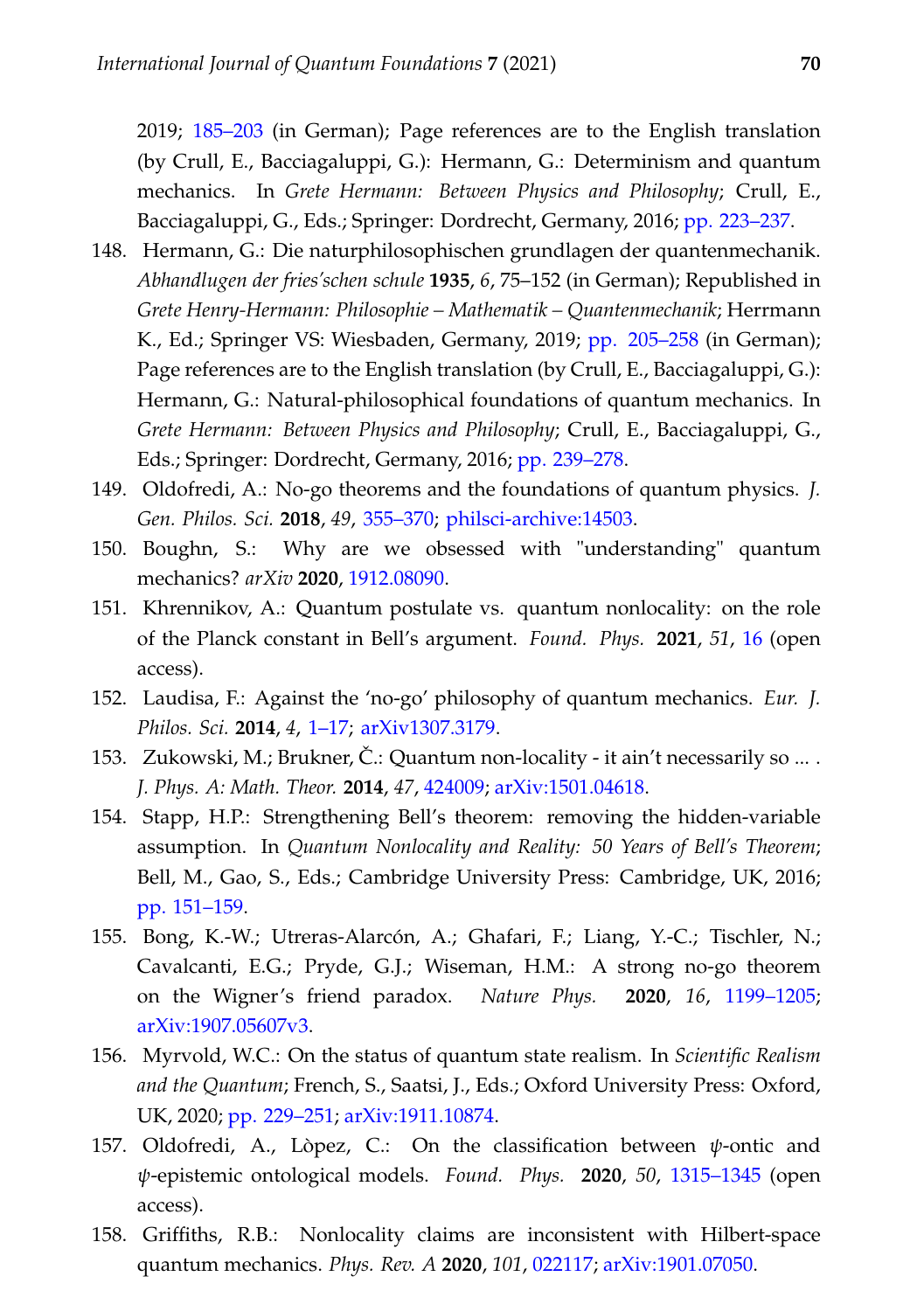- <span id="page-24-11"></span>159. Nieuwenhuizen, T.M.; Kupczynski M.: The contextuality loophole is fatal for the derivation of Bell inequalities: reply to a comment by I. Schmelzer. *Found. Phys.* **2017**, *47*, [316–319;](https://doi.org/10.1007/s10701-017-0062-y) [arXiv:1611.05021.](https://arxiv.org/abs/1611.05021)
- <span id="page-24-0"></span>160. Palmer, T.N.: Experimental non-violation of the Bell inequality. *Entropy* **2018**, *20*, [356](https://doi.org/10.3390/e20050356) (open access).
- <span id="page-24-1"></span>161. Stenholm, S.: The construction of quantum reality. *Found. Phys.* **2012**, *42*, [86–97.](https://doi.org/10.1007/s10701-010-9519-y)
- <span id="page-24-2"></span>162. Svozil, K.: New forms of quantum value indefiniteness suggest that incompatible views on contexts are epistemic. *Entropy* **2018**, *20*, [406](https://doi.org/10.3390/e20060406) (open access).
- <span id="page-24-3"></span>163. Marchildon, L.: Remarks on Mohrhoff's interpretation. *Found. Phys.* **2004**, *34*, [59–73;](https://doi.org/10.1023/B:FOOP.0000012009.79192.ff) [arXiv:quant-ph/0303170.](https://arxiv.org/abs/quant-ph/0303170)
- <span id="page-24-4"></span>164. Allahverdyan, A.; Balian, R.; Nieuwenhuizen, T.M.: Understanding quantum measurement from the solution of dynamical models. *Phys. Rep.* **2013**, *525*, [1–166;](https://doi.org/10.1016/j.physrep.2012.11.001) [arXiv:1107.2138.](https://arxiv.org/abs/1107.2138)
- <span id="page-24-5"></span>165. Ares, L.; Luis, A.: Violation of Bell quantum probability inequalities with classical fields. *arXiv* **2020**, [2010.05813v1.](http://arxiv.org/abs/2010.05813v1)
- <span id="page-24-6"></span>166. Aerts, D.; Sassoli de Bianchi, M.: When Bertlmann wears no socks. Common causes induced by measurements as an explanation for quantum correlations. *arXiv* **2020**, [1912.07596v2.](http://arxiv.org/abs/1912.07596v2)
- <span id="page-24-7"></span>167. van Heusden, E.F.G.; Nieuwenhuizen, T.M.: Simultaneous measurement of non-commuting observables in entangled systems. *Eur. Phys. J. Special Topics* **2019**, *227*, [2209–2219](https://doi.org/10.1140/epjst/e2019-800216-2) (open access).
- <span id="page-24-8"></span>168. Fine, A.: Hidden variables, joint probability, and the Bell inequalities. *Phys. Rev. Lett.* **1982**, *48*, [291–294.](https://doi.org/10.1103/PhysRevLett.48.291)
- 169. Pitowsky, I.: Resolution of the Einstein-Podolsky-Rosen and Bell paradoxes. *Phys. Rev. Lett.* **1982**, *48*, [1299–1302.](https://doi.org/10.1103/PhysRevLett.48.1299)
- 170. Hess, K.; Philipp, W.: Breakdown of Bell's theorem for certain objective local parameter spaces. *Proc. Nat. Acad. Sci. USA* **2004**, *101*, [1799–1805](https://doi.org/10.1073/pnas.0307479100) (open access).
- 171. Nieuwenhuizen, T.M.: Is the contextuality loophole fatal for the derivation of Bell inequalities? *Found. Phys.* **2011**, *41*, [280–591](https://doi.org/10.1007/s10701-010-9461-z) (open access).
- 172. Kupczynski, M.: Bell inequalities, experimental protocols and contextuality. *Found. Phys.* **2015**, *45*, [735–753;](https://doi.org/10.1007/s10701-014-9863-4) [arXiv:1411.7085.](https://arxiv.org/abs/1411.7085)
- <span id="page-24-9"></span>173. Zhao, H.L.: On the implication of Bell's probability distribution and proposed experiments of quantum measurement. *J. Exp. Theor. Phys.* **2013**, *117*, [999–1010;](https://doi.org/10.1134/S1063776113140070) [arXiv:0906.0279.](http://arxiv.org/abs/0906.0279)
- <span id="page-24-10"></span>174. Döring, A.; Frembs, M.: Contextuality and the fundamental theorems of quantum mechanics. *arXiv* **2019**, [1910.09591.](http://arxiv.org/abs/1910.09591)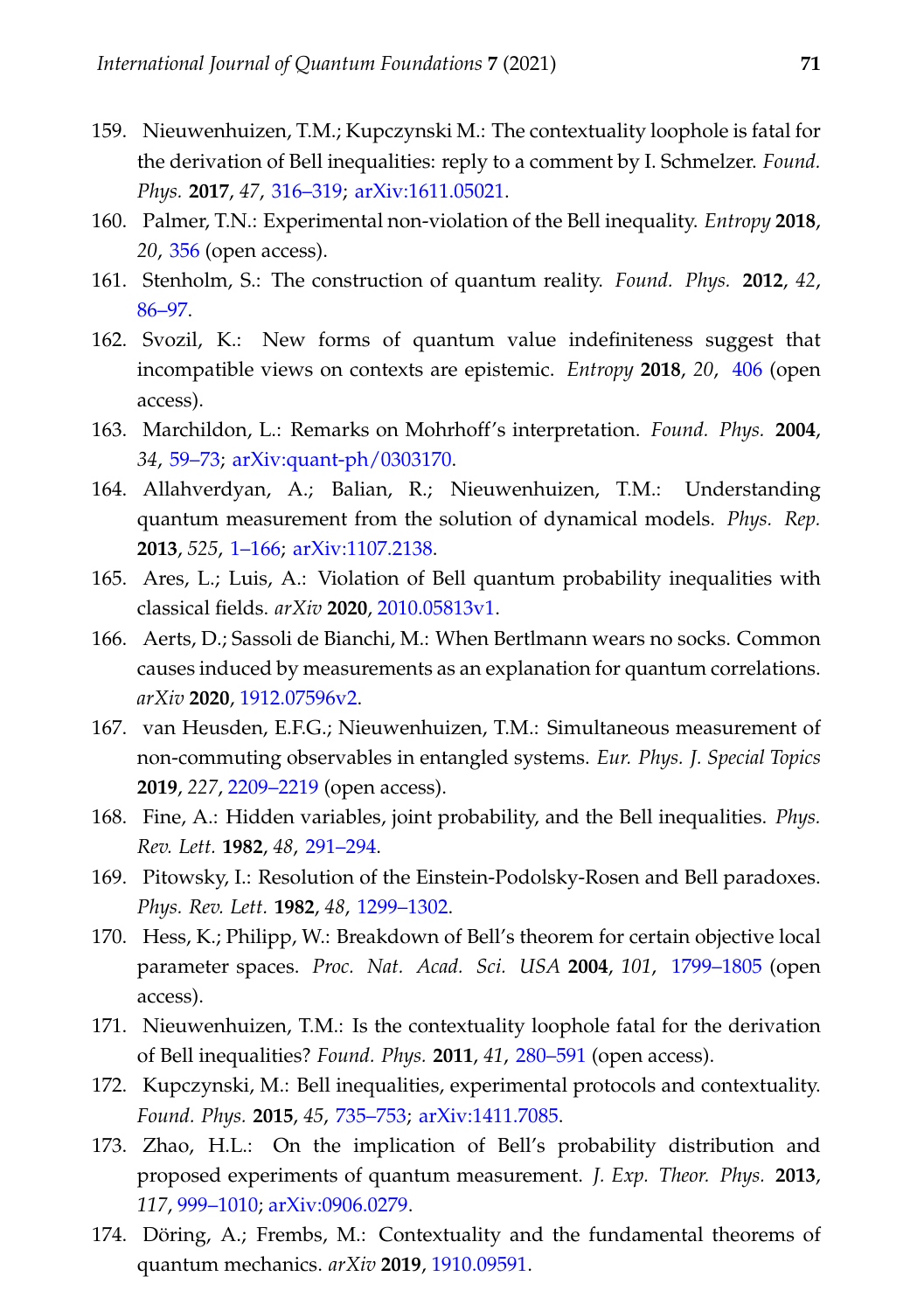- <span id="page-25-0"></span>175. Grangier, P.: Contextual inferences, (non)locality, and the (in)completeness of quantum mechanics. *arXiv* **2020**, [2012.09736.](http://arxiv.org/abs/2012.09736)
- 176. Khrennikov, A.: CHSH inequality: quantum probabilities as classical conditional probabilities. *Found. Phys.* **2015**, *45*, [711–725;](https://doi.org/10.1007/s10701-014-9851-8) [arXiv:1406.4886.](https://arxiv.org/abs/1406.4886)
- 177. Dzhafarov, E.N.; Kujala, J.V.: A qualified Kolmogorovian account of probabilistic contextuality. In *QI 2013: Quantum Interaction, Lecture Notes in Computer Science, Vol. 8369*; Atmanspacher, H., Haven, E., Kitto, K., Raine, D., Eds.; Springer: Berlin Heidelberg, Germany, 2014; [pp. 201–212;](https://doi.org/10.1007/978-3-642-54943-4_18) [arXiv:1304.4546.](https://arxiv.org/abs/1304.4546)
- 178. Hess, K.; Philipp, W.: Bell's theorem and the problem of decidability between the views of Einstein and Bohr. *Proc. Nat. Acad. Sci. USA* **2001**, *98*, [14228–14233](https://doi.org/10.1073/pnas.251525098) (open access).
- <span id="page-25-1"></span>179. Kupczynski, M.: Entanglement and quantum nonlocality demystified. In *Proceedings of the conference "Quantum Theory: Reconsideration of Foundations 6", Växjö, Sweden, 11-14 June 2012*; Khrennikov, A., Atmanspacher, H., Migdall, A., Polyakov, S., Eds.; American Institute of Physics: New York, USA, 2012; [pp. 253–264;](https://doi.org/10.1063/1.4773137) [arXiv:1205.4636](https://arxiv.org/abs/1205.4636)
- <span id="page-25-2"></span>180. Schmelzer, I.: About a "contextuality loophole" in Bell's theorem claimed to exist by Nieuwenhuizen. *Found. Phys.* **2017**, *47*, [117–119;](https://doi.org/10.1007/s10701-016-0047-2) [arXiv:1610.09642.](https://arxiv.org/abs/1610.09642)
- <span id="page-25-3"></span>181. Abramsky, S.: Classical logic, classical probability, and quantum mechanics. In *Quantum, Probability, Logic*; Hemmo M., Shenker O., Eds.; Springer: Cham, Switzerland, 2020; [pp. 1–17;](https://doi.org/10.1007/978-3-030-34316-3_1) [arXiv:2010.13326.](http://arxiv.org/abs/2010.13326)
- <span id="page-25-4"></span>182. Brukner,  $\check{C}$ .: On the quantum measurement problem. In *Quantum (Un)speakables II*; Bertlmann, R., Zeilinger, A., Eds.; Springer: Cham, Switzerland, 2017; [pp. 95–117;](https://doi.org/10.1007/978-3-319-38987-5_5) [arXiv:1507.05255.](http://arxiv.org/abs/1507.05255)
- <span id="page-25-5"></span>183. Fine, A.: Correlations and physical locality. In *PSA: Proceedings of the Biennial Meeting of the Philosophy of Science Association, 1980*; University of Chicago Press: Chicago, USA, 1981; Volume 2, pp. 535–562; [jstor:192609.](https://www.jstor.org/stable/192609)
- <span id="page-25-6"></span>184. Coddens, G.: A logical loophole in the derivation of the Bell inequalities. *HAL archives-ouvertes* **2018**, [cea-01737341.](https://hal-cea.archives-ouvertes.fr/cea-01737341v7)
- 185. Czachor, M.: A loophole of all 'loophole-free' Bell-type theorems. *Found. Sci.* **2020**, *25*, [971–985](https://doi.org/10.1007/s10699-020-09666-0) (open access).
- 186. Czachor, M.: Response to comment on "a loophole of all 'loophole-free' Bell-type theorems", by J.P. Lambare. *Found. Sci.* **under review**; [arXiv:2008.11910.](http://arxiv.org/abs/2008.11910)
- <span id="page-25-7"></span>187. Czachor, M.: Arithmetic loophole in Bell's theorem: overlooked threat to entangled-state quantum cryptography. *Acta Phys. Polonica A* **2021**, *139*, [70–83](http://dx.doi.org/10.12693/APhysPolA.139.70) (open access).
- <span id="page-25-8"></span>188. Masa, E.; Ares, L.; Luis, A.: Nonclassical joint distributions and Bell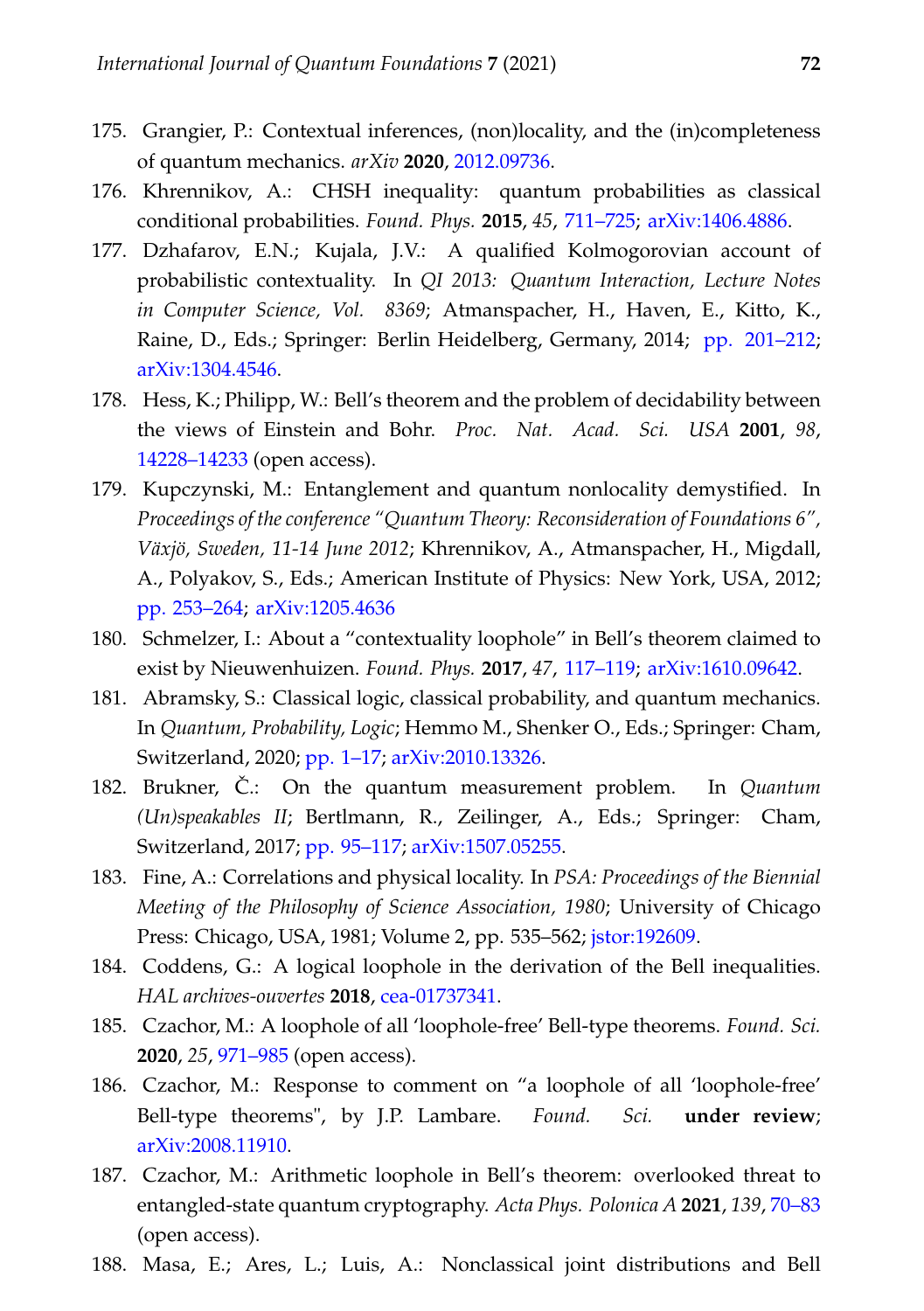measurements. *Phys. Lett. A* **2020**, *384*, [126416;](https://doi.org/10.1016/j.physleta.2020.126416) [arXiv:1909.05206.](http://arxiv.org/abs/1909.05206)

- <span id="page-26-0"></span>189. Rivas, Á.: On the role of joint probability distributions of incompatible observables in Bell and Kochen-Specker theorems. *Ann. Phys.* **2019**, *411*, [167939;](https://doi.org/10.1016/j.aop.2019.167939) [arXiv:1501.04929.](http://arxiv.org/abs/1501.04929)
- <span id="page-26-1"></span>190. Xu, Z.-P.; Cabello, A.: Necessary and sufficient condition for contextuality from incompatibility. *Phys. Rev. A* **2019**, *99*, [020103\(R\);](https://doi.org/10.1103/PhysRevA.99.020103) [arXiv:1805.02032.](http://arxiv.org/abs/1805.02032)
- 191. Budroni, C.; Cabello, A.; Gühne, O.; Kleinmann, M.; Larsson, J.-Å.: Quantum contextuality. *arXiv* **2021**, [2102.13036v2.](http://arxiv.org/abs/2102.13036v2)
- 192. Dzhafarov, E.N.: Contents, contexts, and basics of contextuality. *arXiv* **2021**, [2103.07954.](http://arxiv.org/abs/2103.07954)
- 193. Aliakbarzadeh, M.; Kitto, K.: Is contextuality about the identity of random variables? *Found. Phys.* **2021**, *51*, [14;](https://doi.org/10.1007/s10701-021-00402-7) [arXiv:1909.13048.](https://arxiv.org/abs/1909.13048)
- 194. Svozil, K.: Varieties of contextuality emphasizing (non)embeddability. *arXiv* **2021**, [2103.06110v2.](http://arxiv.org/abs/2103.06110v2)
- <span id="page-26-2"></span>195. Abramsky, S.; Barbosa, R.S.: The logic of contextuality. In *Proceedings of the conference "29th EACSL Annual Conference on Computer Science Logic"*; Baier, C., Goubault-Larrecq, J., Eds.; Schloss Dagstuhl–Leibniz-Zentrum für Informatik: Dagstuhl, Germany, 2021; [doi:10.4230/LIPIcs.CSL.2021.5](https://doi.org/10.4230/LIPIcs.CSL.2021.5) (open access).
- <span id="page-26-3"></span>196. Gisin, N.: Are there quantum effects coming from outside space-time? Nonlocality, free will and "no many-worlds". In *Is science compatible with free will?* Suarez, A., Adams, P., Eds.; Springer: New York, USA, 2013; [pp. 23–39;](https://doi.org/10.1007/978-1-4614-5212-6_3) [arXiv:1011.3440.](https://arxiv.org/abs/1011.3440)
- <span id="page-26-4"></span>197. Lewis, P.J.: Conspiracy theories of quantum mechanics. *Br. J. Philos. Sci.* **2006**, *57*, [359–381;](https://doi.org/10.1093/bjps/axl006) [philsci-archive:2651.](http://philsci-archive.pitt.edu/2651/)
- <span id="page-26-5"></span>198. Sánchez-Kuntz, N.; Nahmad-Achar, E.: Quantum locality, rings a Bell?: Bell's inequality meets local reality and true determinism. *Found. Phys.* **2018**, *48*, [17–26;](https://doi.org/10.1007/s10701-017-0126-z) [arXiv:1605.08493v4.](https://arxiv.org/abs/1605.08493v4)
- <span id="page-26-6"></span>199. Vaccaro, J.A.: The quantum theory of time, the block universe, and human experience. *Philos. Trans. R. Soc. A* **2018**, *376*, [20170316](https://doi.org/10.1098/rsta.2017.0316) (open access).
- <span id="page-26-7"></span>200. Vervoort, L.: Bell's theorem: two neglected solutions. *Found. Phys.* **2013**, *43*, [769–791;](https://doi.org/10.1007/s10701-013-9715-7) [arXiv:1203.6587.](https://arxiv.org/abs/1203.6587)
- <span id="page-26-8"></span>201. Walleczek, J.: Agent inaccessibility as a fundamental principle in quantum mechanics: objective unpredictability and formal uncomputability. *Entropy* **2019**, *21*, [4](https://doi.org/10.3390/e21010004) (open access).
- <span id="page-26-9"></span>202. Allori, V.: Free will in a quantum world? In *Quanta and Mind: Essays on the Connection between Quantum Mechanics and Consciousness*; de Barros, A., Montemayor, C., Eds.; Springer: Cham, Switzerland, 2020; [pp. 3–16;](https://doi.org/10.1007/978-3-030-21908-6) [philsci-archive:15818.](http://philsci-archive.pitt.edu/15818/)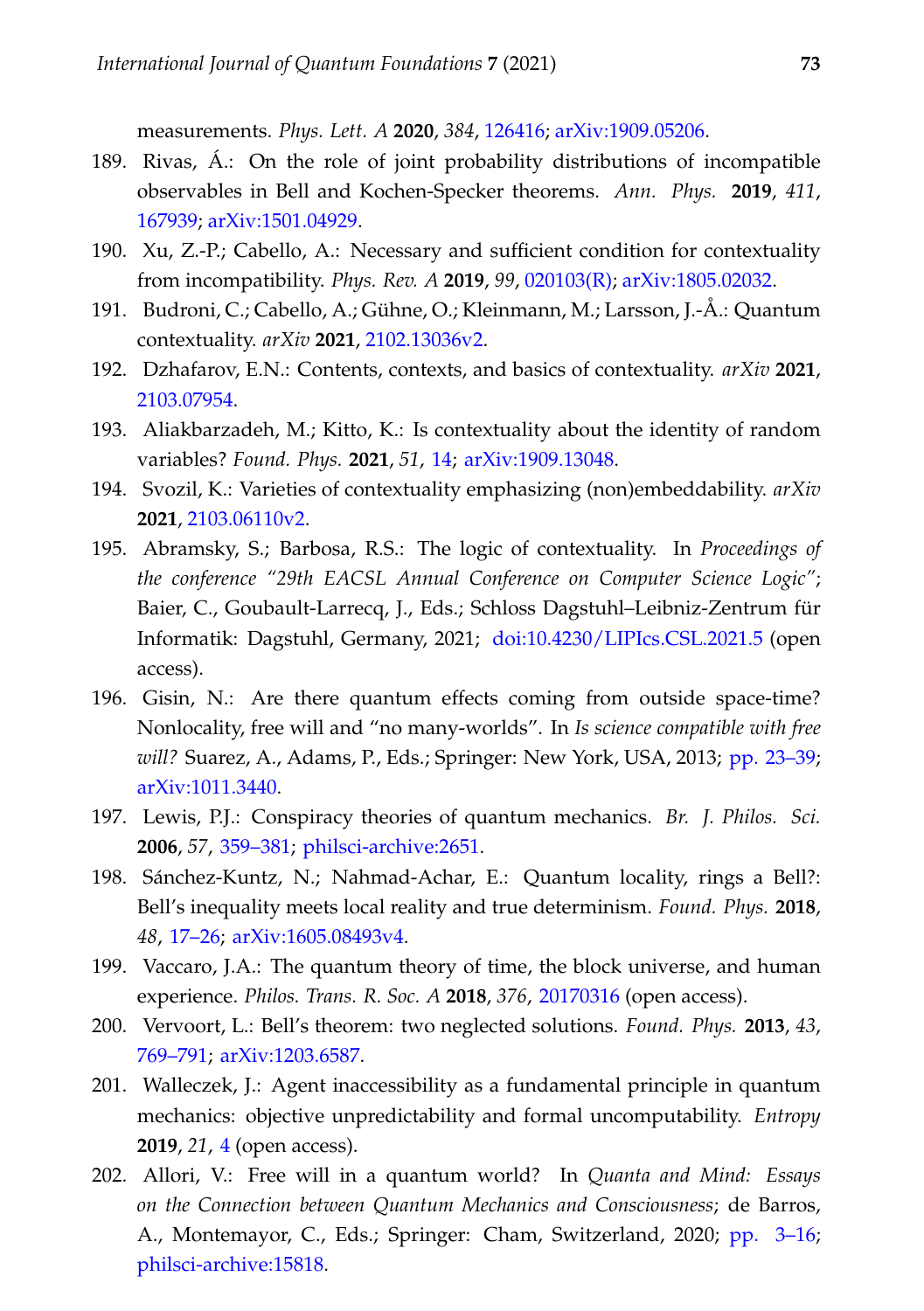- <span id="page-27-0"></span>203. Esfeld, M.: Bell's theorem and the issue of determinism and indeterminism. *Found. Phys.* **2015**, *45*, [471–482;](https://doi.org/10.1007/s10701-015-9883-8) [arXiv:1503.00660.](https://arxiv.org/abs/1503.00660)
- <span id="page-27-1"></span>204. Pernu, T.K.: Can physics make us free? *Front. Phys.* **2017**, *5*, [64](https://doi.org/10.3389/fphy.2017.00064) (open access).
- <span id="page-27-2"></span>205. Boughn, S.: Free will and quantum mechanics: much ado about nothing. *arXiv* **2020**, [2012.07801.](http://arxiv.org/abs/2012.07801)
- <span id="page-27-3"></span>206. Baas, A.; Le Bihan, B.: What does the world look like according to superdeterminism? *Br. J. Philos. Sci.* **2021**, [doi:10.1086/714815;](https://doi.org/10.1086/714815) [arXiv:2009.13908.](http://arxiv.org/abs/2009.13908)
- 207. Chen, E.K.: Bell's theorem, quantum probabilities, and superdeterminism. Forthcoming in *The Routledge Companion to the Philosophy of Physics*; Knox, E., Wilson, A., Eds.; [arXiv:2006.08609.](http://arxiv.org/abs/2006.08609)
- <span id="page-27-4"></span>208. Ciepielewski, G.S.; Okon, E.; Sudarsky, D.: On superdeterministic rejections of settings independence. *Br. J. Philos. Sci.* **2021**, [doi:10.1086/714819;](https://doi.org/10.1086/714819) [philsci-archive:17692.](http://philsci-archive.pitt.edu/17692/)
- <span id="page-27-5"></span>209. Kaiser, D.I.: Tackling loopholes in experimental tests of Bell's inequality. Forthcoming in *Oxford Handbook of the History of Interpretations of Quantum Physics*; Freire, O., Jr., Ed.; [arXiv:2011.09296.](http://arxiv.org/abs/2011.09296)
- <span id="page-27-6"></span>210. Sen, I.; Valentini, A.: Superdeterministic hidden-variables models I: non-equilibrium and signalling. *Proc. R. Soc. A* **2020**, *476*, [20200212;](https://doi.org/10.1098/rspa.2020.0212) [arXiv:2003.11989.](http://arxiv.org/abs/2003.11989)
- <span id="page-27-7"></span>211. Sen, I.; Valentini, A.: Superdeterministic hidden-variables models II: conspiracy. *Proc. R. Soc. A* **2020**, *476*, [20200214;](https://doi.org/10.1098/rspa.2020.0214) [arXiv:2003.12195.](http://arxiv.org/abs/2003.12195)
- <span id="page-27-8"></span>212. Rossi, R., Jr.; Kauark-Leite, P.: A Kantian solution for the freedom of choice loophole in Bell experiments. *arXiv* **2020**, [2006.01534.](http://arxiv.org/abs/2006.01534)
- <span id="page-27-9"></span>213. Hermens, R.: An operationalist perspective on setting dependence. *Found. Phys.* **2019**, *49*, [260–282](https://doi.org/10.1007/s10701-019-00243-5) (open access).
- 214. Hossenfelder, S.: Superdeterminism: a guide for the perplexed. *arXiv* **2020**, [2010.01324.](http://arxiv.org/abs/2010.01324)
- 215. Hossenfelder, S.; Palmer, T.: Rethinking superdeterminism. *Front. Phys.* **2020**, *8*, [139](https://doi.org/10.3389/fphy.2020.00139) (open access).
- 216. Palmer, T.N.: Bell's conspiracy, Schrödinger's black cat and global invariant sets. *Phil. Trans. R. Soc. A* **2015**, *373*, [20140246](https://doi.org/10.1098/rsta.2014.0246) (open access).
- 217. Vervoort, L.: Probability theory as a physical theory points to superdeterminism. *Entropy* **2019**, *21*, [848](http://dx.doi.org/10.3390/e21090848) (open access).
- <span id="page-27-10"></span>218. Weinstein, S.: Nonlocality without nonlocality. *Found. Phys.* **2009**, *39*, [921–936;](https://doi.org/10.1007/s10701-009-9305-x) [arXiv:0812.0349.](http://arxiv.org/abs/0812.0349)
- <span id="page-27-11"></span>219. Stairs, A.: Is Bananaworld nonlocal? *Stud. Hist. Philos. Mod. Phys.* **2020**, *72*, [301–309.](https://doi.org/10.1016/j.shpsb.2019.08.001)
- <span id="page-27-12"></span>220. Lewis, P.J.: Holism and time symmetry. *Quanta* **2016**, *5*, [85–92](https://doi.org/10.12743/quanta.v5i1.51) (open access).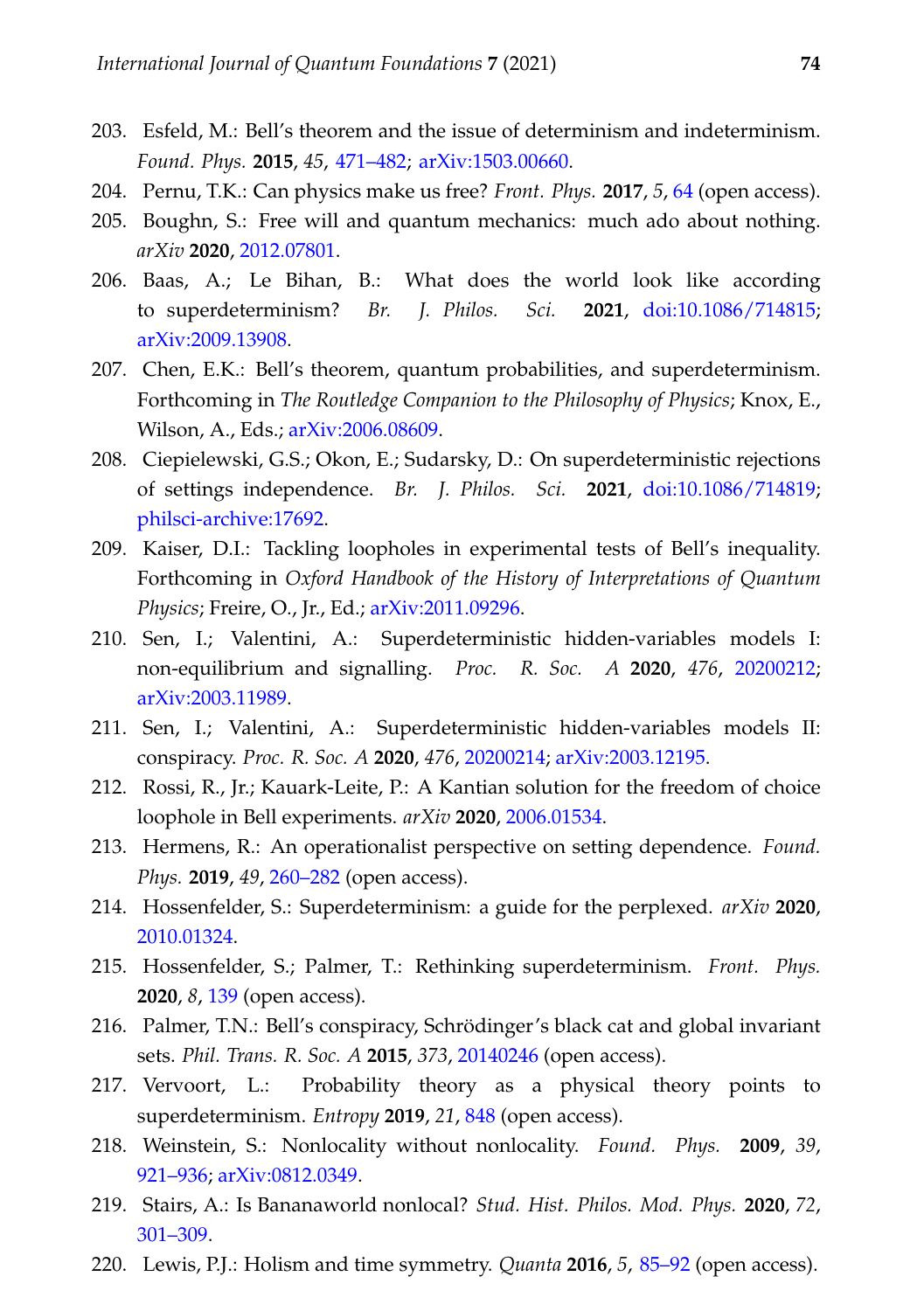- 221. Stoica, O.C.: On the wavefunction collapse. *Quanta* **2016**, *5*, [19–33](https://doi.org/10.12743/quanta.v5i1.40) (open access).
- <span id="page-28-0"></span>222. Aharonov, Y.; Cohen, E.: Weak values and quantum nonlocality. In *Quantum Nonlocality and Reality: 50 Years of Bell's Theorem*; Bell, M., Gao, S., Eds.; Cambridge University Press: Cambridge, UK, 2016; [pp. 305–314;](https://doi.org/10.1017/CBO9781316219393.020) [arXiv:1504.03797.](https://arxiv.org/abs/1504.03797)
- <span id="page-28-1"></span>223. Adlam, E.: Spooky action at a temporal distance. *Entropy* **2018**, *20*, [41](https://doi.org/10.3390/e20010041) (open access).
- <span id="page-28-2"></span>224. Corry, R.: Retrocausal models for EPR. *Stud. Hist. Philos. Mod. Phys.* **2015**, *49*, [1–9.](https://doi.org/10.1016/j.shpsb.2014.11.001)
- 225. Elitzur, A.C.; Cohen, E.; Shushi, T.: The too-late-choice experiment: Bell's proof within a setting where the nonlocal effect's target is an earlier event. *Int. J. Quantum Found.* **2016**, *2*, [32–46](http://www.ijqf.org/wps/wp-content/uploads/2016/03/IJQF2016v2n2p1.pdf) (open access).
- 226. Evans, P.W.: Retrocausality at no extra cost. *Synthese* **2015**, *192*, [1139–1155;](https://doi.org/10.1007/s11229-014-0605-0) [philsci-archive:11183.](http://philsci-archive.pitt.edu/11183/)
- 227. Price, H.: A live alternative to quantum spooks. *Int. J. Quantum Found.* **2020**, *6*, [1–8](https://ijqf.org/wp-content/uploads/2020/01/IJQF2020v6n1p1.pdf) (open access).
- <span id="page-28-3"></span>228. Rohrlich, D.: A reasonable thing that just might work. In *Quantum Nonlocality and Reality: 50 Years of Bell's Theorem*; Bell, M., Gao, S., Eds.; Cambridge University Press: Cambridge, UK, 2016; [pp. 295–304;](https://doi.org/10.1017/CBO9781316219393.019) [arXiv:1507.01588.](https://arxiv.org/abs/1507.01588)
- <span id="page-28-4"></span>229. Stuckey, W.M.; Silberstein, M.; McDevitt, T.: Relational blockworld: providing a realist psi-epistemic account of quantum mechanics. *Int. J. Quantum Found.* **2015**, *1*, [123–170](http://www.ijqf.org/wps/wp-content/uploads/2015/06/IJQF2015v1n3p2.pdf) (open access).
- <span id="page-28-5"></span>230. Fiscaletti, D.; Sorli, A.: Searching for an adequate relation between time and entanglement. *Quantum Stud.: Math. Found.* **2017**, *4*, [357–374.](https://doi.org/10.1007/s40509-017-0110-5)
- <span id="page-28-6"></span>231. Aerts, D.; Aerts, S.; Broekaert, J.; Gabora, L.: The violation of Bell inequalities in the macroworld. *Found. Phys.* **2000**, *30*, [1387–1414;](https://doi.org/10.1023/A:1026449716544) [arXiv:quant-ph/0007044.](https://arxiv.org/abs/quant-ph/0007044)
- <span id="page-28-7"></span>232. Hnilo, A.A.: Using measured values in Bell's inequalities entails at least one hypothesis in addition to local realism. *Entropy* **2017**, *19*, [180](https://doi.org/10.3390/e19040180) (open access).
- <span id="page-28-8"></span>233. Khrennikov, A.: Buonomano against Bell: nonergodicity or nonlocality? *Int. J. Quantum Inf.* **2017**, *15*, [1740010;](https://doi.org/10.1142/S021974991740010X) [arXiv:quant-ph/0512178v2.](https://arxiv.org/abs/quant-ph/0512178v2)
- <span id="page-28-9"></span>234. Hess, K.; Philipp, W.: A possible loophole in the theorem of Bell. *Proc. Nat. Acad. Sci. USA* **2001**, *98*, [14224–14227](https://doi.org/10.1073/pnas.251524998) (open access).
- <span id="page-28-10"></span>235. Laudisa, F.: Counterfactual reasoning, realism and quantum mechanics: much ado about nothing? *Erkenntnis* **2019**, *84*, [1103–1118;](https://doi.org/10.1007/s10670-018-9997-4) [arXiv:1705.08287.](https://arxiv.org/abs/1705.08287)
- <span id="page-28-11"></span>236. Lambare, J.P.: Comment on "A loophole of all 'loophole-free' Bell-type theorems". *Found. Sci.* **2020**, [doi:10.1007/s10699-020-09695-9;](https://doi.org/10.1007/s10699-020-09695-9)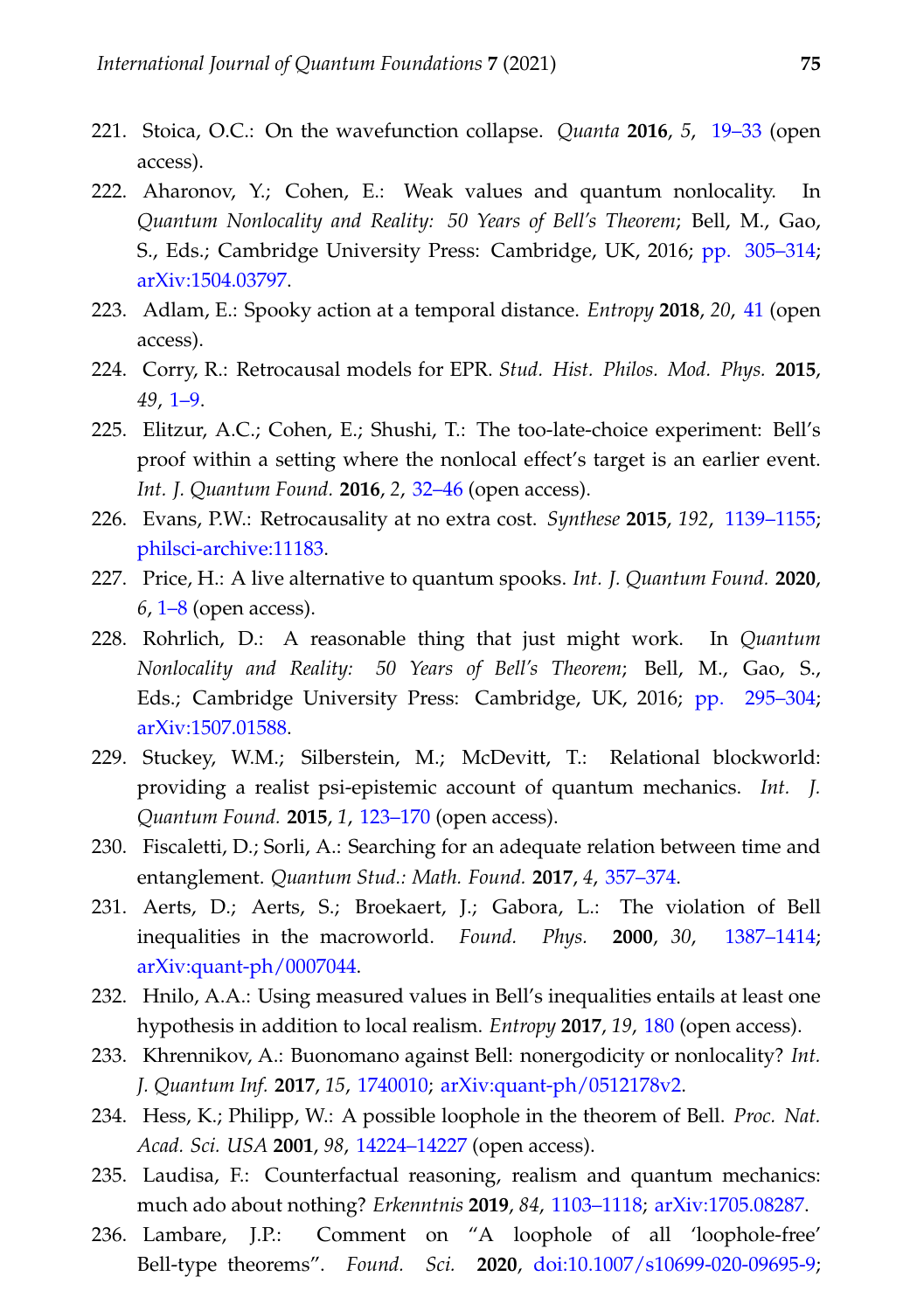[arXiv:2008.00369.](http://arxiv.org/abs/2008.00369)

- <span id="page-29-0"></span>237. Gao, S.: Some thoughts on quantum nonlocality and its apparent incompatibility with relativity. In *Quantum Nonlocality and Reality: 50 Years of Bell's Theorem*; Bell, M., Gao, S., Eds.; Cambridge University Press: Cambridge, UK, 2016; [pp. 281–294.](https://doi.org/10.1017/CBO9781316219393.018)
- <span id="page-29-1"></span>238. Pykacz, J.: Can many-valued logic help to comprehend quantum phenomena? *Int. J. Theor. Phys.* **2015**, *54*, [4367–4375](https://doi.org/10.1007/s10773-015-2554-x) (open access).
- <span id="page-29-2"></span>239. Pykacz, J.: The many-valued logic of quantum mechanics. *Int. J. Theor. Phys.* **2021**, *60*, [677–686](https://doi.org/10.1007/s10773-019-04050-6) (open access).
- <span id="page-29-3"></span>240. Dieks, D.: Identical quantum particles, entanglement, and individuality. *Entropy* **2020**, *22*, [134](https://doi.org/10.3390/e22020134) (open access).
- <span id="page-29-4"></span>241. Dieks, D.; Lubberdink, A.: Identical quantum particles as distinguishable objects. *J. Gen. Philos. Sci.* **2020**, [doi:10.1007/s10838-020-09510-w](https://doi.org/10.1007/s10838-020-09510-w) (open access).
- <span id="page-29-5"></span>242. D'Ariano, G.M.: Quantum holism. To appear in "The Quantum-Like Revolution: A Festschrift for Andrei Khrennikov"; *arXiv* **2021**, [2102.01438.](https://arxiv.org/abs/2102.01438)
- <span id="page-29-6"></span>243. Schaffer, K.; Barreto Lemos, G.: Obliterating thingness: an introduction to the "what" and the "so what" of quantum physics. *Found. Sci.* **2021**, *26*, [7–26](https://doi.org/10.1007/s10699-019-09608-5) (open access).
- <span id="page-29-7"></span>244. Dzhafarov, E.N.; Kujala, J.V.: Systems of random variables and the free will theorem. *Phys. Rev. Research* **2020**, *2*, [043288](https://doi.org/10.1103/PhysRevResearch.2.043288) (open access).
- <span id="page-29-8"></span>245. Ruebeck, J.B.; Lillystone, P.; Emerson, J.: *ψ*-epistemic interpretations of quantum theory have a measurement problem. *Quantum* **2020**, *4*, [242](https://doi.org/10.22331/q-2020-03-16-242) (open access).
- <span id="page-29-9"></span>246. De Raedt, H.; Jattana, M.S.; Willsch, D.; Willsch, M.; Jin, F.; Michielsen, K.: Discrete-event simulation of an extended Einstein-Podolsky-Rosen-Bohm experiment. *Front. Phys.* **2020**, *8*, [160](https://doi.org/10.3389/fphy.2020.00160) (open access).
- <span id="page-29-10"></span>247. Santos, E.: Local realistic interpretation of entangled photon pairs in the Weyl-Wigner formalism. *Front. Phys.* **2020**, *8*, [191](https://doi.org/10.3389/fphy.2020.00191) (open access).
- <span id="page-29-11"></span>248. Sica, L.: The Bell inequalities: identifying what is testable and what is not. *J. Mod. Phys.* **2020**, *11*, [725–740](https://doi.org/10.4236/jmp.2020.115047) (open access).
- <span id="page-29-12"></span>249. Graft, D.A.: Rhetoric, logic, and experiment in the quantum nonlocality debate. *Open Phys.* **2017**, *15*, [586–597](https://doi.org/10.1515/phys-2017-0068) (open access).
- 250. Larsson, J.-Å.; Giustina, M.; Kofler, J.; Wittmann, B.; Ursin, R.; Ramelow, S.: Bell violation with entangled photons, free of the coincidence-time loophole. *Phys. Rev. A* **2014**, *90*, [032107;](https://doi.org/10.1103/PhysRevA.90.032107) [arXiv:1309.0712.](https://arxiv.org/abs/1309.0712)
- <span id="page-29-13"></span>251. Sołtan, S.; Dopierała, D.; Bednorz, A.: Analysis of assumptions in BIG Bell Test experiments. *Ann. Phys. (Berlin)* **2020**, *532*, [2000333;](https://doi.org/10.1002/andp.202000333) [arXiv:1906.05503.](http://arxiv.org/abs/1906.05503)
- <span id="page-29-14"></span>252. Hess, K.; De Raedt, H.; Khrennikov, A.: Special issue: ever new "loopholes"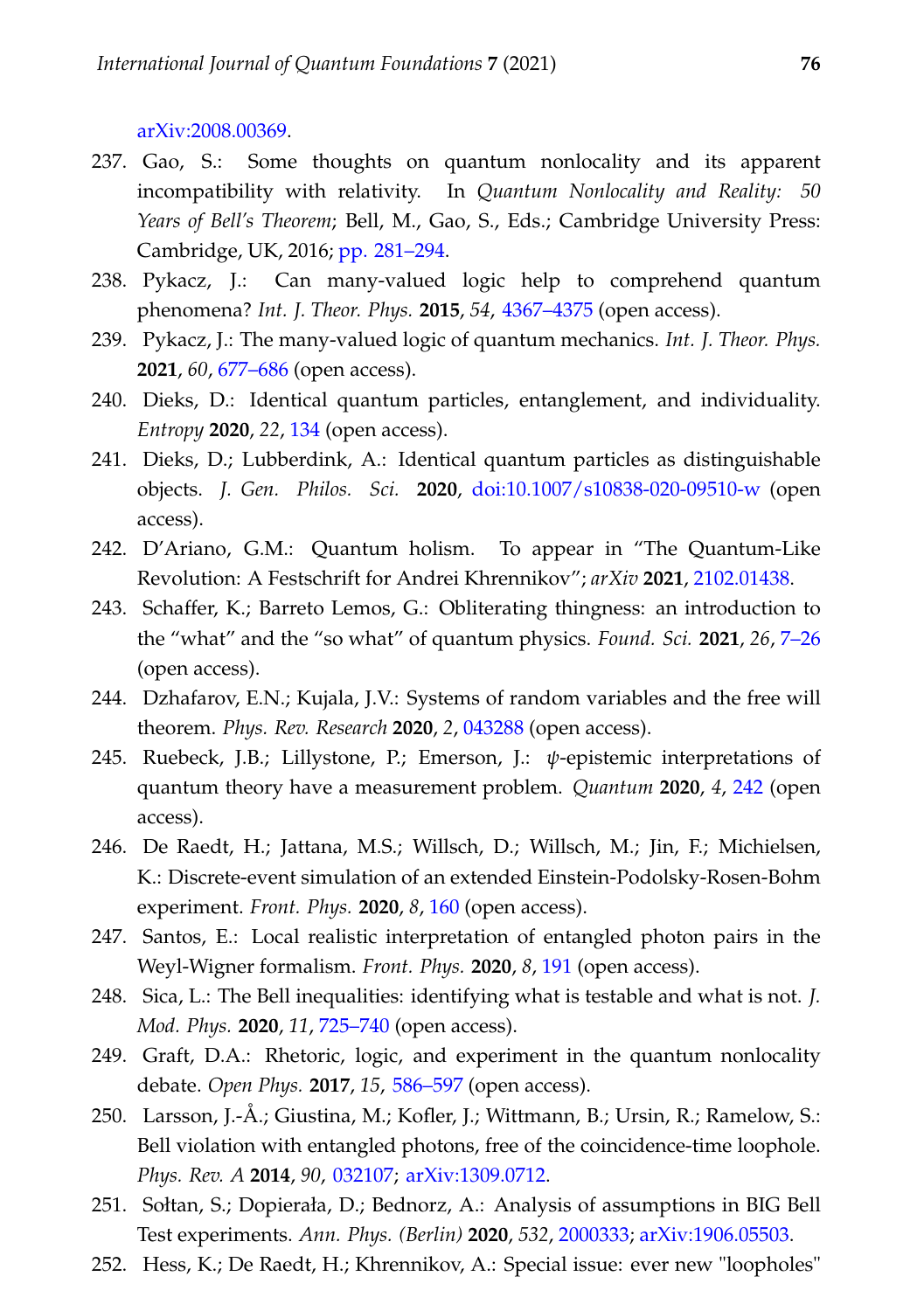in Bell's argument and experimental tests. *Open Phys.* **2017**, *15*, [572–576](https://doi.org/10.1515/phys-2017-0067) (open access).

- <span id="page-30-0"></span>253. Giustina, M.; Versteegh, M.A.M.; Wengerowsky, S.; Handsteiner, J.; Hochrainer, A.; Phelan, K.; et al.: A significant-loophole-free test of Bell's theorem with entangled photons. *Phys. Rev. Lett.* **2015**, *115*, [250401](https://doi.org/10.1103/PhysRevLett.115.250401) (open access).
- 254. Hensen, B.; Bernien, H.; Dreau, A.E.; Reiserer, A.; Kalb, N.; Blok, M.S.; et al.: Experimental loophole-free violation of a Bell inequality using entangled electron spins separated by 1.3 km. *Nature* **2015**, *526(7575)*, [682–686;](https://doi.org/10.1038/nature15759) [arXiv:1508.05949.](https://arxiv.org/abs/1508.05949)
- <span id="page-30-1"></span>255. Rosenfeld, W.; Burchardt, D.; Garthoff, R.; Redeker, K.; Ortegel, N.; Rau, M.; et al.: Event-ready Bell test using entangled atoms simultaneously closing detection and locality loopholes. *Phys. Rev. Lett.* **2017**, *119*, [010402](https://doi.org/10.1103/PhysRevLett.119.010402) (open access).
- <span id="page-30-2"></span>256. Giuliani, G.: On realism and quantum mechanics. *Il Nuovo Cimento B* **2007**, *122*, 267–276; [arXiv:quant-ph/0507028v2.](https://arxiv.org/abs/quant-ph/0507028v2)
- 257. Vervoort, L.: Are hidden-variable theories for pilot-wave systems possible? *Found. Phys.* **2018**, *48*, [803–826;](https://doi.org/10.1007/s10701-018-0184-x) [arXiv:1701.08194.](https://arxiv.org/abs/1701.08194)
- <span id="page-30-3"></span>258. Lewis, P.J.: Bell's theorem, realism, and locality. In *Philosophers Look at Quantum Mechanics*; Cordero A., Ed.; Springer: Cham, Switzerland, 2019; [pp.](https://doi.org/10.1007/978-3-030-15659-6_3) [33–43;](https://doi.org/10.1007/978-3-030-15659-6_3) [philsci-archive:11372.](http://philsci-archive.pitt.edu/11372/)
- <span id="page-30-4"></span>259. Griffiths, R.B.: Quantum Measurements and Contextuality. *Phil. Trans. R. Soc. A* **2019**, *377*, [20190033;](https://doi.org/10.1098/rsta.2019.0033) [arXiv:1902.05633.](https://arxiv.org/abs/1902.05633)
- <span id="page-30-5"></span>260. Khrennikov, A.: *Contextual Approach to Quantum Formalism*; Springer: New York, USA, [2009.](https://doi.org/10.1007/978-1-4020-9593-1)
- <span id="page-30-6"></span>261. Griffiths, R.B.: *Consistent Quantum Theory*; Cambridge University Press: Cambridge, UK, [2002;](https://doi.org/10.1017/CBO9780511606052) [quantum.phys.cmu.edu:CQT.](http://quantum.phys.cmu.edu/CQT/)
- <span id="page-30-7"></span>262. 't Hooft, G.: How does God play dice? (Pre-)determinism at the Planck scale. In *Quantum [Un]speakables*; Bertlmann, R. A., Zeilinger, A., Eds.; Springer: Berlin Heidelberg, Germany, 2002; [pp. 307–316;](https://doi.org/10.1007/978-3-662-05032-3_22) [arXiv:hep-th/0104219.](https://arxiv.org/abs/hep-th/0104219)
- <span id="page-30-8"></span>263. Chiatti, L.; Licata, I.: Fluidodynamical representation and quantum jumps. In *Quantum Structural Studies: Classical Emergence from the Quantum Level*; Kastner, R.E., Jeknić-Dugić, J., Jaroszkiewicz, G., Eds.; World Scientific: London, UK, 2017; [pp. 201–223.](https://doi.org/10.1142/9781786341419_0008)
- 264. Dick, R.: Quantum jumps, superpositions, and the continuous evolution of quantum states. *Stud. Hist. Philos. Mod. Phys.* **2017**, *57*, [115–125](https://doi.org/10.1016/j.shpsb.2016.10.003) (open access).
- <span id="page-30-9"></span>265. Sudbery, A.: Diese verdammte quantenspringerei. *Stud. Hist. Philos. Mod. Phys.* **2002**, *33*, [387–411;](https://doi.org/10.1016/S1369-8486(02)00003-1) [arXiv:quant-ph/0011082.](https://arxiv.org/abs/quant-ph/0011082)